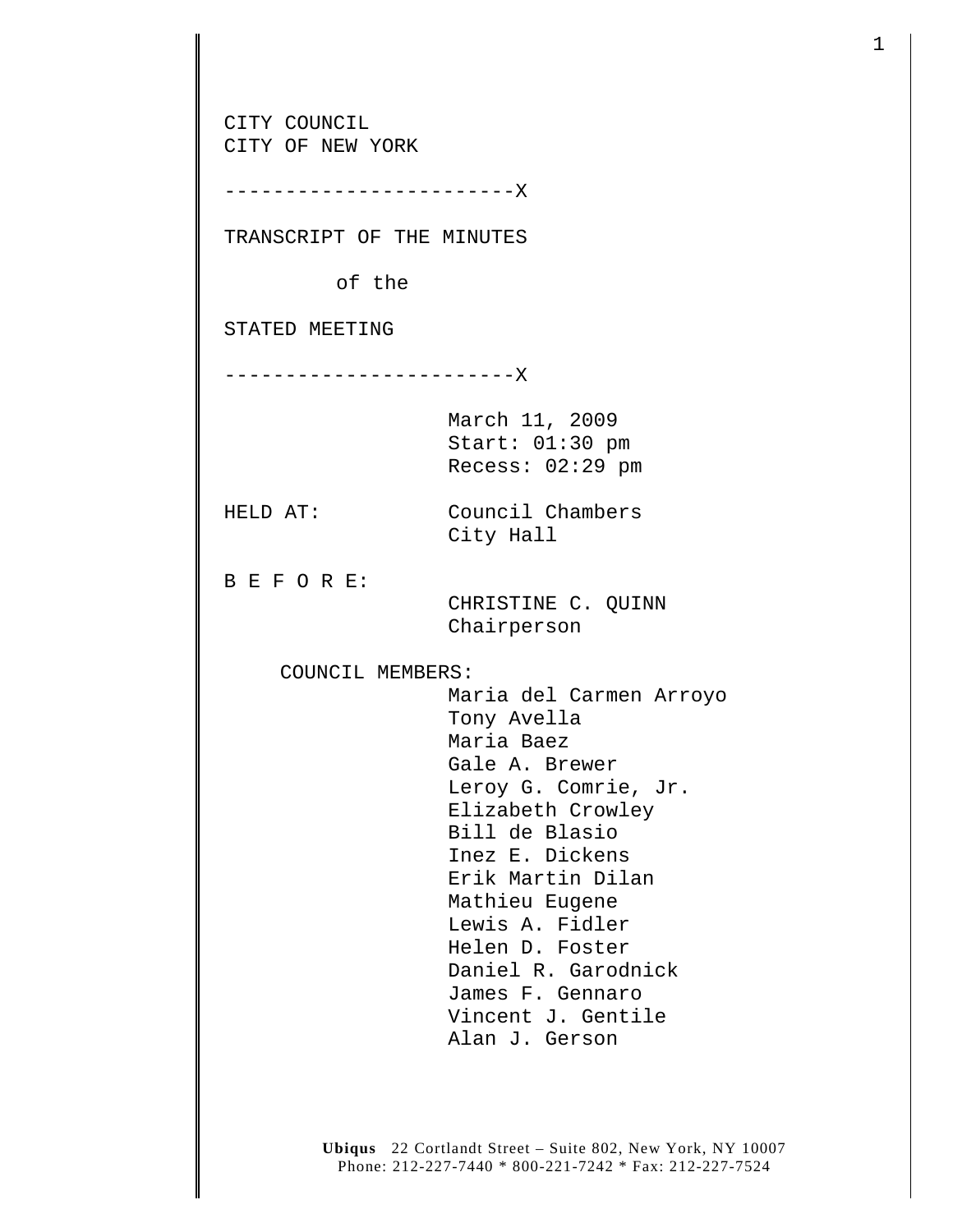## A P P E A R A N C E S

COUNCIL MEMBERS:

 Eric N. Gioia Sara M. Gonzalez Vincent Ignizio Robert Jackson Letitia James Melinda R. Katz G. Oliver Koppell Jessica S. Lappin John C. Liu Melissa Mark-Viverito Miguel Martinez Darlene Mealy Rosie Mendez Michael C. Nelson James S. Oddo Annabel Palma Domenic M. Recchia, Jr. Diana Reyna Joel Rivera James Sanders Jr. Larry B. Seabrook Helen Sears Kendall Stewart James Vacca Peter F. Vallone, Jr. Albert Vann David I. Weprin Thomas White, Jr. David Yassky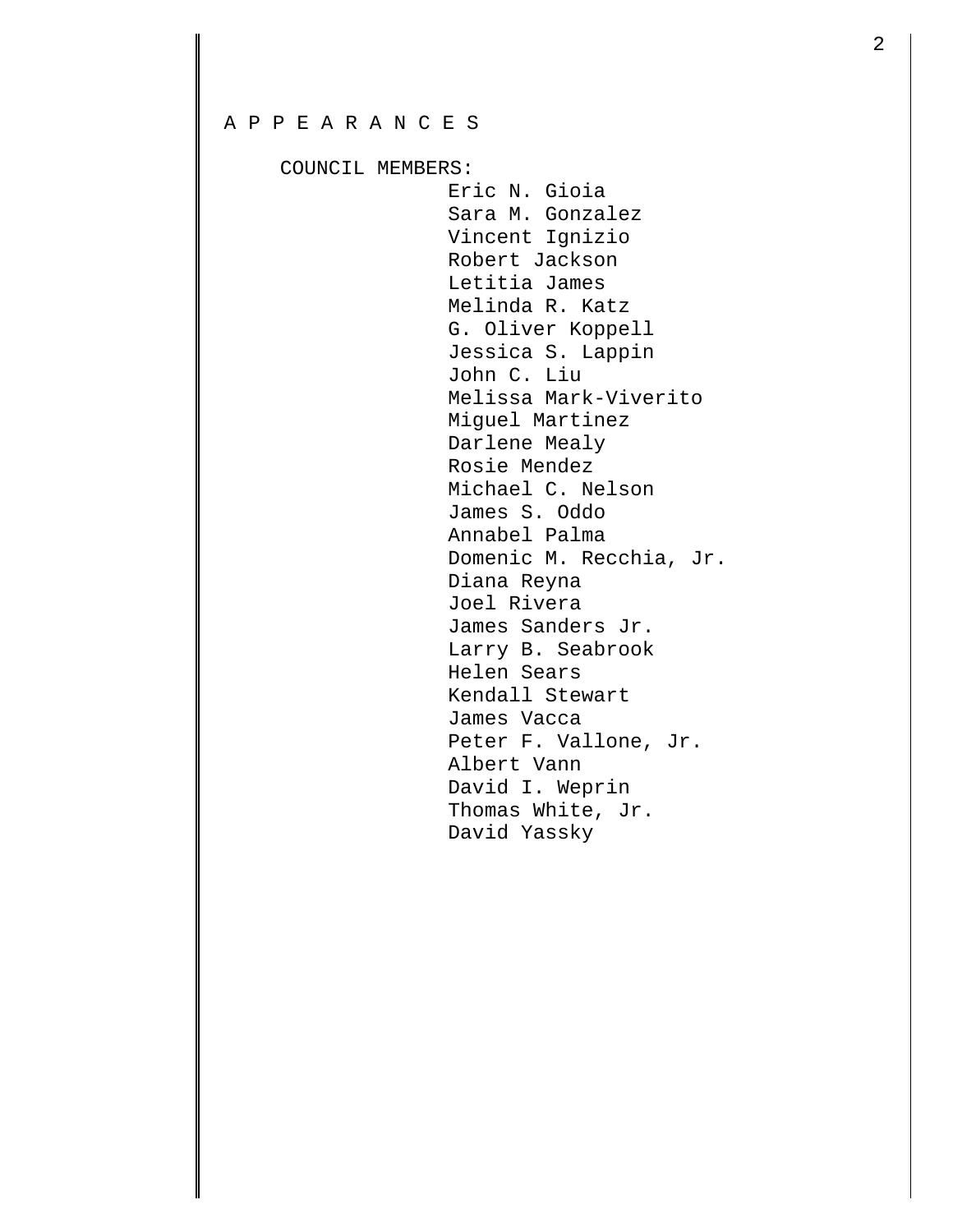## A P P E A R A N C E S (CONTINUED)

Betsy Gotbaum Public Advocate City of New York

Dr. Edison O. Jackson President Medgar Evers College

Father James Hayes St. Andrew's Church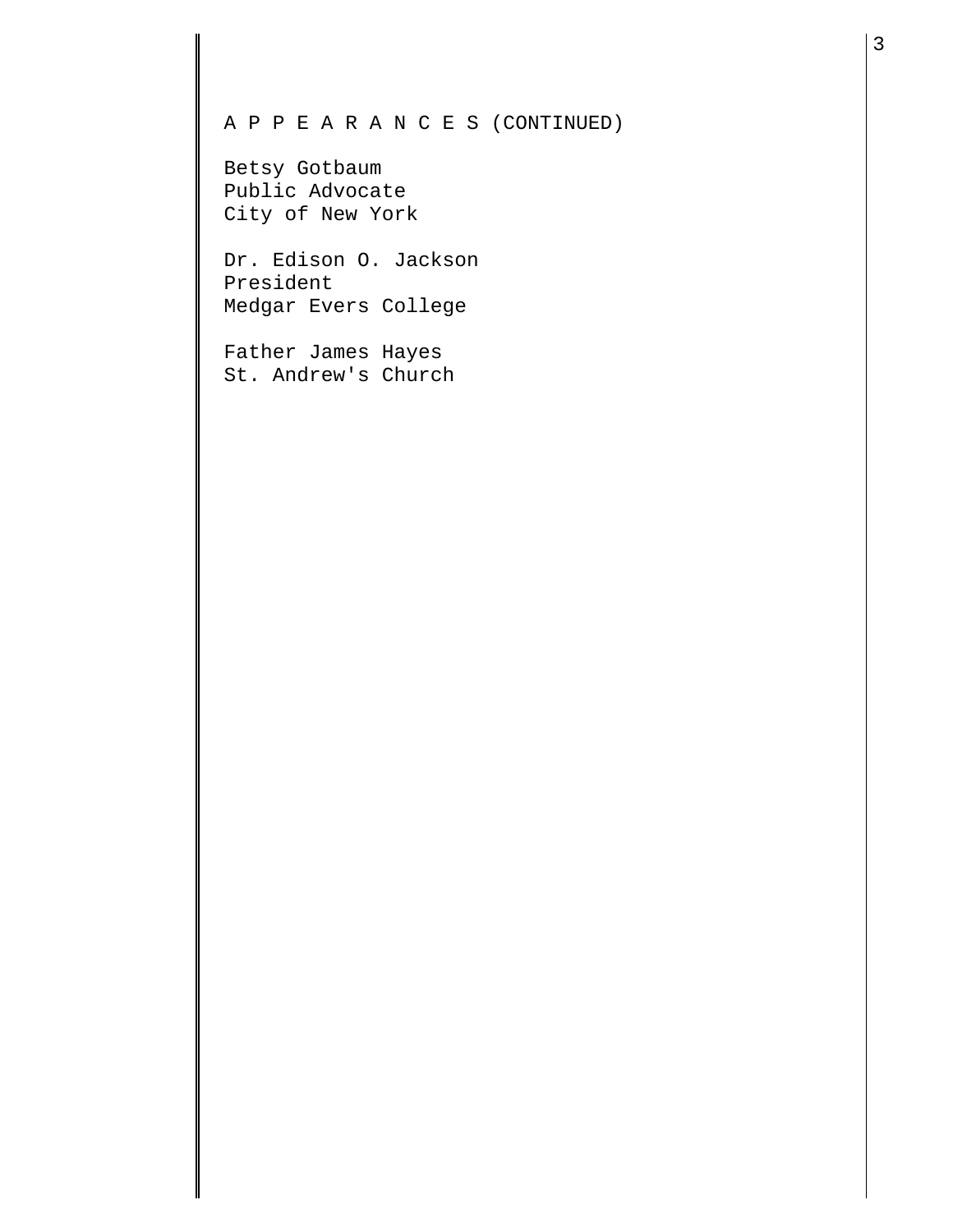| 1  | $\overline{4}$<br>STATED MEETING                   |
|----|----------------------------------------------------|
| 2  | SPEAKER QUINN: We have one                         |
| 3  | ceremonial today, but the fact we only have one    |
| 4  | should not decrease the importance of this         |
| 5  | ceremonial. It should underscore how important     |
| 6  | this ceremonial is today. So if I could ask folks  |
| 7  | to come up. I'm going to give the mike to Tish to  |
| 8  | kick us off.                                       |
| 9  | COUNCIL MEMBER JAMES: Thank you.                   |
| 10 | May all members please join me, all members who    |
| 11 | believe in education, who believe that education   |
| 12 | is the great equalizer, who believe in higher      |
| 13 | education. Medgar Evers, as most of you know, is   |
| 14 | situated in my district. But this young man does   |
| 15 | not belong to me. In fact, he belongs to all of    |
| 16 | us. He has improved the Medgar Evers campus and    |
| 17 | the quality of education not only in Central       |
| 18 | Brooklyn but I can dare say that every single City |
| 19 | Council Member has a Medgar Evers graduate in      |
| 20 | their district or a current student. So this       |
| 21 | honor is not mine alone. It's a bittersweet        |
| 22 | moment because this great man, this giant amongst  |
| 23 | giants has announced his retirement. So it's very  |
| 24 | sad for me because he's transformed Medgar Evers   |
| 25 | and just made it into a destination college where  |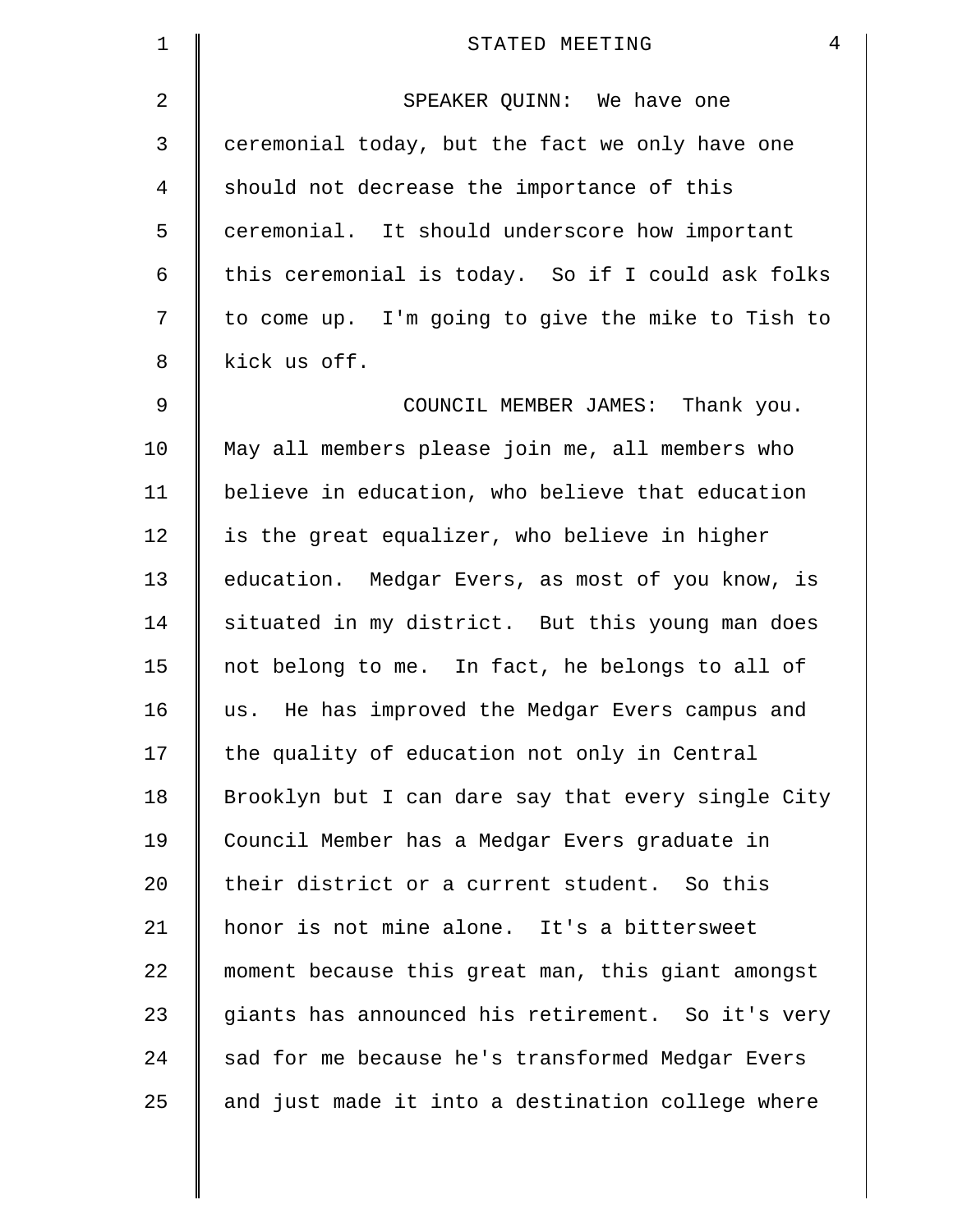| $\mathbf 1$    | 5<br>STATED MEETING                                |
|----------------|----------------------------------------------------|
| $\overline{2}$ | they come from abroad and beyond. So I stand here  |
| 3              | today, Dr. Jackson, with my colleagues because we  |
| 4              | are first humbled to be in your presence and two,  |
| 5              | want to thank you for all that you have done       |
| 6              | educating students, not only in this city but in   |
| 7              | this nation and in this world. You will be sorely  |
| 8              | missed. No one can fill your shoes. I understand   |
| 9              | that the applications now are up to thousands.     |
| 10             | But if you want to reconsider? Dr. Jackson, I      |
| 11             | just want to thank you for providing a liberal     |
| 12             | education. Thank you for improving the standards.  |
| 13             | Thank you for increasing the amount of individuals |
| 14             | who seek to enter the doors at Medgar Evers        |
| 15             | College. On behalf of my constituents and the      |
| 16             | members here, I just wanted to say congratulations |
| 17             | for your years of service.                         |
| 18             | SPEAKER QUINN: Hand over the                       |
| 19             | proclamation. Before we ask the clerk to read the  |
| 20             | proclamation, I just want to personally thank you, |
| 21             | Dr. Jackson. There is such a long list of times    |
| 22             | when we've called on Medgar Evers to give us a     |
| 23             | breakfast space on our Day Out Against Hate, to    |
| 24             | give us an auditorium when we were doing education |
| 25             | and outreach for MWBE companies. I mean just so    |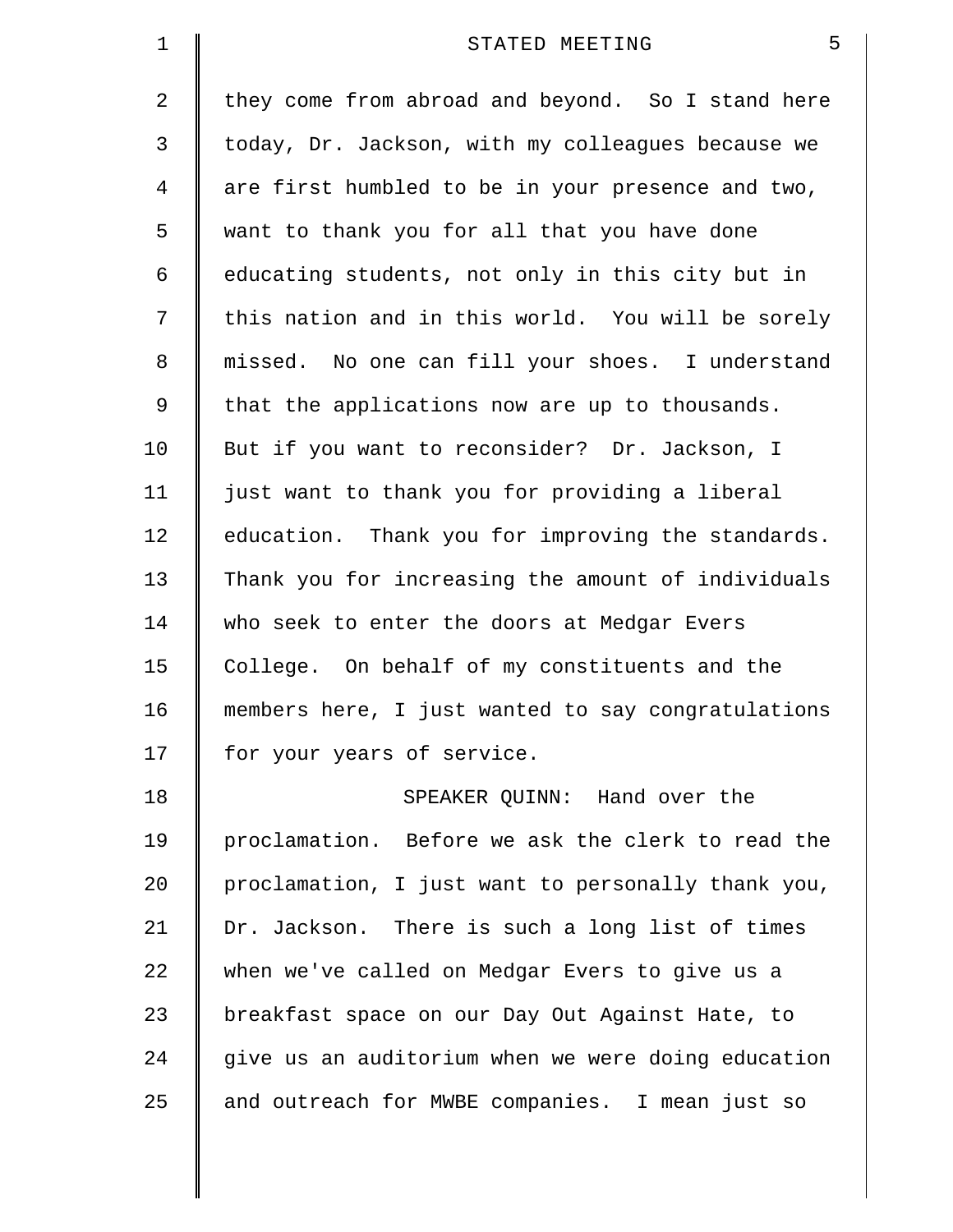| $\mathbf 1$    | 6<br>STATED MEETING                                |
|----------------|----------------------------------------------------|
| $\overline{2}$ | many things. We call, and I'm not going to name    |
| 3              | them, but other institutions in the city and they  |
| 4              | don't always say yes. You call Medgar Evers for    |
| 5              | research help, for support, for space, you and     |
| 6              | your staff don't just say yes, you say our college |
| 7              | is your college. We are the Council's campus. So   |
| 8              | I just want to thank you so much for giving us     |
| $\mathsf 9$    | resources, help and space where we could be in     |
| 10             | Brooklyn when we needed to gather with folks.      |
| 11             | That is invaluable. Not only are your generous     |
| 12             | but you and your staff are so gracious. Really I   |
| 13             | would say one of the most gracious staffs we've    |
| 14             | ever worked with and that type of attitude starts  |
| 15             | from the top. So thank you so very much. And I     |
| 16             | wish you, your wife and your family a wonderful    |
| 17             | retirement. Ma'am, I know that every hour he was   |
| 18             | with us, every hour he was helping us is an hour   |
| 19             | he wasn't with you and your family, so you deserve |
| 20             | a tremendous thank you too for being so selfless   |
| 21             | with Dr. Jackson.                                  |
| 22             | COUNCIL MEMBER JAMES:                              |
| 23             | Unfortunately the chair of Higher Ed could not be  |
| 24             | with us, and I know one of the founders of Medgar  |
| 25             | Evers College, our own Council Member Al Vann will |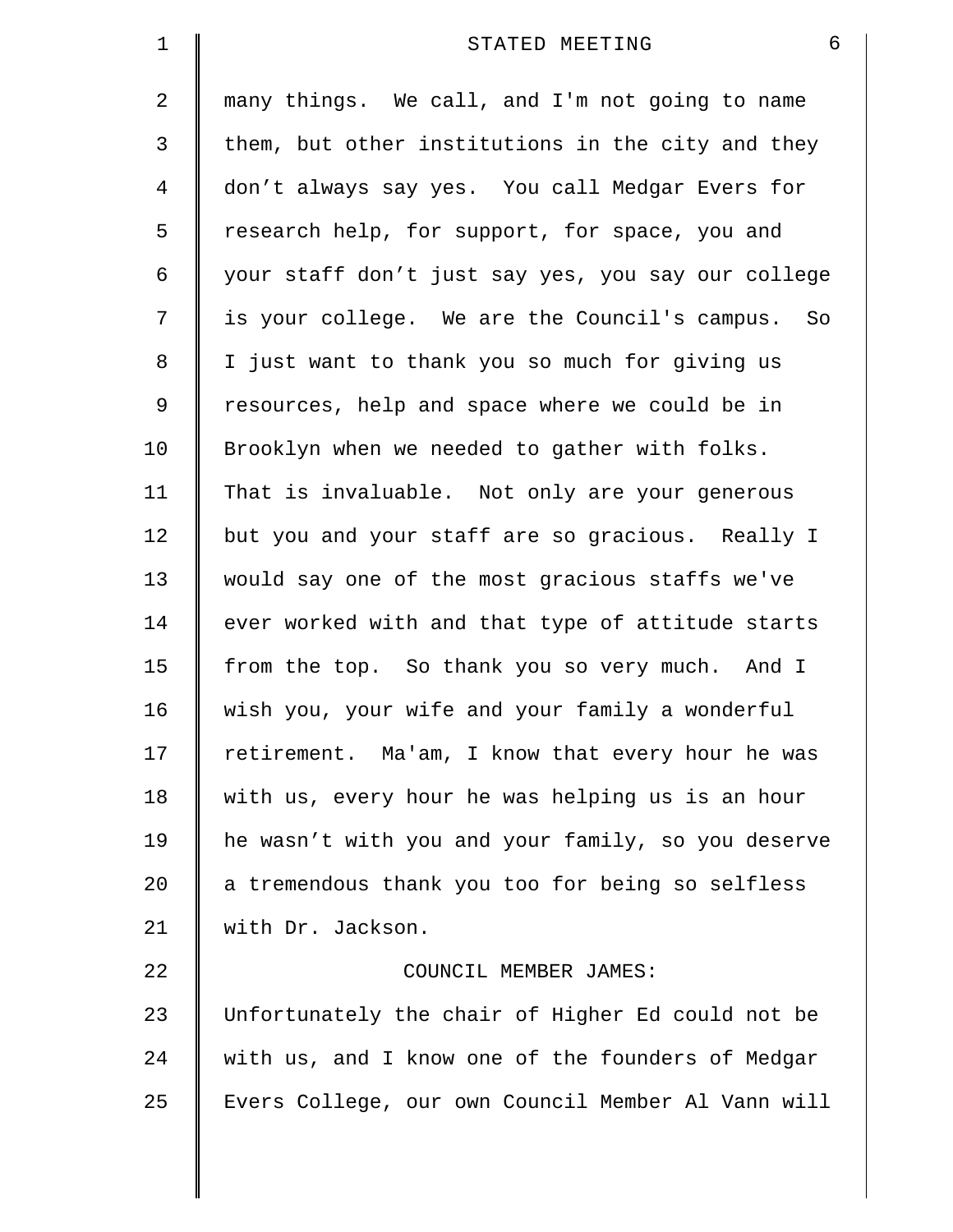| $\mathbf 1$ | 7<br>STATED MEETING                                 |
|-------------|-----------------------------------------------------|
| 2           | be up shortly. He was one of the original Medgar    |
| 3           | Evers College and I know he wanted to say a few     |
| 4           | words as well. But again, on their behalf, I        |
| 5           | wanted to say thank you. Madame Speaker.            |
| 6           | SPEAKER QUINN: Thank you. If we                     |
| 7           | could ask the clerk to read the proclamation and    |
| 8           | then we'll get to hear from Dr. Jackson.            |
| $\mathsf 9$ | CLERK: Council City of New York                     |
| 10          | Proclamation. Whereas the Council of the City of    |
| 11          | New York is proud to honor Dr. Edison O. Jackson    |
| 12          | for his outstanding service to Medgar Evers         |
| 13          | College and the community. And whereas, since       |
| 14          | 1989, Dr. Jackson has provided stellar service as   |
| 15          | the president of Medgar Evers College of the City   |
| 16          | University of New York. During his distinguished    |
| 17          | tenure, he has reaffirmed the beliefs of the        |
| 18          | school's founder, Medgar Wiley Evers, the Civil     |
| 19          | Rights activist who was committed to educational    |
| $20 \,$     | access, excellence in education, public service     |
| 21          | and to creating success one student at a time. He   |
| 22          | has spearheaded the construction of the college's   |
| 23          | \$243 million Academic Complex One, the future home |
| 24          | of the School of Science, Health and Technology.    |
| 25          | And whereas, in addition to being an active member  |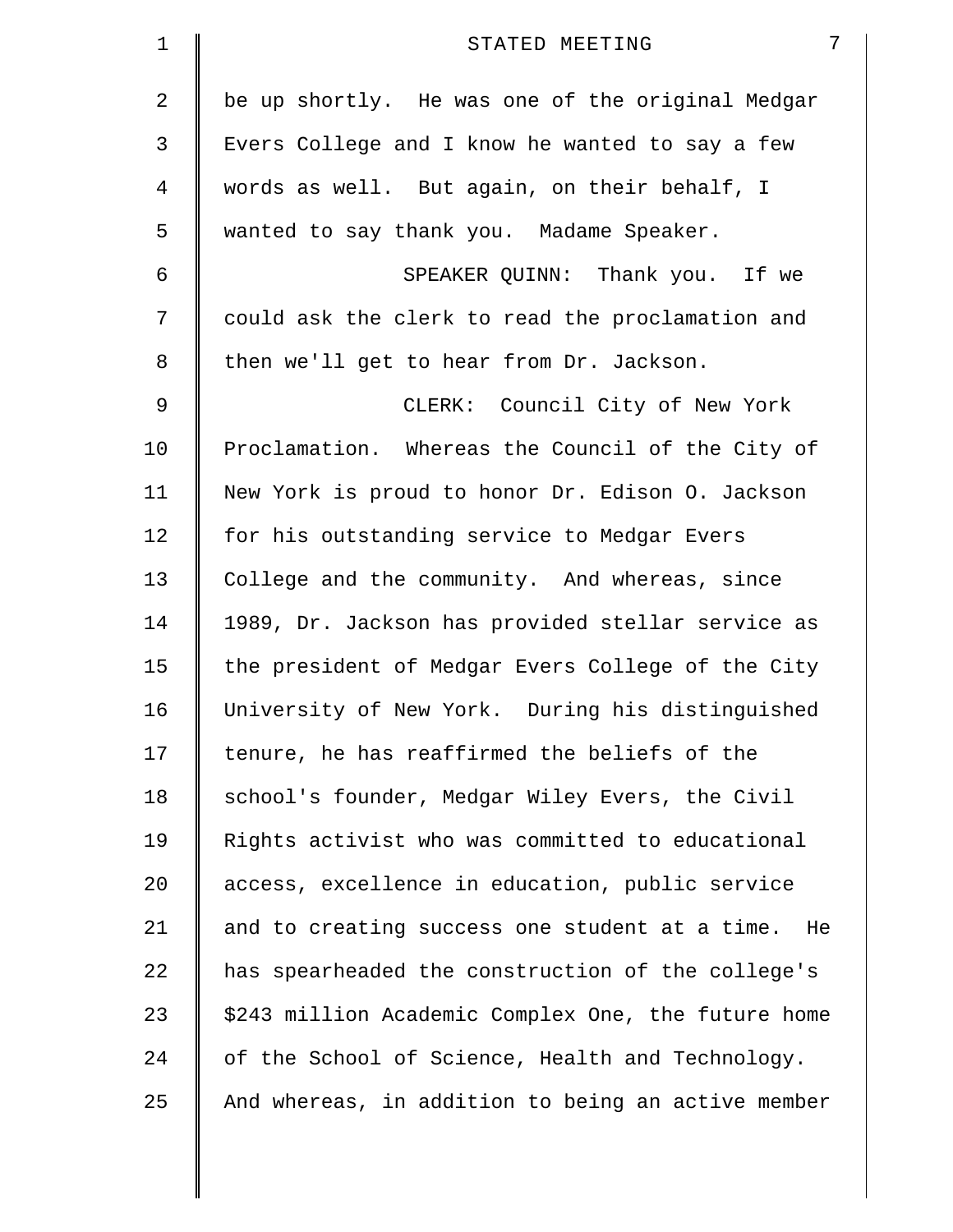| $\mathbf 1$    | 8<br>STATED MEETING                                |
|----------------|----------------------------------------------------|
| $\overline{2}$ | of many educational, civic, political, and         |
| 3              | economic organizations, Dr. Jackson is an          |
| 4              | acclaimed author. In numerous published works he   |
| 5              | has shared his singular insights into education    |
| 6              | issues with a particular focus on minority         |
| 7              | students. And whereas, Dr. Jackson is not only an  |
| 8              | educational leader, but an ordained minister who   |
| 9              | serves on the staff of Bridge Street African       |
| 10             | Wesleyan Methodist Episcopal Church in Bedford     |
| 11             | Stuyvesant, upon his retirement he can be proud of |
| 12             | his service, as we are, for the legacy he has      |
| 13             | built to continue to resonate in the minds of      |
| 14             | countless New Yorkers. Now therefore be it known   |
| 15             | that we the Council Members most gratefully honor  |
| 16             | Dr. Edison O. Jackson for more than two decades of |
| 17             | tremendous contributions and achievements in       |
| 18             | higher education. Christine C. Quinn, Speaker for  |
| 19             | the entire Council; Letitia James, Council Member  |
| 20             | 35th District Brooklyn; Albert Vann, Council       |
| 21             | Member 36th District Brooklyn; David I. Weprin,    |
| 22             | Council Member 23rd District Queens; Larry B.      |
| 23             | Seabrook, Council Member 12th District the Bronx.  |
| 24             | SPEAKER QUINN: Thank you very much                 |
| 25             | Mike. Dr. Jackson.                                 |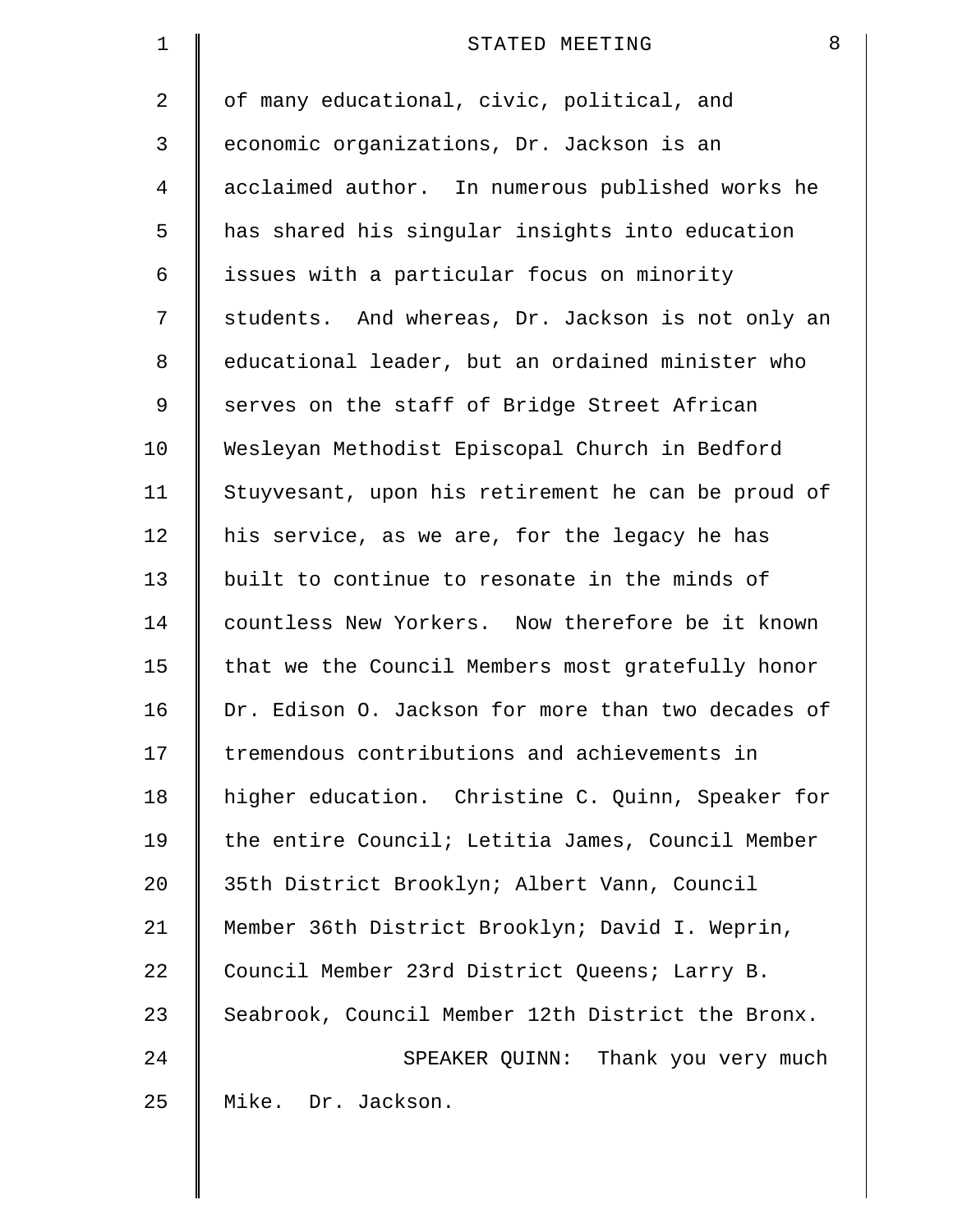| $\mathbf 1$ | 9<br>STATED MEETING                                |
|-------------|----------------------------------------------------|
| 2           | DR. EDISON O. JACKSON: Madame                      |
| 3           | Speaker, my beloved Councilwoman Letitia James and |
| 4           | to all of you who have done so much in helping us  |
| 5           | to rebuild Medgar Evers College, you have been so  |
| 6           | generous, not only in spirit but your resources    |
| 7           | because we could not be where we are today with    |
| 8           | this \$243 million academic complex that will open |
| 9           | in a year. And when we open it, it will be one of  |
| 10          | the finest science facilities, not only in this    |
| 11          | city but in this state and the nation. We're       |
| 12          | going to invite all of you to come. I won't be     |
| 13          | here but I will come back for the opening. You     |
| 14          | also play a significant role in the construction   |
| 15          | of what we call the School of Business and the     |
| 16          | Student Service building right there on Bedford.   |
| 17          | Were it not for your generosity and your belief in |
| 18          | my leadership and belief in education, we could    |
| 19          | not have that building and all the other smaller   |
| 20          | projects that you have supported. So I wanted to   |
| 21          | say to all of you to just remind us of the power   |
| 22          | of education to transform individuals and our      |
| 23          | young people and not so young thirst for           |
| 24          | knowledge. What Medgar has been about is           |
| 25          | providing opportunities and to reach out in areas  |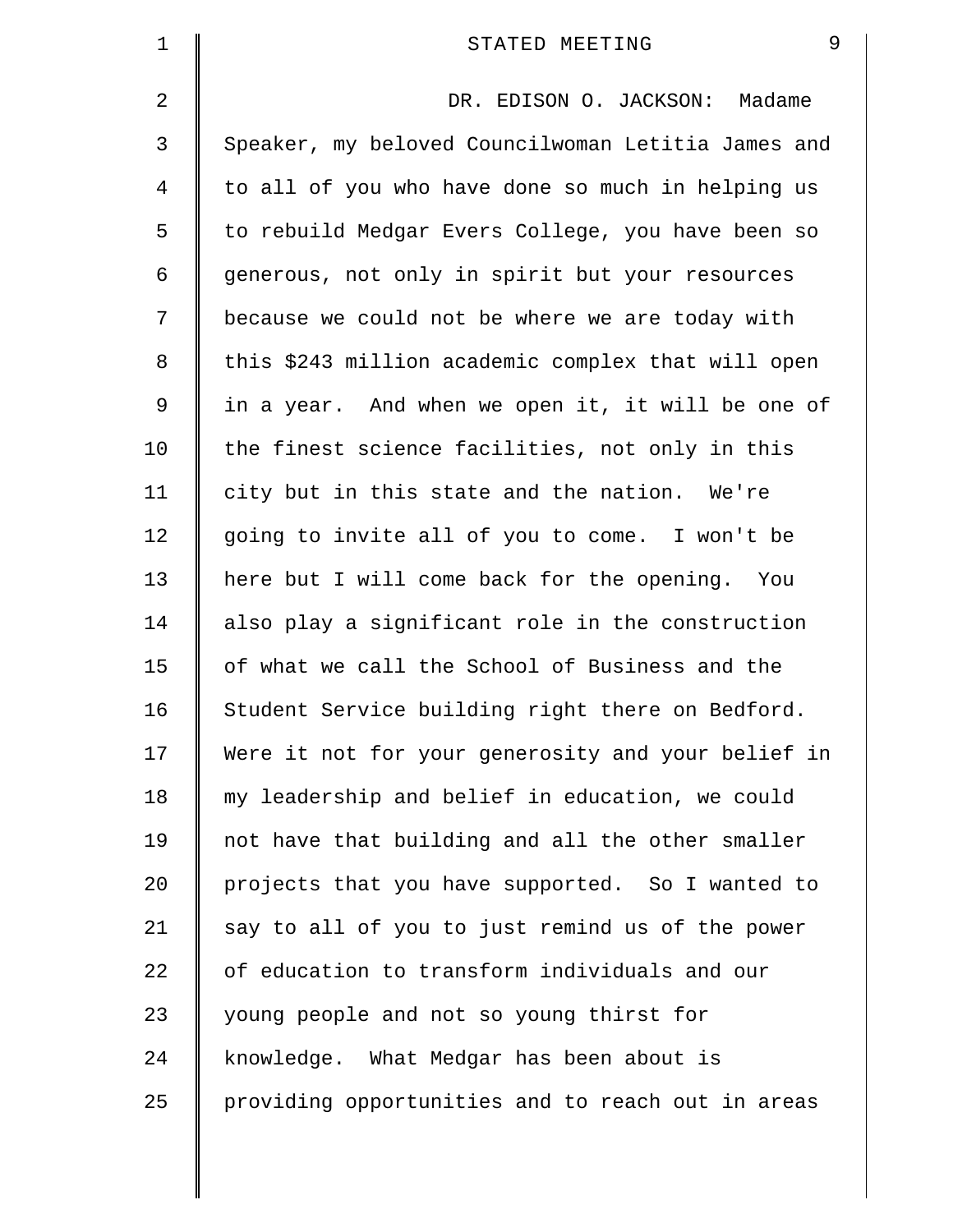| 1  | 10<br>STATED MEETING                               |
|----|----------------------------------------------------|
| 2  | and communities that somehow they say high         |
| 3  | education is not for me or for my child. So we     |
| 4  | have become the college of choice. There was a     |
| 5  | time we were not the college of choice. But I can  |
| 6  | honestly say that with my team, they're all over   |
| 7  | there, we have created a place, a sense of         |
| 8  | community, an ability to affirm that students are  |
| 9  | valued, that our community is valued. You can see  |
| 10 | students when they come at Medgar and see there's  |
| 11 | no gleam in their eyes, they're just there and     |
| 12 | then when they walk across the stage in            |
| 13 | commencement and you see the pride and their       |
| 14 | family members shouting, you know go girl or       |
| 15 | hallelujah or whatever. What we have done is       |
| 16 | transform the lives of the graduates and           |
| 17 | oftentimes the family members because we are       |
| 18 | educating both. So at Medgar because we generally  |
| 19 | have an older population, we're not only affecting |
| 20 | that student who is graduating but the family      |
| 21 | members in that family. That's what's so           |
| 22 | marvelous about Medgar Evers it seems to me. I'll  |
| 23 | conclude by saying that I just hope that you would |
| 24 | ensure that Medgar is protected to do the work it  |
| 25 | was created to do because it's so easy to get off  |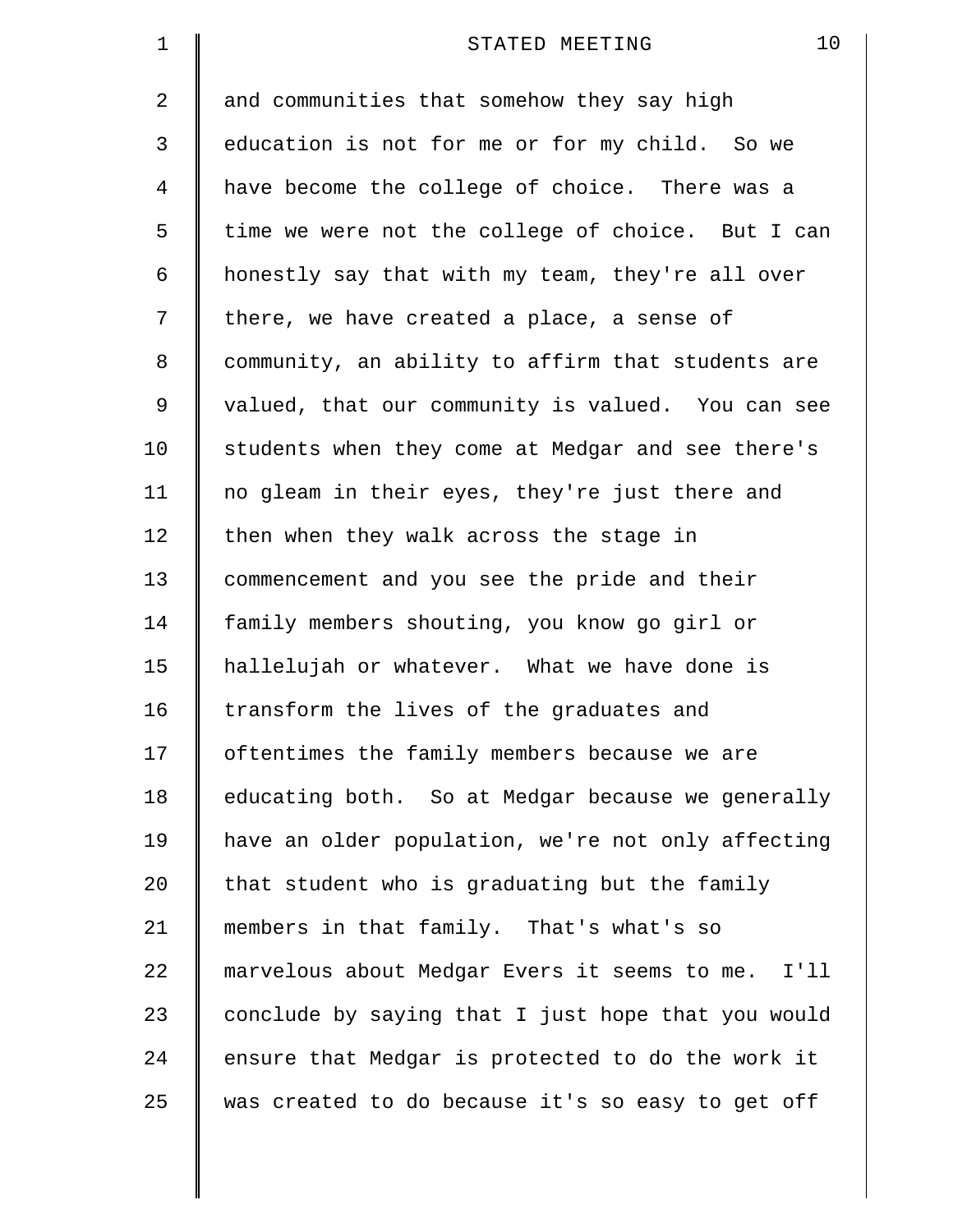| 1  | 11<br>STATED MEETING                               |
|----|----------------------------------------------------|
| 2  | track and to go on to another agenda. I have       |
| 3  | tried in my 20 years at Medgar to be true to the   |
| 4  | founders, Councilman Vann and others, their vision |
| 5  | about what a college of higher education ought to  |
| 6  | be about in Central Brooklyn. I've tried to do     |
| 7  | that to the best of my ability. It's been a        |
| 8  | wonderful journey. I'm not saying easy, but a      |
| 9  | wonderful journey. And when you can see the        |
| 10 | transformation that we have witnessed, it's good.  |
| 11 | I thank God and my wife for this wonderful         |
| 12 | journey. So we're going to, not ride into the      |
| 13 | sunset, we have a home in Virginia, but I'm going  |
| 14 | to hang out in D.C. in terms of whatever that may  |
| 15 | be in terms of hanging out. Because there are      |
| 16 | wonderful opportunities in D.C. I don't know what  |
| 17 | all that might mean, but I'm going to hang out in  |
| 18 | D.C. My position is when one door closes, God      |
| 19 | opens another. He can't open the new door until    |
| 20 | he can close the old one. So I'm just happy. I     |
| 21 | could dance and do a hula dance because I've done  |
| 22 | the work that I was called here to do and to       |
| 23 | understand that there is a point in time when you  |
| 24 | are to give up and allow others to secede you.     |
| 25 | That's what I've done. Thank you so much all of    |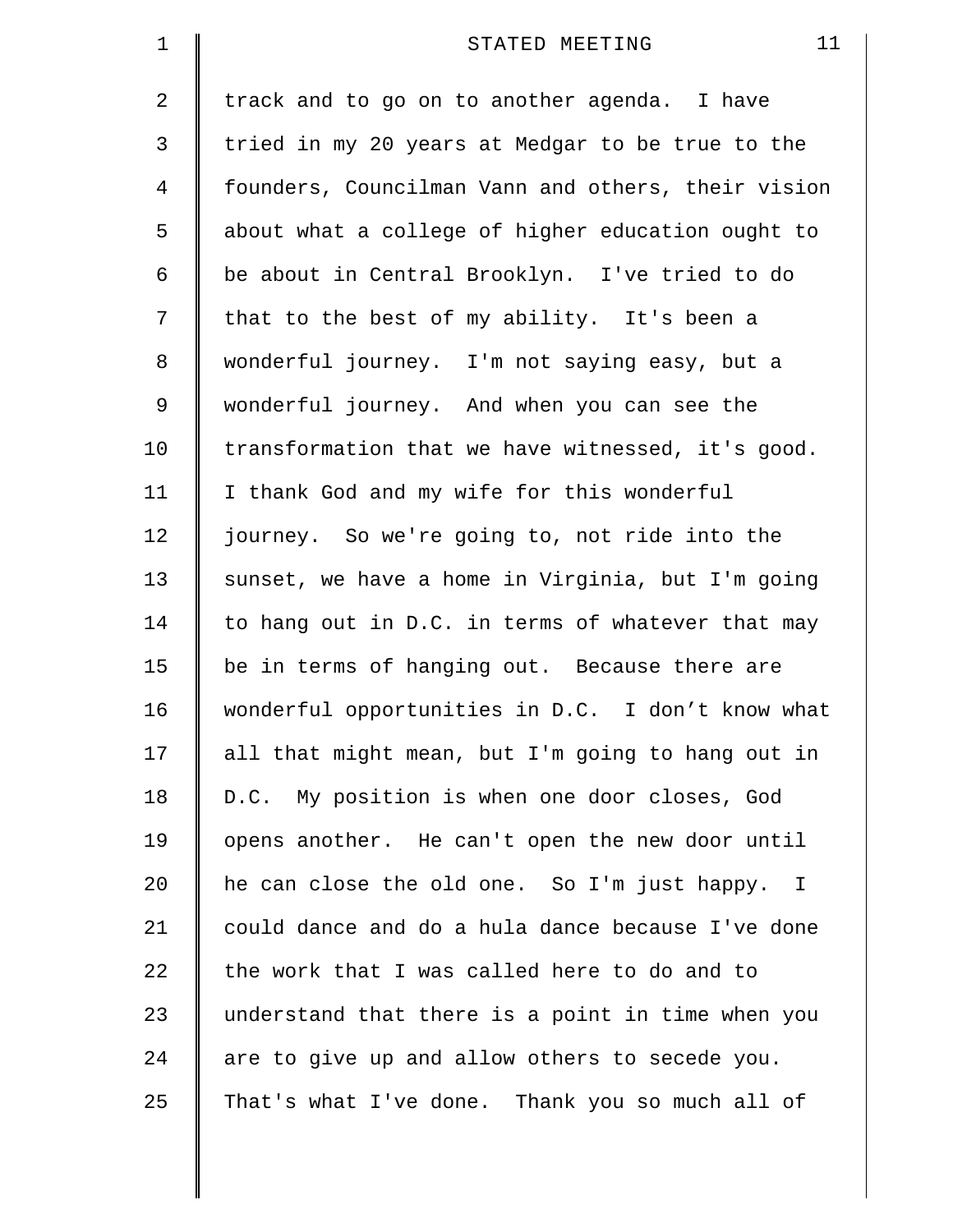| $\mathbf 1$ | 12<br>STATED MEETING                               |  |  |  |  |  |
|-------------|----------------------------------------------------|--|--|--|--|--|
| 2           | you.                                               |  |  |  |  |  |
| 3           | SPEAKER QUINN: We were worried Al                  |  |  |  |  |  |
| 4           | that you weren't going to get here in time. So     |  |  |  |  |  |
| 5           | I'm so glad you were able to make it up before we  |  |  |  |  |  |
| 6           | ended the recognition and thanks to Dr. Jackson.   |  |  |  |  |  |
| 7           | So if I could give you the mike.                   |  |  |  |  |  |
| 8           | COUNCIL MEMBER VANN: Yes. I'll be                  |  |  |  |  |  |
| 9           | very, very brief. I am fortunate enough to have    |  |  |  |  |  |
| 10          | been around in Bed-Stuy and was one of the         |  |  |  |  |  |
| 11          | founders. It was a very unique experience. It's    |  |  |  |  |  |
| 12          | the first time a community in the City of New York |  |  |  |  |  |
| 13          | challenged a high university and said you need to  |  |  |  |  |  |
| 14          | have a college in Bed-Stuy Central Brooklyn        |  |  |  |  |  |
| 15          | specifically for "the black community or minority  |  |  |  |  |  |
| 16          | community" as it were. So it broke precedent. We   |  |  |  |  |  |
| 17          | negotiated and we told them the kind of college we |  |  |  |  |  |
| 18          | wanted and so on and so forth. It wasn't easy but  |  |  |  |  |  |
| 19          | we worked it out. College number seven as it was   |  |  |  |  |  |
| 20          | called, which became Medgar Evers College. The     |  |  |  |  |  |
| 21          | founders, there were 36 community-based            |  |  |  |  |  |
| 22          | organizations which made up this coalition on      |  |  |  |  |  |
| 23          | education needs and services and we laid out what  |  |  |  |  |  |
| 24          | we wanted this college to be, how this college     |  |  |  |  |  |
| 25          | should impact upon this community. We laid it out  |  |  |  |  |  |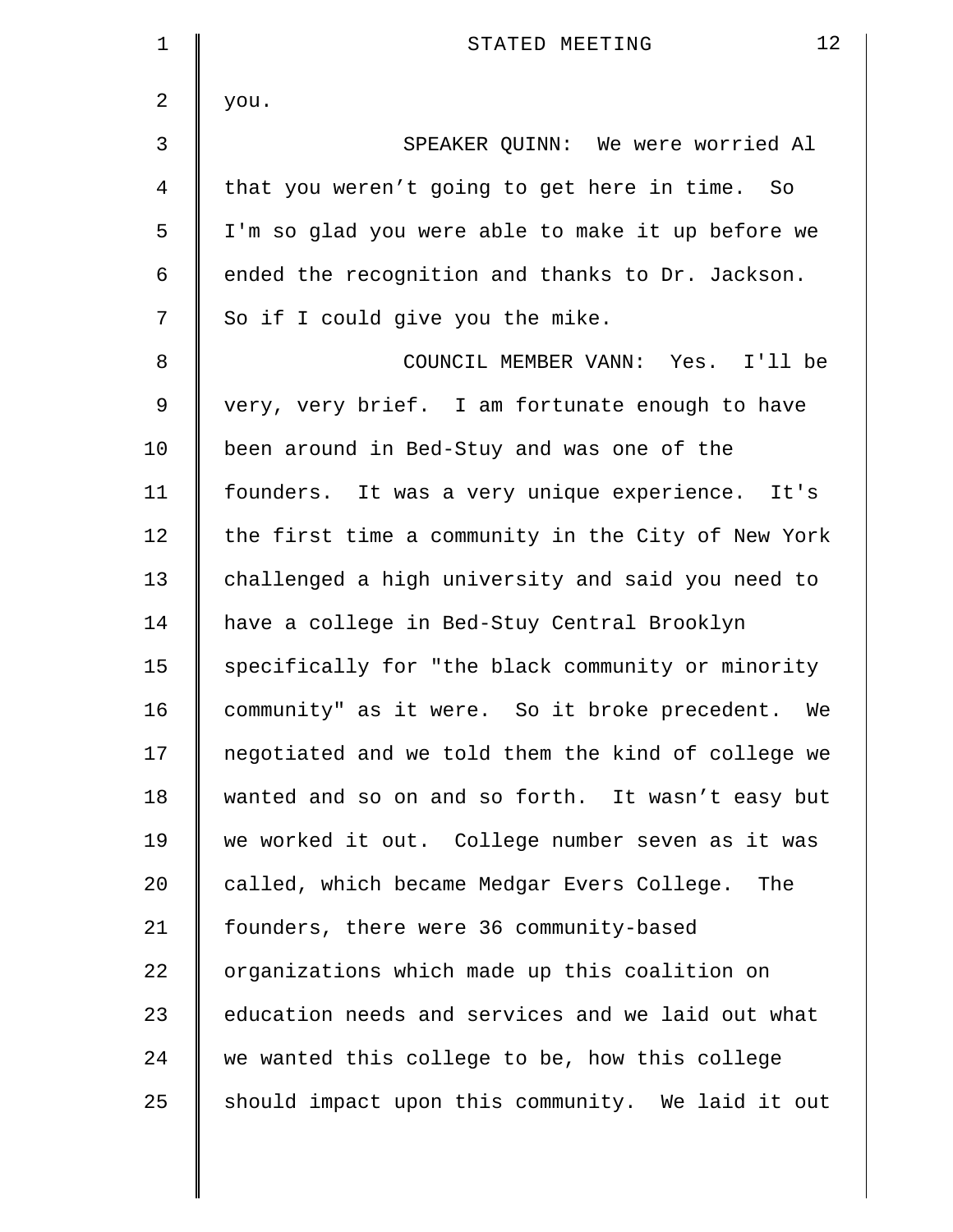| $\mathbf 1$ | 13<br>STATED MEETING                              |
|-------------|---------------------------------------------------|
| 2           | in a book, if you will. Several presidents have   |
| 3           | come before this gentleman arrive. Everybody did  |
| 4           | a little something towards it. But I can say      |
| 5           | without fear of contradiction, Dr. Jackson, you   |
| 6           | have made the founders very happy, those that are |
| 7           | with us and those who are not with us at the      |
| 8           | moment. You have fulfilled the dream and we wish  |
| 9           | you Godspeed as you go through that second door.  |
| 10          | SPEAKER QUINN: Let's make sure we                 |
| 11          | get a picture with Al.                            |
| 12          | [Pause]                                           |
| 13          | SPEAKER QUINN: Thank you all and                  |
| 14          | that concludes our ceremonials.                   |
| 15          | [Pause]                                           |
| 16          | MALE VOICE: Ladies and gentleman,                 |
| 17          | can I have your attention please? At this time,   |
| 18          | can you place all pagers and cell phones to       |
| 19          | vibrate and will all lobbyists and non-Council    |
| 20          | employees please leave the main floor of the      |
| 21          | chambers. Thank you.                              |
| 22          | [Pause]                                           |
| 23          | BETSY GOTBAUM: All rise.                          |
| 24          | GROUP: I pledge allegiance to the                 |
| 25          | flag of the United States of America and to the   |
|             |                                                   |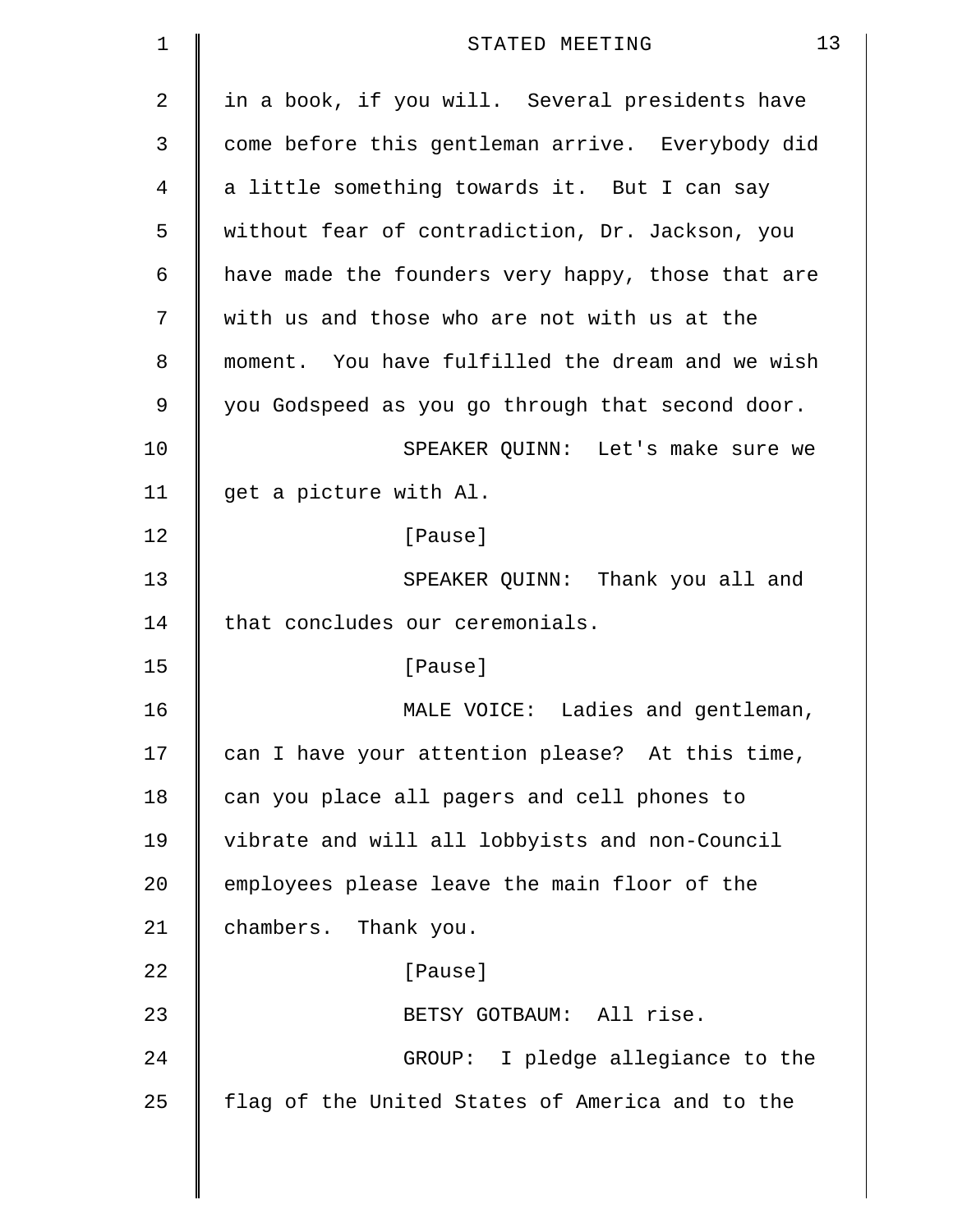| $\mathbf 1$    | STATED MEETING  |                                                |  |
|----------------|-----------------|------------------------------------------------|--|
| $\overline{2}$ |                 | republic for which it stands, one nation under |  |
| 3              |                 | God, indivisible, with liberty and justice for |  |
| 4              | all. Roll call. |                                                |  |
| 5              |                 | CLERK: Arroyo?                                 |  |
| 6              |                 | COUNCIL MEMBER ARROYO: Here.                   |  |
| 7              |                 | CLERK: Avella?                                 |  |
| 8              |                 | COUNCIL MEMBER AVELLA: Here.                   |  |
| $\mathsf 9$    | CLERK: Baez?    |                                                |  |
| 10             |                 | COUNCIL MEMBER BAEZ: Here.                     |  |
| 11             |                 | CLERK: Barron?                                 |  |
| 12             |                 | COUNCIL MEMBER BARRON: [no                     |  |
| 13             | response].      |                                                |  |
| 14             |                 | CLERK: Brewer?                                 |  |
| 15             |                 | COUNCIL MEMBER BREWER: Here.                   |  |
| 16             |                 | CLERK: Comrie?                                 |  |
| 17             |                 | COUNCIL MEMBER COMRIE: [no                     |  |
| 18             | response].      |                                                |  |
| 19             |                 | CLERK: Crowley?                                |  |
| 20             |                 | COUNCIL MEMBER CROWLEY: Here.                  |  |
| 21             |                 | CLERK: De Blasio?                              |  |
| 22             |                 | COUNCIL MEMBER DE BLASIO: [no                  |  |
| 23             | response].      |                                                |  |
| 24             |                 | CLERK: Dickens?                                |  |
| 25             |                 | COUNCIL MEMBER DICKENS: Here.                  |  |
|                |                 |                                                |  |
|                |                 |                                                |  |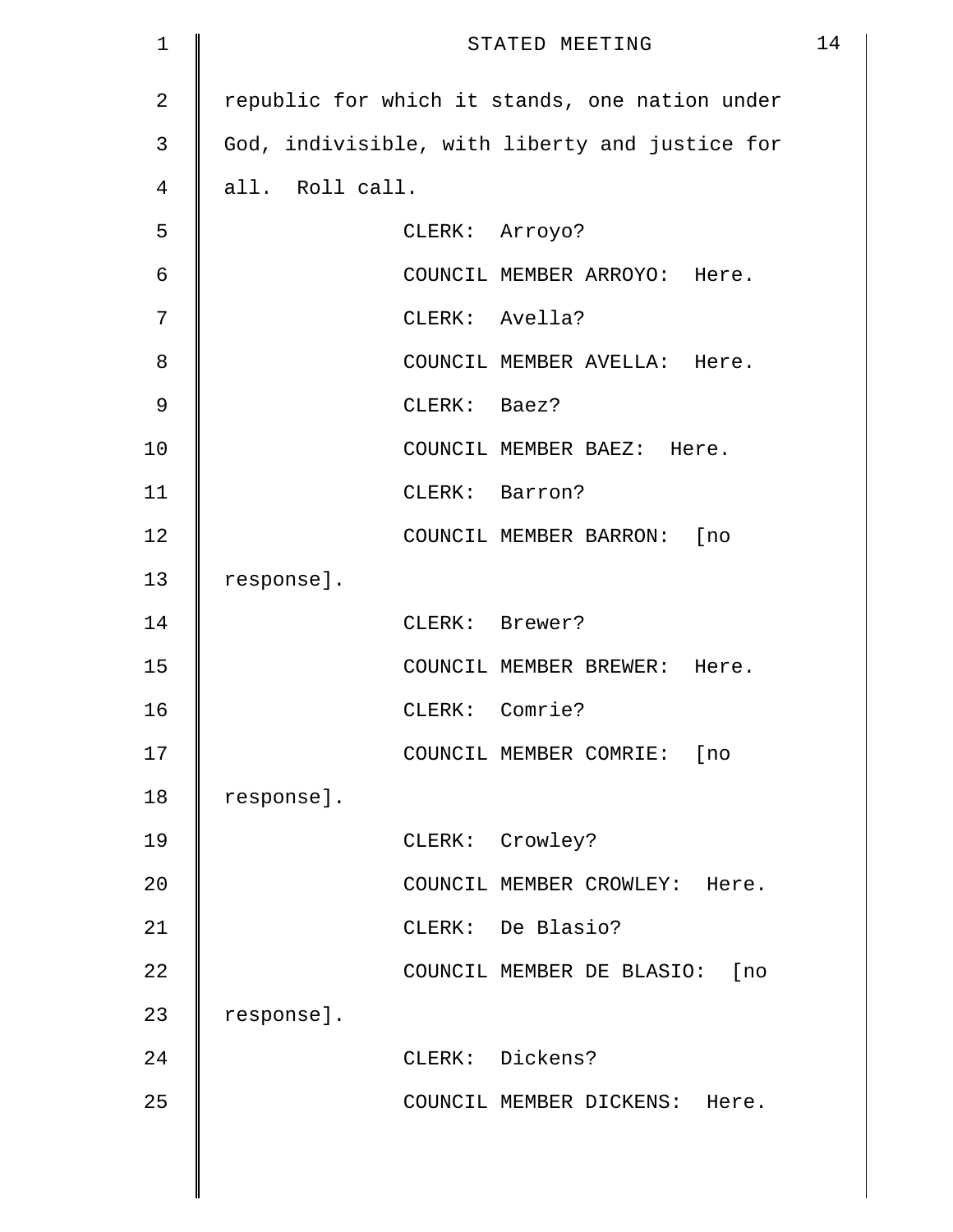| $\mathbf 1$    |            |                | STATED MEETING                  | 15 |
|----------------|------------|----------------|---------------------------------|----|
| $\overline{2}$ |            | CLERK: Dilan?  |                                 |    |
| 3              |            |                | COUNCIL MEMBER DILAN: Here.     |    |
| $\overline{4}$ |            | CLERK: Eugene? |                                 |    |
| 5              |            |                | COUNCIL MEMBER EUGENE: Here.    |    |
| $\epsilon$     |            |                | CLERK: Felder?                  |    |
| 7              |            |                | COUNCIL MEMBER FELDER: [no      |    |
| 8              | response]. |                |                                 |    |
| 9              |            |                | CLERK: Fidler?                  |    |
| 10             |            |                | COUNCIL MEMBER FIDLER: Here.    |    |
| 11             |            |                | CLERK: Foster?                  |    |
| 12             |            |                | COUNCIL MEMBER FOSTER: Here.    |    |
| 13             |            |                | CLERK: Garodnick?               |    |
| 14             |            |                | COUNCIL MEMBER GARODNICK: Here. |    |
| 15             |            |                | CLERK: Gennaro?                 |    |
| 16             |            |                | COUNCIL MEMBER GENNARO: Here.   |    |
| 17             |            |                | CLERK: Gentile?                 |    |
| 18             |            |                | COUNCIL MEMBER GENTILE:<br>[no  |    |
| 19             | response]  |                |                                 |    |
| 20             |            | CLERK: Gerson? |                                 |    |
| 21             |            |                | COUNCIL MEMBER GERSON:<br>[no   |    |
| 22             | response]  |                |                                 |    |
| 23             |            | CLERK: Gioia?  |                                 |    |
| 24             |            |                | COUNCIL MEMBER GIOIA:<br>[no    |    |
| 25             | response]  |                |                                 |    |
|                |            |                |                                 |    |
|                |            |                |                                 |    |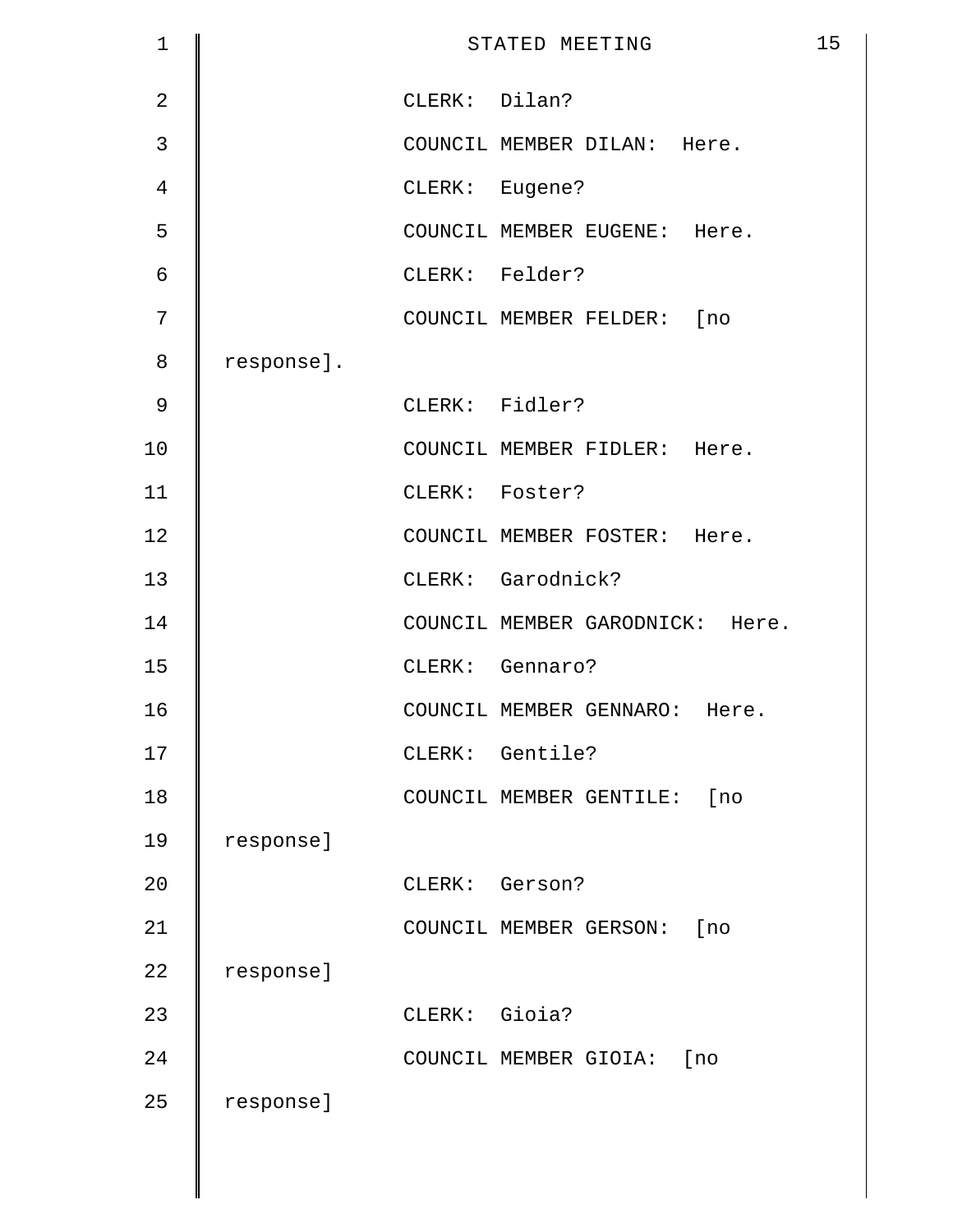| $\mathbf 1$    |            |               | STATED MEETING                    | 16 |
|----------------|------------|---------------|-----------------------------------|----|
| $\overline{2}$ |            |               | CLERK: Gonzalez?                  |    |
| $\mathsf{3}$   |            |               | COUNCIL MEMBER GONZALEZ: Yes.     |    |
| 4              |            |               | CLERK: Ignizio?                   |    |
| 5              |            |               | COUNCIL MEMBER IGNIZIO: [no       |    |
| 6              | response]. |               |                                   |    |
| 7              |            |               | CLERK: Jackson?                   |    |
| 8              |            |               | COUNCIL MEMBER JACKSON: I'm here. |    |
| $\mathsf 9$    |            | CLERK: James? |                                   |    |
| 10             |            |               | COUNCIL MEMBER JAMES: [no         |    |
| 11             | response]. |               |                                   |    |
| 12             |            | CLERK: Katz?  |                                   |    |
| 13             |            |               | COUNCIL MEMBER KATZ: Here.        |    |
| 14             |            |               | CLERK: Koppell?                   |    |
| 15             |            |               | COUNCIL MEMBER KOPPELL: Here.     |    |
| 16             |            |               | CLERK: Lappin?                    |    |
| 17             |            |               | COUNCIL MEMBER LAPPIN: [no        |    |
| 18             | response]. |               |                                   |    |
| 19             |            | CLERK: Liu?   |                                   |    |
| 20             |            |               | COUNCIL MEMBER LIU: Here.         |    |
| 21             |            |               | CLERK: Mark-Viverito?             |    |
| 22             |            |               | COUNCIL MEMBER MARK-VIVERITO:     |    |
| 23             | Here.      |               |                                   |    |
| 24             |            |               | CLERK: Martinez?                  |    |
| 25             |            |               | COUNCIL MEMBER MARTINEZ: [no      |    |
|                |            |               |                                   |    |
|                |            |               |                                   |    |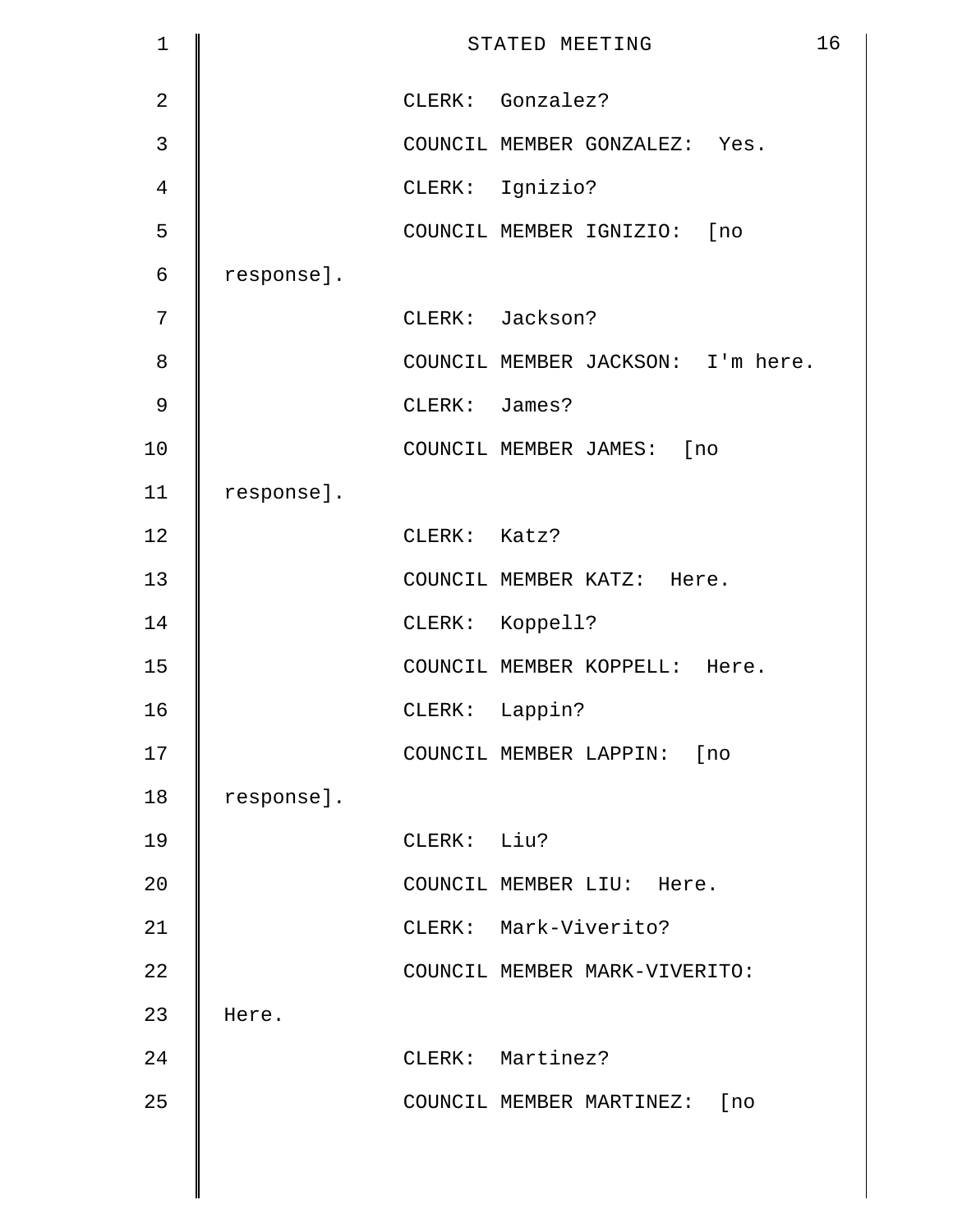| 1              |            | STATED MEETING                  | 17 |
|----------------|------------|---------------------------------|----|
| $\overline{2}$ | response]. |                                 |    |
| 3              |            | CLERK: Mealy?                   |    |
| $\overline{4}$ |            | COUNCIL MEMBER MEALY: Present.  |    |
| 5              |            | CLERK: Mendez?                  |    |
| $\epsilon$     |            | COUNCIL MEMBER MENDEZ: Here.    |    |
| 7              |            | CLERK: Nelson?                  |    |
| 8              |            | COUNCIL MEMBER NELSON: [no      |    |
| 9              | response]. |                                 |    |
| 10             |            | CLERK: Palma?                   |    |
| 11             |            | COUNCIL MEMBER PALMA: Here.     |    |
| 12             |            | CLERK: Recchia?                 |    |
| 13             |            | COUNCIL MEMBER RECCHIA: Here.   |    |
| 14             |            | CLERK: Reyna?                   |    |
| 15             |            | COUNCIL MEMBER REYNA: Here.     |    |
| 16             |            | CLERK: Sanders?                 |    |
| 17             |            | COUNCIL MEMBER SANDERS: [no     |    |
| 18             | response]. |                                 |    |
| 19             |            | CLERK: Seabrook?                |    |
| 20             |            | COUNCIL MEMBER SEABROOK:<br>[no |    |
| 21             | response]. |                                 |    |
| 22             |            | CLERK: Sears?                   |    |
| 23             |            | COUNCIL MEMBER SEARS:<br>[no    |    |
| 24             | response]. |                                 |    |
| 25             |            | CLERK: Stewart?                 |    |
|                |            |                                 |    |
|                |            |                                 |    |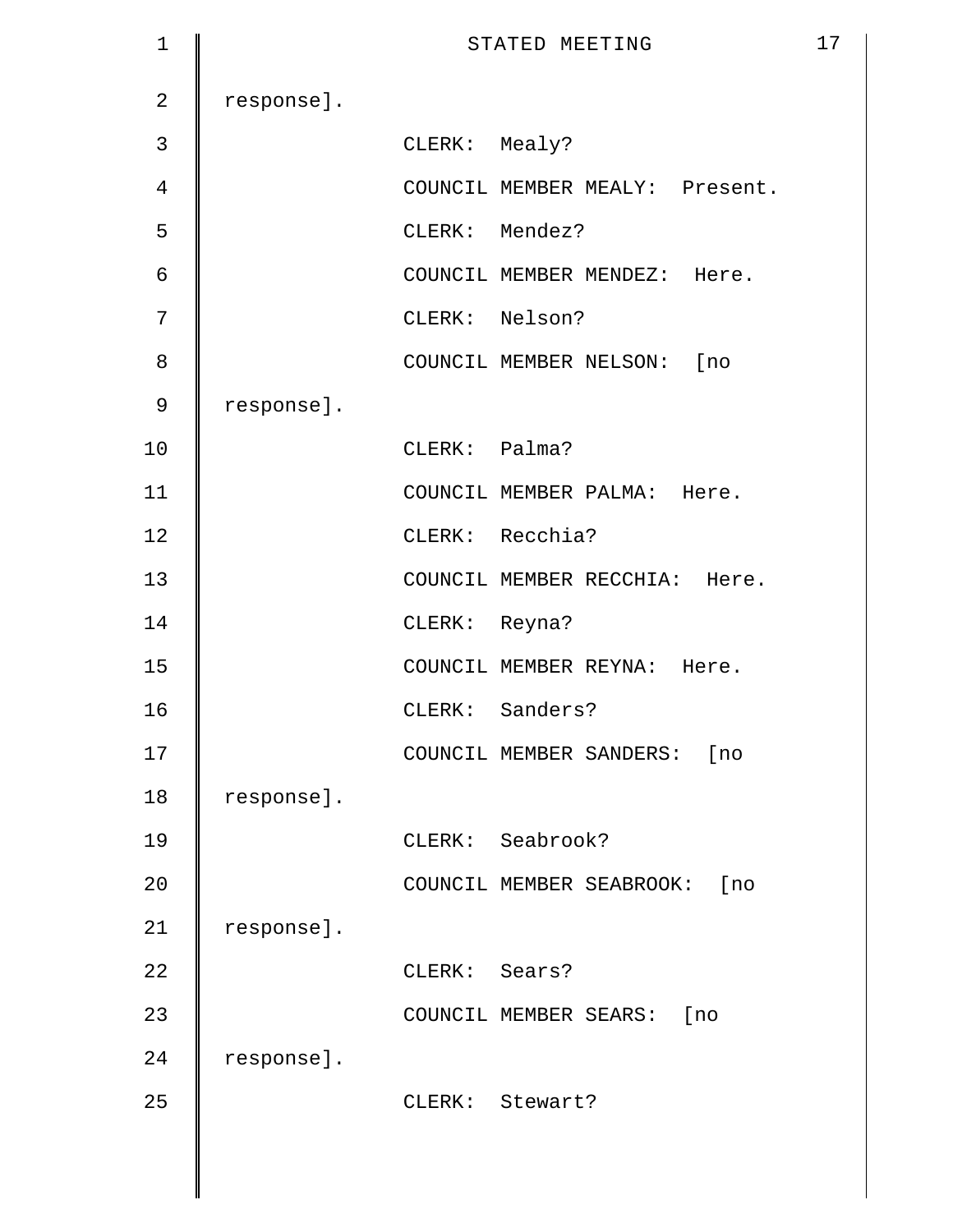| $\mathbf 1$    |                |                | STATED MEETING                   | 18 |
|----------------|----------------|----------------|----------------------------------|----|
| $\overline{2}$ |                |                | COUNCIL MEMBER SEARS: Oh sorry,  |    |
| 3              | Sears is here. |                |                                  |    |
| $\overline{4}$ |                | CLERK: Vacca?  |                                  |    |
| 5              |                |                | COUNCIL MEMBER VACCA: Here.      |    |
| 6              |                |                | CLERK: Vallone?                  |    |
| 7              |                |                | COUNCIL MEMBER VALLONE: Here.    |    |
| 8              |                | CLERK: Vann?   |                                  |    |
| 9              |                |                | COUNCIL MEMBER VANN: [no         |    |
| 10             | response].     |                |                                  |    |
| 11             |                | CLERK: Weprin? |                                  |    |
| 12             |                |                | COUNCIL MEMBER WEPRIN: Here.     |    |
| 13             |                | CLERK: White?  |                                  |    |
| 14             |                |                | COUNCIL MEMBER WHITE: [no        |    |
| 15             | response].     |                |                                  |    |
| 16             |                | CLERK: Yassky? |                                  |    |
| 17             |                |                | COUNCIL MEMBER YASSKY: Here.     |    |
| 18             |                | CLERK: Oddo?   |                                  |    |
| 19             |                |                | COUNCIL MEMBER ODDO: [no         |    |
| 20             | response].     |                |                                  |    |
| 21             |                | CLERK: Rivera? |                                  |    |
| 22             |                |                | COUNCIL MEMBER RIVERA: Here.     |    |
| 23             |                |                | CLERK: Speaker Quinn?            |    |
| 24             |                |                | SPEAKER QUINN: Here.             |    |
| 25             |                |                | BETSY GOTBAUM: We have a quorum. |    |
|                |                |                |                                  |    |
|                |                |                |                                  |    |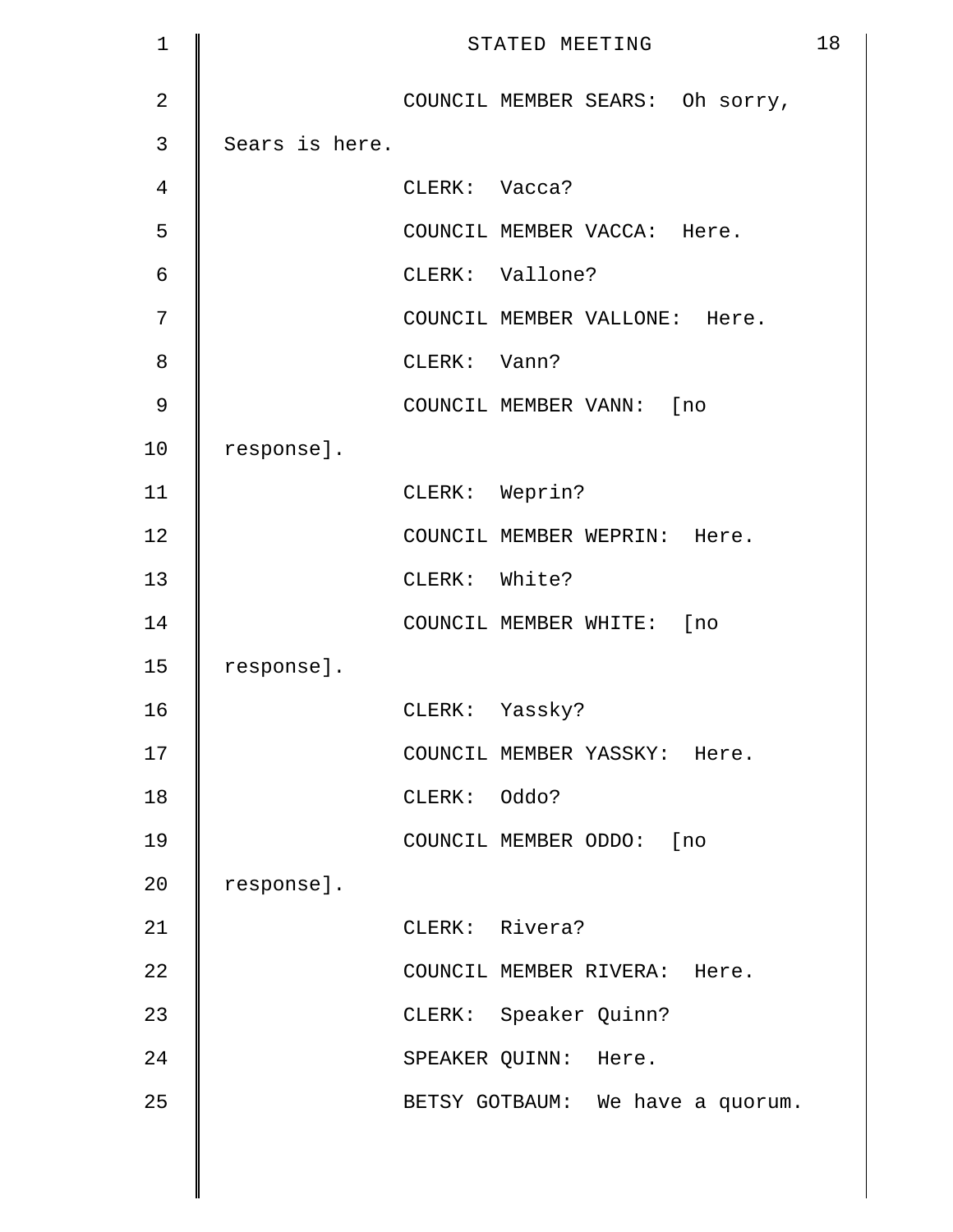| 1  | 19<br>STATED MEETING                               |
|----|----------------------------------------------------|
| 2  | All rise for the invocation. By Father James       |
| 3  | Hayes.                                             |
| 4  | MALE VOICE: Please rise.                           |
| 5  | FATHER JAMES HAYES: We gather this                 |
| 6  | day in this most historic chamber as members of    |
| 7  | this City Council. We assemble in collaboration,   |
| 8  | harmony and peace for the good of all who live and |
| 9  | work in this great city. Strengthen each of us     |
| 10 | with an inner wisdom and inner vision. We draw     |
| 11 | together this day on this collaboration as we      |
| 12 | dialogue, discuss and vote on issues that will     |
| 13 | enhance the quality of life for all. We as that    |
| 14 | our exchange of views be tempered by a spirit of   |
| 15 | unity. This spirit of collaboration will enable    |
| 16 | us to become more proactive in our planning,       |
| 17 | create new plans and paths for our future, discern |
| 18 | new directions and continue to revitalize our      |
| 19 | great city. We gather here also in the spirit of   |
| 20 | gratitude, our gratitude for our giftedness. We    |
| 21 | stand in thanksgiving for all the gifts of person, |
| 22 | time and talent that have been bestowed upon each  |
| 23 | one here this day. Let us use our giftedness of    |
| 24 | time and talent for the common cause. Let this     |
| 25 | gratitude also be tempered by a subtle spirit of   |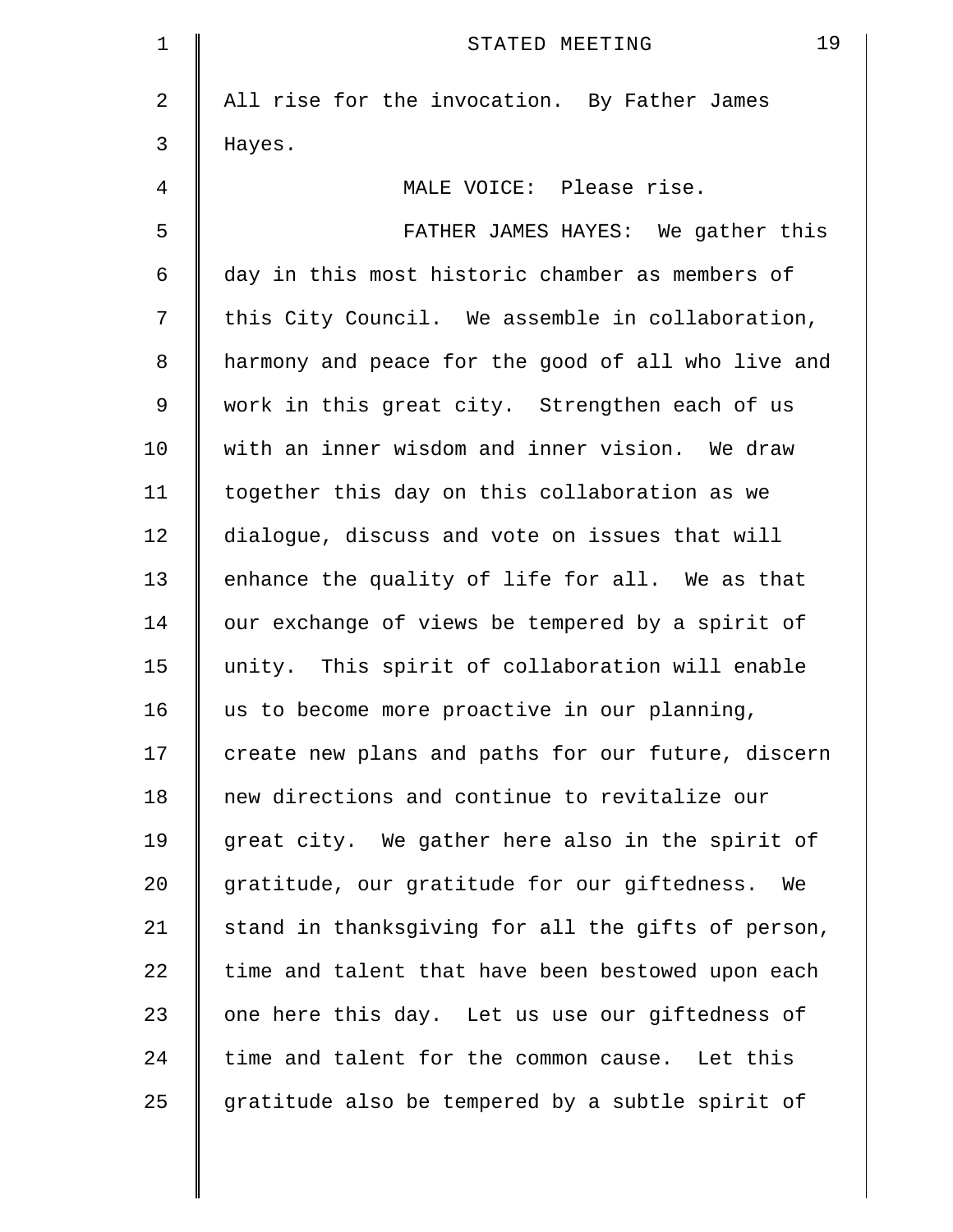| $\mathbf 1$    | 20<br>STATED MEETING                               |
|----------------|----------------------------------------------------|
| 2              | compassion. We gather in the spirit of courage.    |
| 3              | As we meet, discuss and vote, we ask for guidance  |
| $\overline{4}$ | in all of our deliberations as courage can guide   |
| 5              | our deliberations, our collaborative decisions.    |
| 6              | Continually let a sense of justice and peace lead  |
| 7              | the way. Let our collaborative efforts be of       |
| 8              | benefit for all of the city. As we administer our  |
| 9              | office, let a spirit of correct judgment speak to  |
| 10             | the heart. In courage do respect for all life and  |
| 11             | diversity and foster within us a sense of value of |
| 12             | community. Let us be mindful that we can foster a  |
| 13             | sense of community so that all can have a place at |
| 14             | one table. Let our discussions, voting, committee  |
| 15             | meetings and deliberations become the standard for |
| 16             | rule, order and good government. Guide us by       |
| 17             | light and wisdom during these most difficult times |
| 18             | and let our collective spirits of collaboration,   |
| 19             | gratitude and courage be with us today. Finally,   |
| 20             | as we stand shoulder to shoulder, let us respond   |
| 21             | in one voice as public servants, stewards and      |
| 22             | guardians of this great city by saying amen.       |
| 23             | BETSY GOTBAUM: Motion to spread                    |
| 24             | the invocation, Council Member Gerson? I'm sorry?  |
| 25             | Council Member Reyna?                              |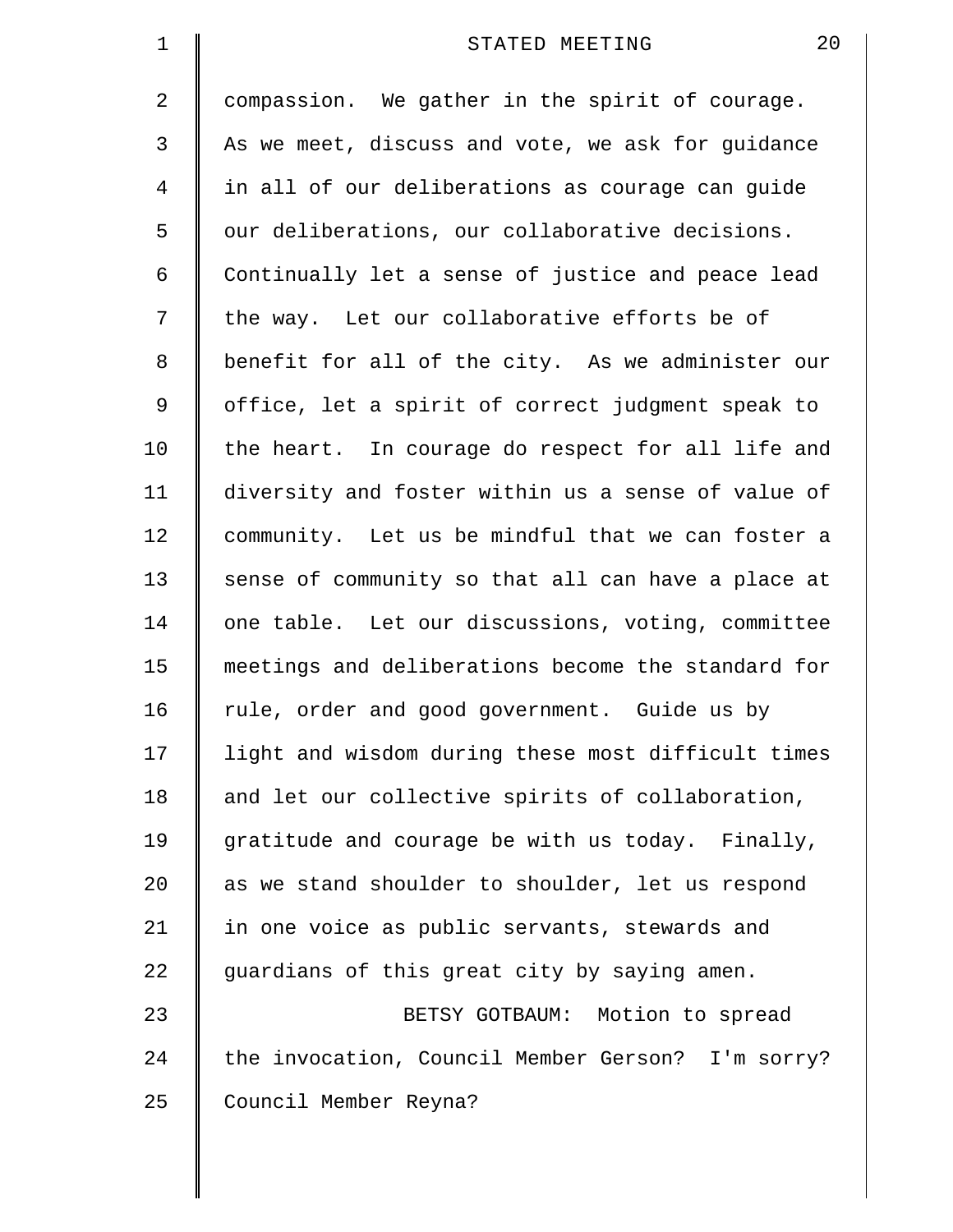| $\mathbf 1$    | 21<br>STATED MEETING                             |
|----------------|--------------------------------------------------|
| $\overline{2}$ | COUNCIL MEMBER REYNA: I'd like to                |
| 3              | make a motion to spread the Invocation by Father |
| 4              | Hayes in full upon the record.                   |
| 5              | BETSY GOTBAUM: So ordered.                       |
| 6              | Adoption of the minutes.                         |
| 7              | COUNCIL MEMBER COMRIE: I move the                |
| 8              | minutes be adopted.                              |
| 9              | BETSY GOTBAUM: Messages and papers               |
| 10             | from the Mayor.                                  |
| 11             | CLERK: None.                                     |
| 12             | BETSY GOTBAUM: Communication from                |
| 13             | City, County and Borough offices.                |
| 14             | CLERK: None.                                     |
| 15             | BETSY GOTBAUM: Petitions and                     |
| 16             | Communications.                                  |
| 17             | CLERK: None.                                     |
| 18             | BETSY GOTBAUM: Land Use call-ups.                |
| 19             | CLERK: None.                                     |
| 20             | BETSY GOTBAUM: Communication from                |
| 21             | the Speaker.                                     |
| 22             | SPEAKER QUINN: Thank you. We are                 |
| 23             | voting today on a number of important pieces of  |
| 24             | legislation.                                     |
| 25             | BETSY GOTBAUM: Quiet please. I                   |
|                |                                                  |
|                |                                                  |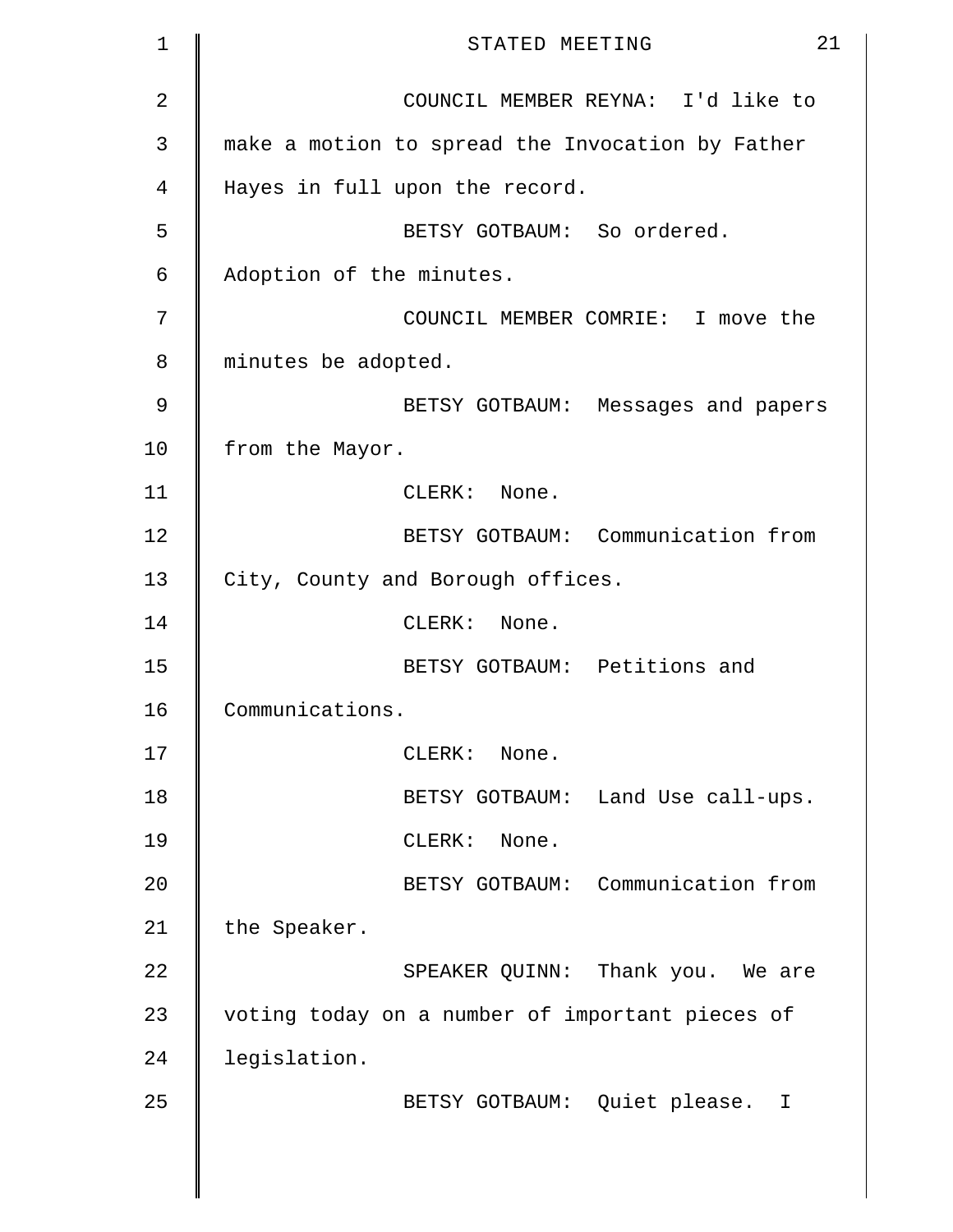| $\mathbf 1$    | 22<br>STATED MEETING                               |
|----------------|----------------------------------------------------|
| $\overline{a}$ | cannot hear her. Please be quiet.                  |
| 3              | SPEAKER QUINN: First, Intro 57-A                   |
| 4              | which creates a bed bug advisory board. I want to  |
| 5              | of course thank Chairperson Leroy Comrie who       |
| 6              | shepherded this through the Consumer Affairs       |
| 7              | Committee. I think we all want to thank Council    |
| 8              | Member Gale Brewer for really raising an important |
| 9              | cry in this city about the problem of bed bugs and |
| 10             | focusing all of us in government on the need for   |
| 11             | us to respond to this problem. So thank you so     |
| 12             | much, Gale. I also want to thank Lacy Clarke,      |
| 13             | Alex Pustilnik and Darren Butvick of our staff for |
| 14             | all of their work on the legislation.              |
| 15             | BETSY GOTBAUM: Quiet please.                       |
| 16             | SPEAKER QUINN: Intro 57-A is our                   |
| 17             | first step towards dealing with and controlling    |
| 18             | the problem of bed bugs in the City of New York.   |
| 19             | In recent years we've seen the number of calls to  |
| 20             | 311 of bed bug complaints skyrocket. We've all     |
| 21             | heard stories from our constituents who have bed   |
| 22             | bugs in their apartment and they don't know how to |
| 23             | deal with them. One thing we know is bed bugs      |
| 24             | don't discriminate. They exist in every            |
| 25             | neighborhood, in every borough, everywhere in our  |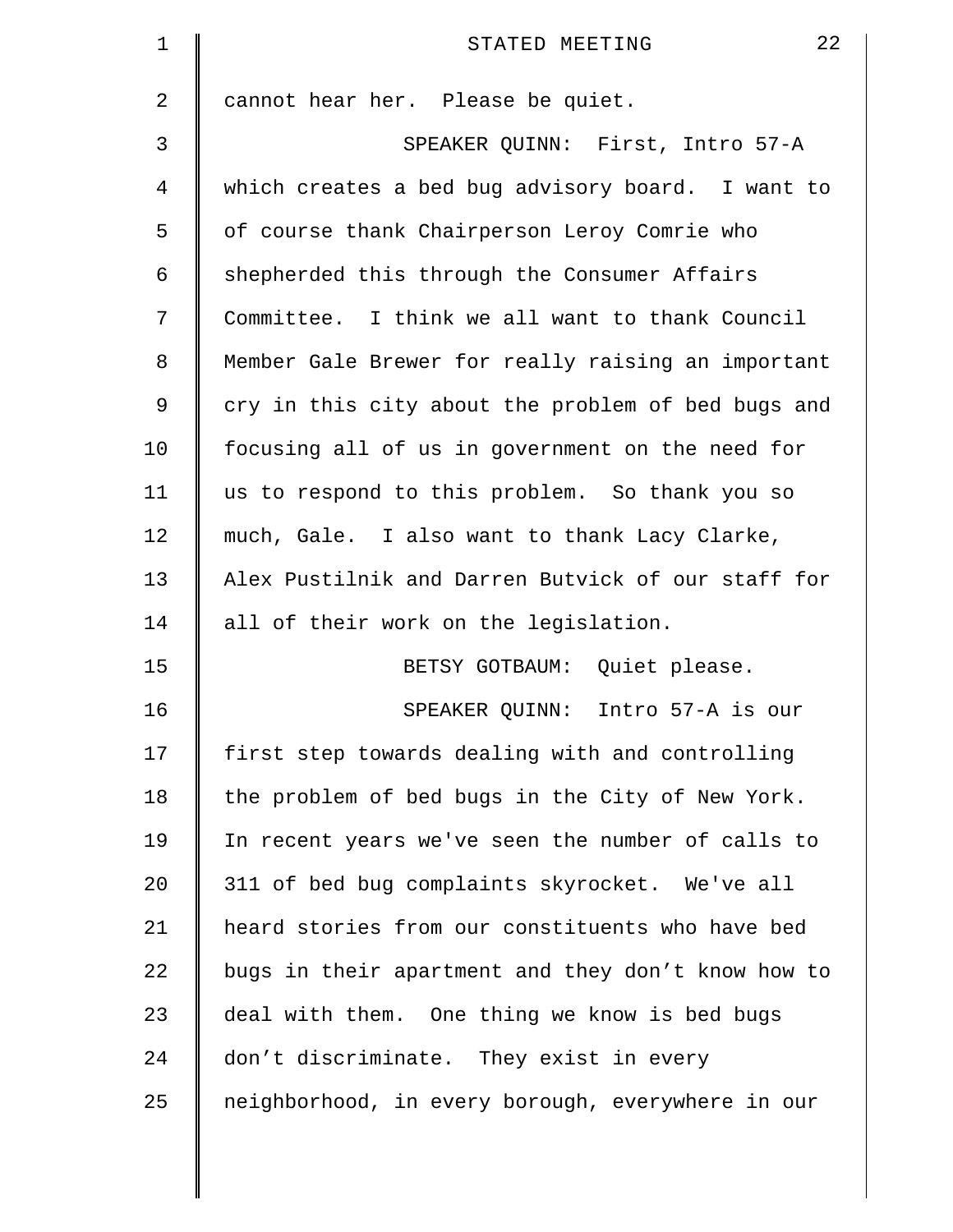| 1  | 23<br>STATED MEETING                               |
|----|----------------------------------------------------|
| 2  | city. What we also know is that we don't have a    |
| 3  | comprehensive response or a comprehensive          |
| 4  | education program to deal with the problem.        |
| 5  | Creating a bed bug advisory board with             |
| 6  | representatives from city agencies with an         |
| 7  | exterminator, with a public health professional    |
| 8  | and scientists on the board will compile a group   |
| 9  | of individuals who will be charged with reporting  |
| 10 | back in nine months. A group of individuals who    |
| 11 | will have the knowledge and the resources to come  |
| 12 | up with a comprehensive plan that will allow the   |
| 13 | City of New York to come up with a full service    |
| 14 | plan to deal with bed bugs in our city. I want to  |
| 15 | thank Gale again so much for her work on this      |
| 16 | issue. Let me first call on the chair of our       |
| 17 | Consumer Affairs Committee, Leroy Comrie, and then |
| 18 | our leader in this effort Council Member Gale      |
| 19 | Brewer. Leroy?                                     |
| 20 | COUNCIL MEMBER COMRIE: Thank you,                  |
| 21 | Speaker Quinn.                                     |
| 22 | SPEAKER QUINN: I'm sorry, Council                  |
| 23 | Member, if we could get a little quiet in the      |
| 24 | chambers. If we could take conversations outside   |
| 25 | or into the committee room. Thank you.             |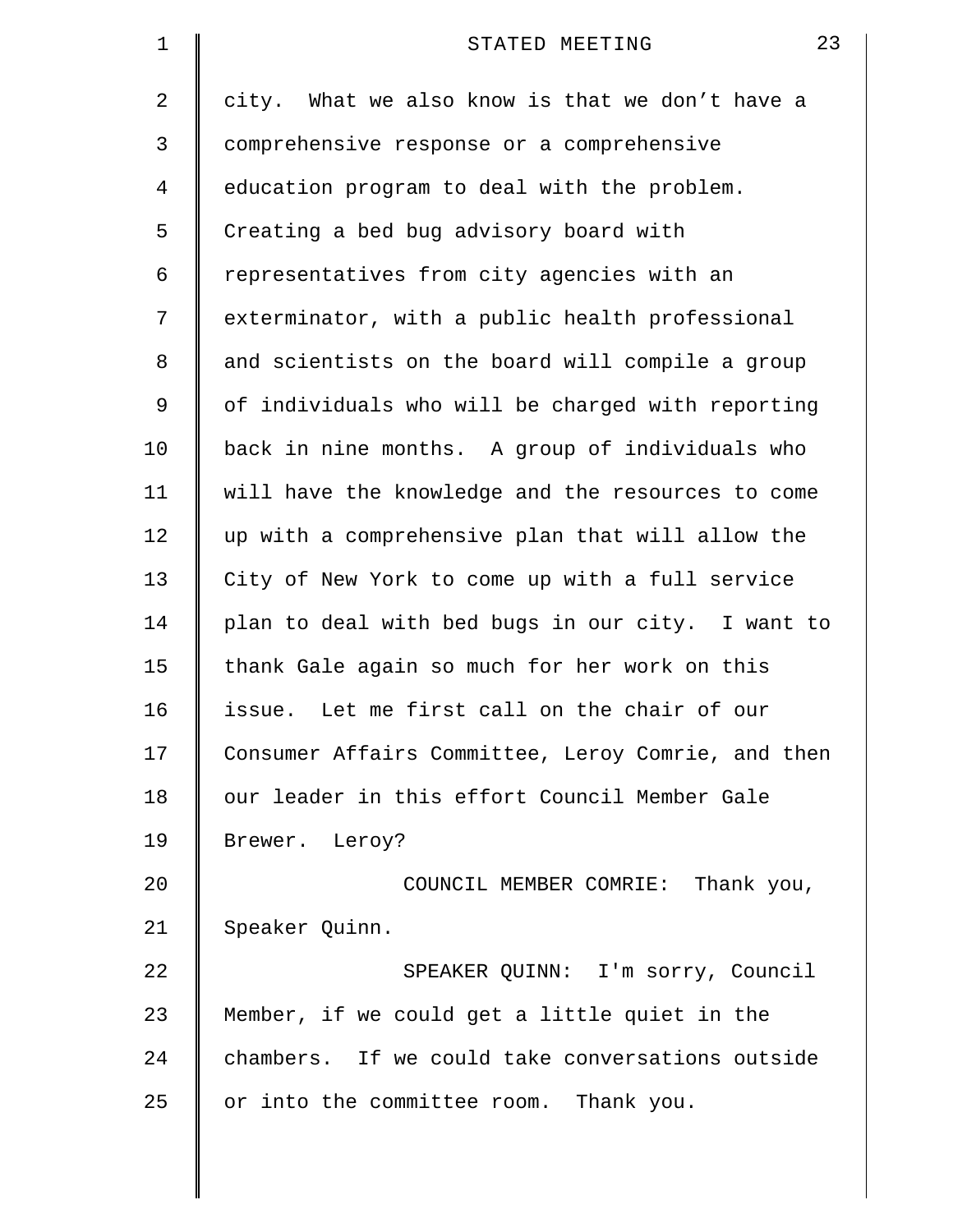| $\mathbf 1$ | 24<br>STATED MEETING                               |
|-------------|----------------------------------------------------|
| 2           | COUNCIL MEMBER COMRIE: Thank you.                  |
| 3           | I just want to thank Gale Brewer for introducing   |
| 4           | this legislation and keeping all of us under a     |
| 5           | clear watch and pushing hard with her diligence in |
| 6           | keeping this issue on the front burner. Bed bugs   |
| 7           | have alarmingly become a serious health threat in  |
| 8           | our community and we need to do everything in our  |
| 9           | power to raise awareness and address this crisis,  |
| 10          | particularly in this climate where many city       |
| 11          | residents are not able to afford extermination     |
| 12          | services. No one should live in conditions like    |
| 13          | this and be exposed to people that are only taking |
| 14          | advantage of them. This legislation will go a      |
| 15          | long way to create the proper means to alleviate   |
| 16          | this current situation. The Speaker already        |
| 17          | thanked Alex Pustilnik and Lacy Clarke and Damien  |
| 18          | Butvick for all of the work that they've been      |
| 19          | doing. We've been an active committee. We look     |
| 20          | to continue to stay active to protect consumers in |
| 21          | every way possible. Thank you.                     |
| 22          | SPEAKER QUINN: Council Member                      |
| 23          | Brewer.                                            |
| 24          | COUNCIL MEMBER BREWER: Thank you,                  |
| 25          | Madame Speaker, Chair Comrie and your staff. I     |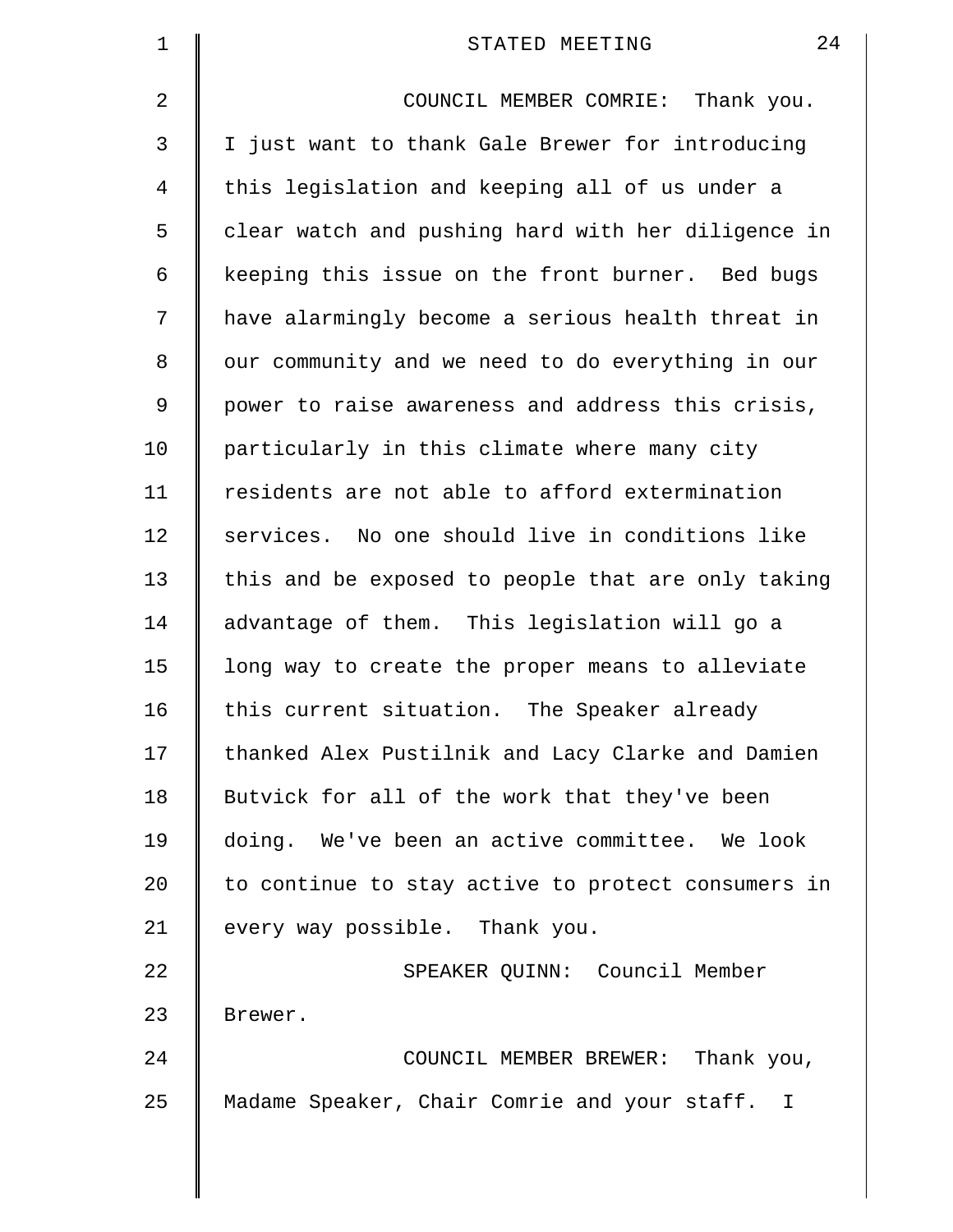| $\mathbf 1$    | 25<br>STATED MEETING                               |
|----------------|----------------------------------------------------|
| 2              | also want to thank the City Administration because |
| 3              | they've been helpful on this and in our office     |
| $\overline{4}$ | Shula Warren, Rosalba Rodriguez and Kunal Malhotra |
| 5              | for all their work. Certainly the advocates,       |
| 6              | residents and professionals who will be working on |
| 7              | this for some time. Chair Comrie had a hearing     |
| 8              | about a year ago which I think got us going in the |
| 9              | right direction. You know bed bugs are personal    |
| 10             | and financial nightmare. And I think this          |
| 11             | legislation, which will be a combination of        |
| 12             | coordination of the many government agencies,      |
| 13             | because it's not just a city. People are           |
| 14             | concerned about exterminators and pest control     |
| 15             | managers and they are actually licensed by the New |
| 16             | York State Department of Environmental             |
| 17             | Conservation. So that agency also needs to be      |
| 18             | involved. There are other city agencies that need  |
| 19             | to come together. I think what we can offer is a   |
| 20             | fight back. The fight back is education.           |
| 21             | Education of what to do if you get bed bugs.       |
| 22             | Education as to what to do if you neighbor does.   |
| 23             | Education that it's not a stigma. Education that   |
| 24             | you talk to your neighbors about this issue, that  |
| 25             | you don't panic and that you feel the government   |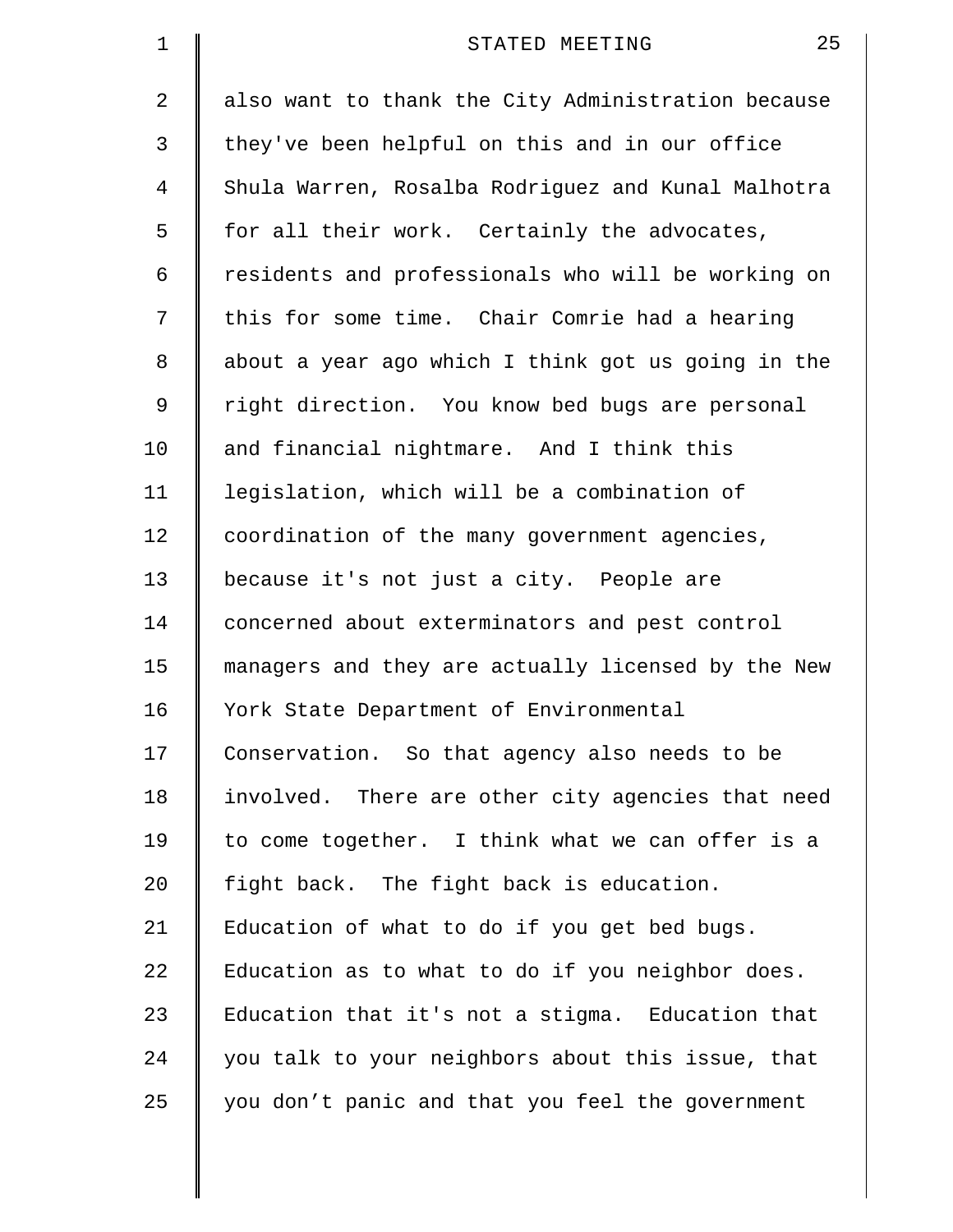| 1  | 26<br>STATED MEETING                               |
|----|----------------------------------------------------|
| 2  | is providing a qualified exterminator, information |
| 3  | about what you should do in your own home,         |
| 4  | figuring out who has rights and knowing that it is |
| 5  | not that your apartment is clean or dirty. Just    |
| 6  | as the Speaker said, bed bugs impact everyone. I   |
| 7  | think the message has gotten across that this can  |
| 8  | be a mental health issue and we need to address    |
| 9  | it. So I look forward to working with everyone.    |
| 10 | I thank the Council Members who have had forms in  |
| 11 | their neighborhoods for their support and I look   |
| 12 | forward to getting the problem at least mitigated. |
| 13 | Thank you very much Madame Speaker.                |
| 14 | SPEAKER QUINN: Thank you very                      |
| 15 | much. We are also voting today on another piece    |
| 16 | of legislation that came through the Consumer      |
| 17 | Affairs Committee. I want to thank Chairperson     |
| 18 | Comrie for that, Intro 660-A. I also want to       |
| 19 | thank the sponsor of the bill, Council Member Dan  |
| 20 | Garodnick. This piece of legislation will create   |
| 21 | a license and registration process for all         |
| 22 | individuals who sell or try to collect debt in the |
| 23 | City of New York. We right now have a situation    |
| 24 | where people, organizations and companies are      |
| 25 | buying debt then selling the debt to someone else  |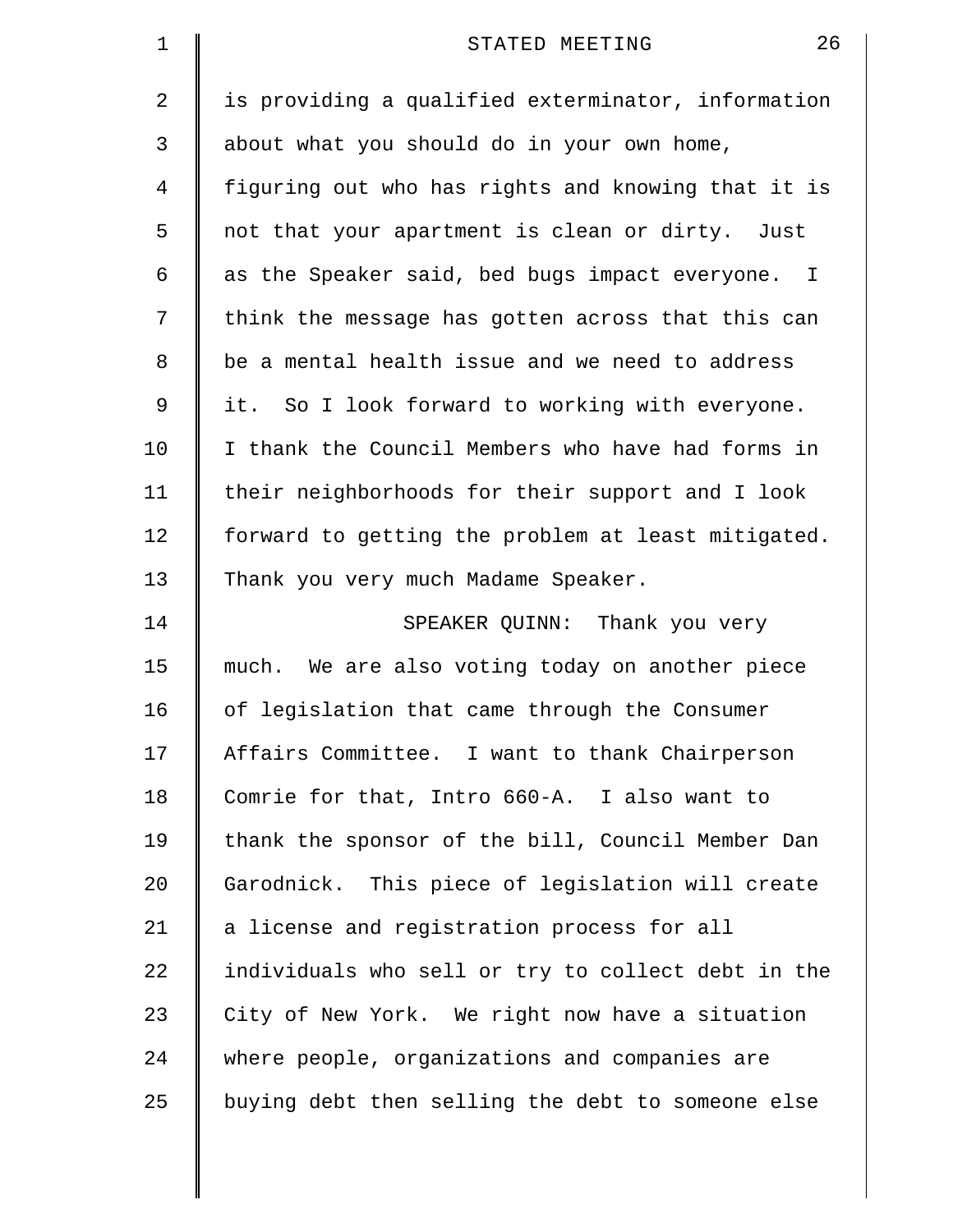| $\mathbf 1$    | 27<br>STATED MEETING                               |
|----------------|----------------------------------------------------|
| $\overline{a}$ | for them to collect it. These individuals then     |
| 3              | call New Yorkers, often misinform them, harass     |
| 4              | them and try to collect debts which in fact have   |
| 5              | already been settled. This is the leading call of  |
| 6              | complaint by consumers to out Department of        |
| 7              | Consumer Affairs. Right now there is a loophole    |
| 8              | in the law that doesn't require these individuals  |
| 9              | who are actually collecting debt or attempting to  |
| 10             | collect debt to have the same license that debt    |
| 11             | collectors do in our city. I want to thank         |
| 12             | Chairperson Comrie and Council Member Garodnick    |
| 13             | for coming up with this piece of legislation that  |
| 14             | will close that loophole and give consumers in New |
| 15             | York particularly at this tough economic time the  |
| 16             | protection and recourse they need if they're being |
| 17             | harassed by these individuals. Let me call again   |
| 18             | on Chairperson Comrie and then on Council Member   |
| 19             | Garodnick.                                         |
| 20             | COUNCIL MEMBER COMRIE: Thank you,                  |
| 21             | Speaker Quinn. I want to thank Council Member      |
| 22             | Garodnick and the Urban Justice Center and all of  |
| 23             | the people that identified this issue. Clearly     |
| 24             | our nation's troubling economic climate has        |
| 25             | created hardships, but this is an industry that    |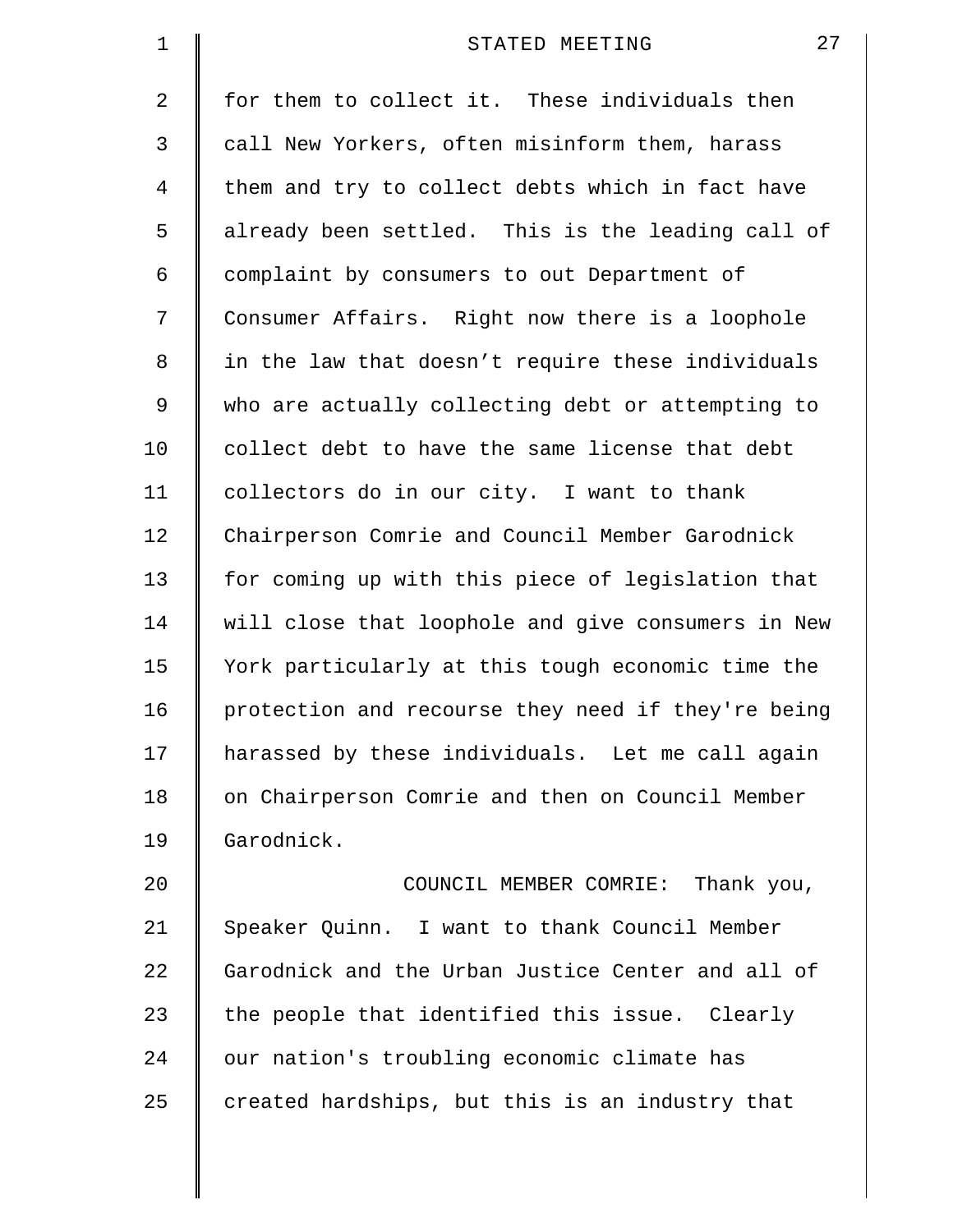| $\mathbf 1$ | 28<br>STATED MEETING                               |
|-------------|----------------------------------------------------|
| 2           | took advantage of a loophole, created firms and    |
| 3           | legal firms that wanted to try to take advantage   |
| 4           | of people that were unaware that their debt was    |
| 5           | reassigned to other people. That their debt,       |
| 6           | oftentimes which it even had been resolved on one  |
| 7           | level had been sold to a debt collector that they  |
| 8           | did not recognize and then wind up putting them in |
| 9           | court. The things that we're doing to close this   |
| 10          | loophole is critical. The things that we're doing  |
| 11          | to make sure that this is no longer the number one |
| 12          | complaint to the Department of Consumer Affairs    |
| 13          | where they were primarily picking on minority      |
| 14          | communities and new and immigrant communities.     |
| 15          | It's a major opportunity to protect consumers      |
| 16          | today. I want to especially thank Council Member   |
| 17          | Garodnick for the way that he took on four lawyers |
| 18          | by himself during the hearing. He did an           |
| 19          | excellent job of making sure that the primary      |
| 20          | reason for this legislation would be voted out     |
| 21          | today and I urge my colleagues to vote for Intro   |
| 22          | 660.                                               |
| 23          | SPEAKER QUINN: Thank you very                      |
| 24          | much, Chairperson Comrie. Council Member           |
| 25          | Garodnick.                                         |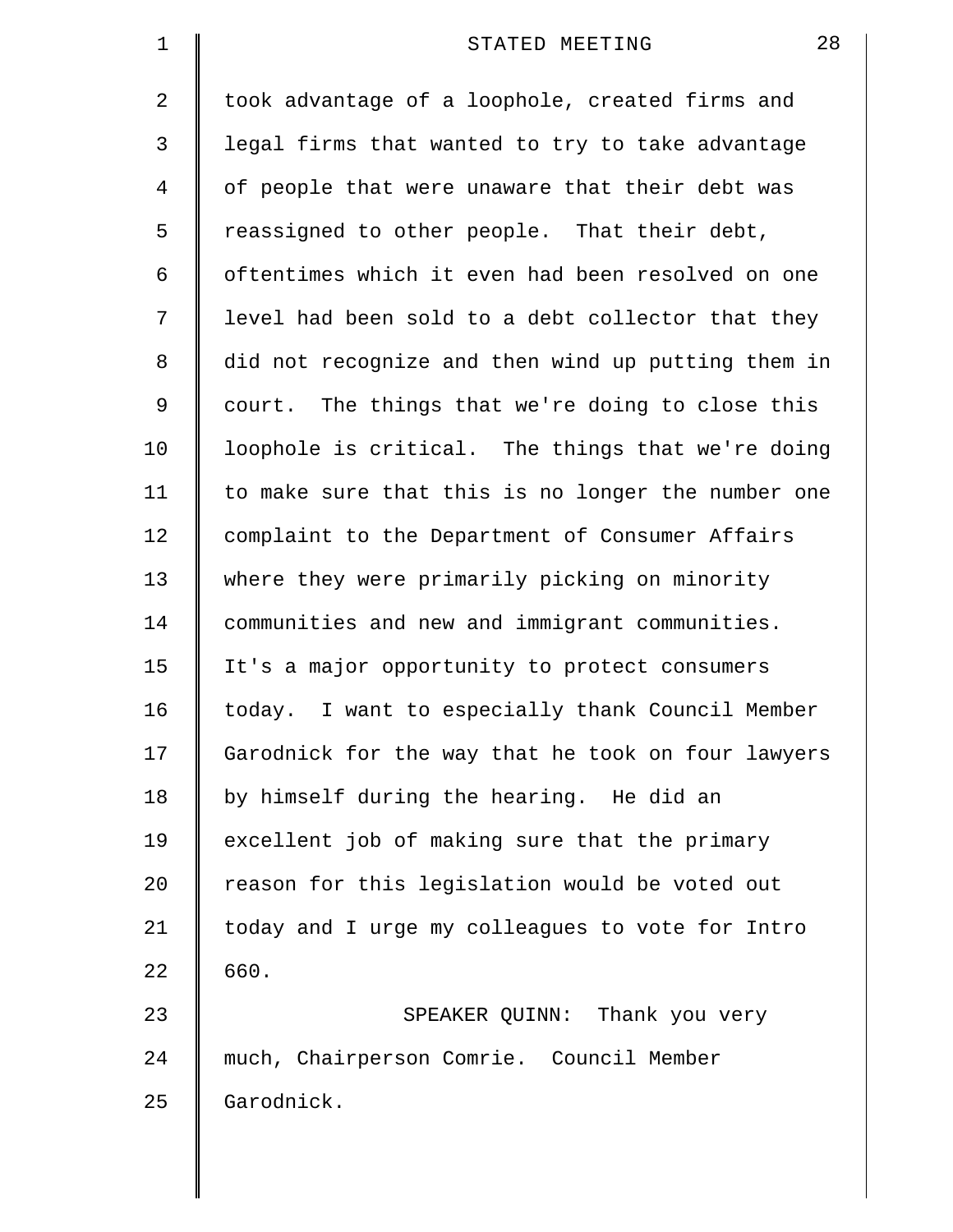| $\mathbf 1$    | 29<br>STATED MEETING                               |
|----------------|----------------------------------------------------|
| 2              | COUNCIL MEMBER GARODNICK: Thank                    |
| 3              | you, Madame Speaker and thank you to Chairman      |
| $\overline{4}$ | Comrie for his patience, his leadership and for    |
| 5              | those very nice words. I wanted to just add one    |
| 6              | thought about the Department of Consumer Affairs   |
| 7              | and the number of complaints that they have seen.  |
| 8              | It is true that this is the number one complaint   |
| 9              | that they get about practices of debt collectors   |
| 10             | that are unfair or illegal or unscrupulous. But    |
| 11             | what is interesting is that the number of          |
| 12             | complaints have gone up significantly. From 2004   |
| 13             | to 2006, there was a 70% increase in these         |
| 14             | complaints. And then from 2006 to 2008, they went  |
| 15             | up again another 70%. So what we are trying to do  |
| 16             | here is close the loophole that the Speaker        |
| 17             | mentioned to make sure that those who are pursuing |
| 18             | New Yorkers are playing by the rules that we set   |
| 19             | here in New York. There are 300,000 cases brought  |
| 20             | against New Yorkers every year for consumer debt.  |
| 21             | That's an extraordinarily high number of cases.    |
| 22             | Just to put that in perspective, there are only    |
| 23             | 320,000 cases filed in all of America in federal   |
| 24             | district courts in the civil and criminal areas in |
| 25             | the whole country. The judgments against New       |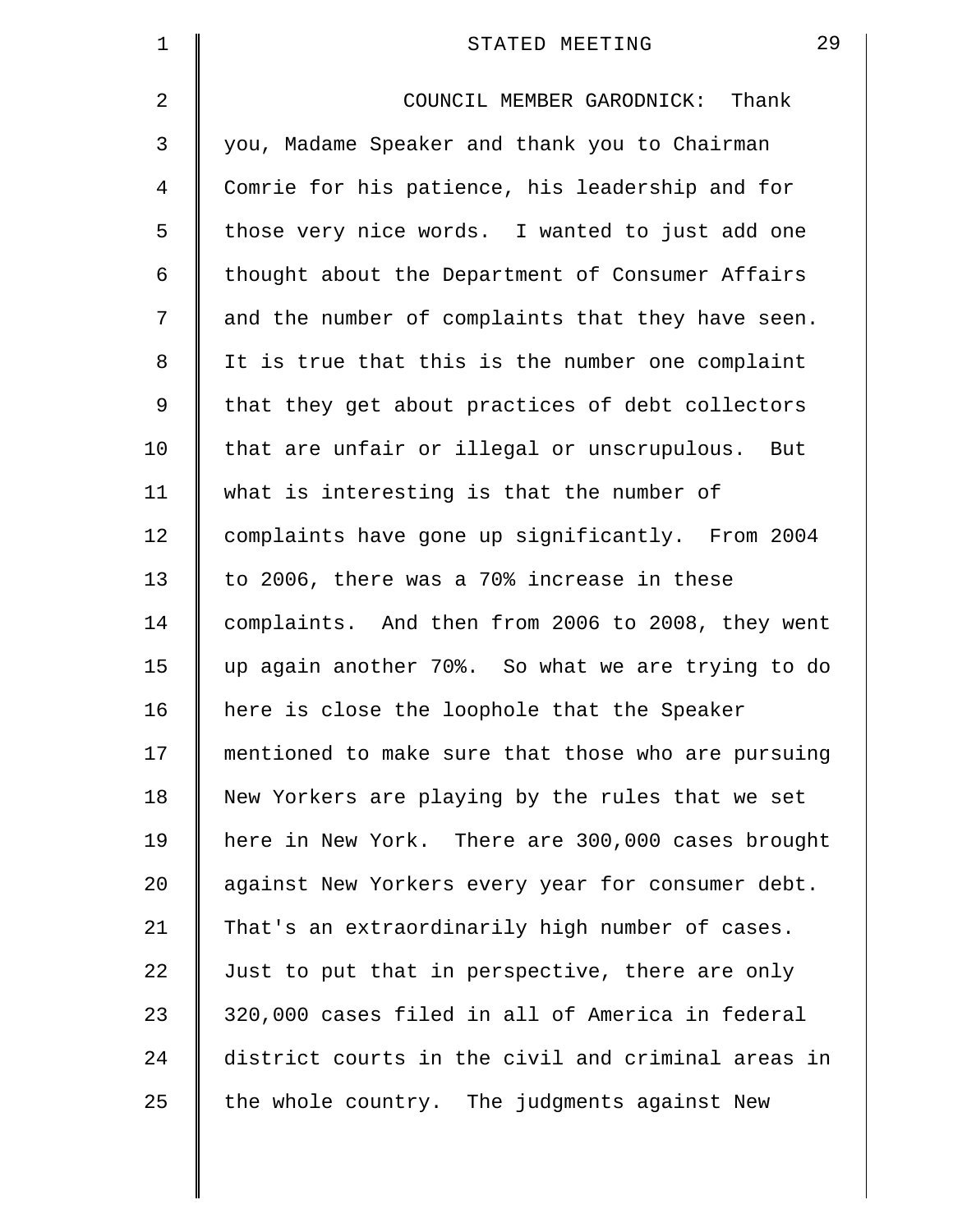| $\mathbf 1$ | 30<br>STATED MEETING                               |
|-------------|----------------------------------------------------|
| 2           | Yorkers total around \$800 million every year. And |
| 3           | unfortunately, too many people simply default      |
| 4           | because they don't know that they're supposed to   |
| 5           | show up in court. They don't recognize the         |
| 6           | notices that they're getting. They don't know who  |
| 7           | they're getting the notices from because it's not  |
| 8           | the name of the person from whom they've incurred  |
| 9           | the debt. They don't recognize the amount because  |
| 10          | it's not any amount that they recognize after late |
| 11          | fees and interest payments and all of the rest of  |
| 12          | it. The effect of course is devastating            |
| 13          | particularly on the working poor in this city who  |
| 14          | sometimes don't know that they're being pursued    |
| 15          | until the moment that their bank accounts are      |
| 16          | frozen or their wages are garnished. Now we're     |
| 17          | not saying that people shouldn't be paying their   |
| 18          | debts, they should. But what we want is an         |
| 19          | orderly system of debt collection and not a system |
| 20          | of menacing harassment, something we have seen too |
| 21          | often in this city. A situation where collectors   |
| 22          | are calling people at all hours of the day,        |
| 23          | tracking them down at work, against the law. What  |
| 24          | we want to make sure is that the additional rules  |
| 25          | that we're putting forth today allows the          |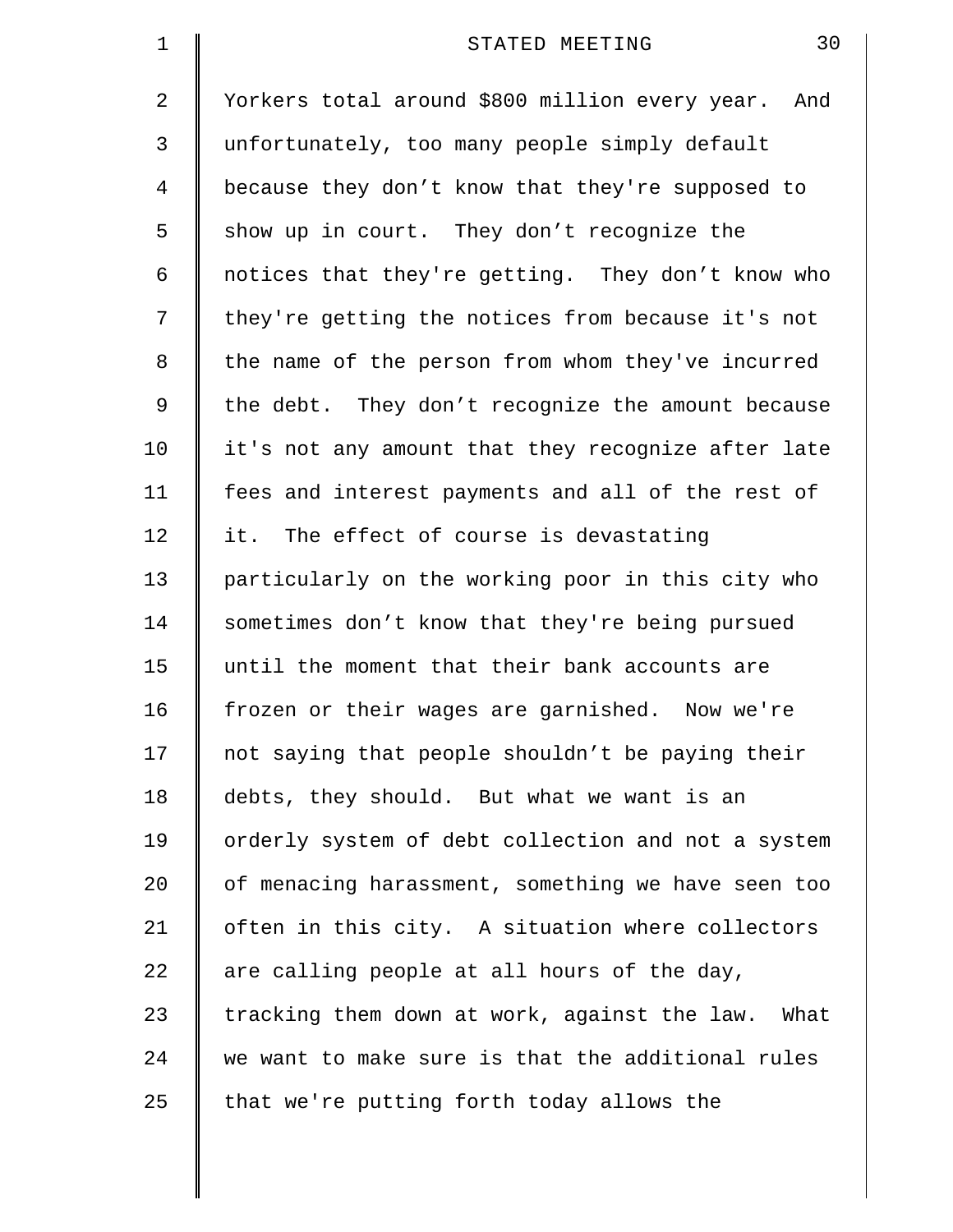| $\mathbf 1$    | 31<br>STATED MEETING                               |
|----------------|----------------------------------------------------|
| $\overline{2}$ | Department of Consumer Affairs to keep watch over  |
| 3              | bad actors and to make sure they have leverage     |
| 4              | over them and to bring it within the nexus of the  |
| 5              | city's regulatory scheme. And to make sure that    |
| 6              | all of those notices when people get them that     |
| 7              | they include some basic information like who was   |
| 8              | the original creditor here, where do we call back  |
| 9              | if we have a problem and to make sure that there   |
| 10             | is a human being to answer the phone. The          |
| 11             | background information, a confirmation in writing  |
| 12             | within five days once a debt has been paid so that |
| 13             | debts can't be resold and then re-pursued. That's  |
| 14             | something that happens frequently. This is         |
| 15             | something which is extremely important             |
| 16             | particularly now and the Speaker noted that        |
| 17             | because too many people are falling behind. We     |
| 18             | have difficult economic times. We want to make     |
| 19             | sure that there is an orderly system. Again, I     |
| 20             | want to thank the Speaker and the Chair of the     |
| 21             | Consumer Affairs Committee and particularly the    |
| 22             | Urban Justice Center which came out with a report  |
| 23             | called "The Debt Crisis and the Impact on the      |
| 24             | City's Working Poor" in 2007 which is what gave    |
| 25             | rise to this legislation once I read that report.  |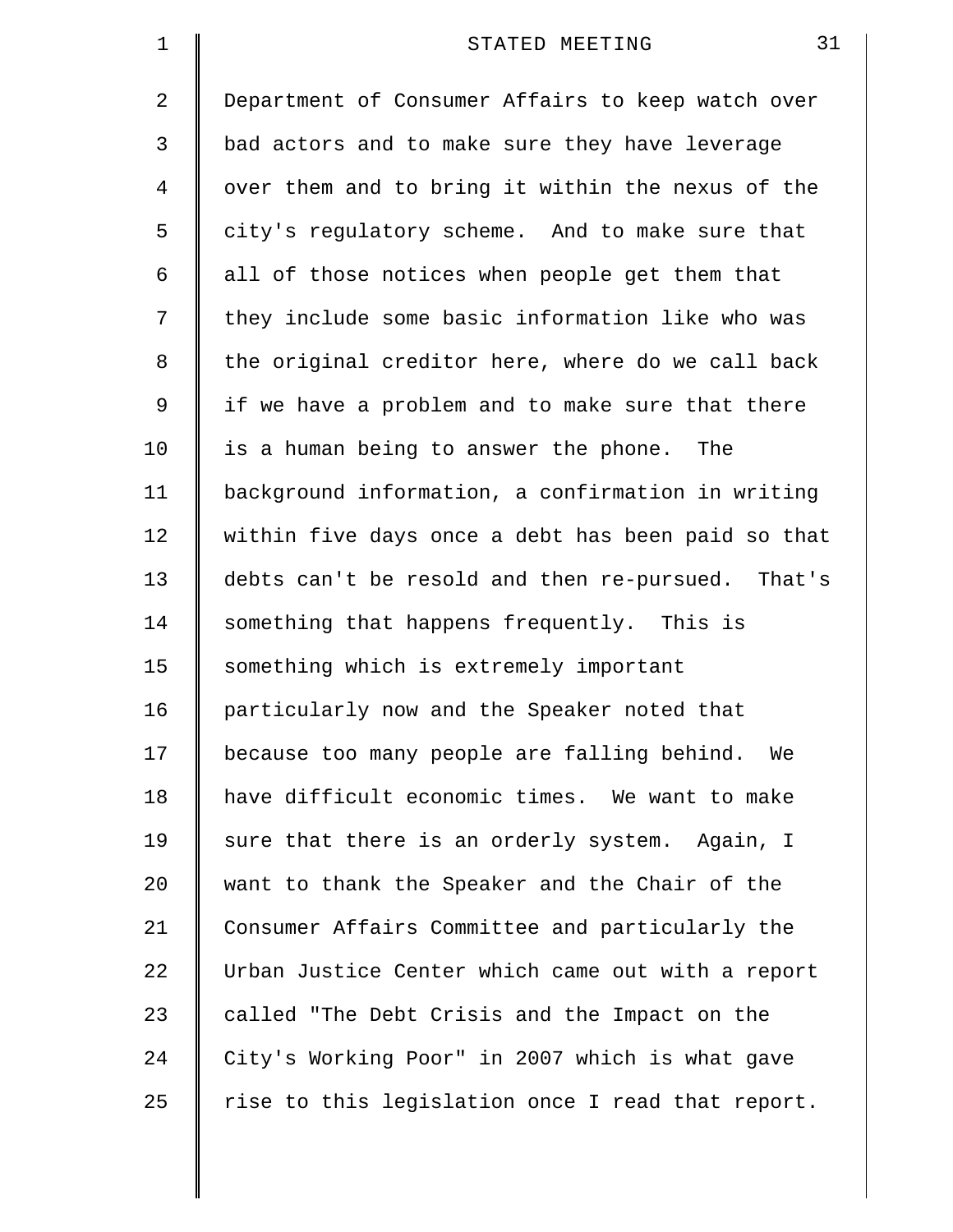| $\mathbf 1$ | 32<br>STATED MEETING                               |
|-------------|----------------------------------------------------|
| 2           | And of course to Lacy Clarke from the Consumer     |
| 3           | Affairs Committee and Lucy Jaffee [phonetic] from  |
| 4           | my office. I want to thank them for their support  |
| 5           | and all of their help. Thank you, Madame Speaker.  |
| 6           | SPEAKER QUINN: Thank you, Dan. I                   |
| 7           | also want to underscore your and Leroy's thanks to |
| 8           | the Urban Justice Center, to Lacy Clarke, to Alex  |
| 9           | Pustilnik, Darren Butvick who also worked on Intro |
| 10          | 660-A as well as 57-A. We're also passing 867-A    |
| 11          | today, a bill which reinvigorates and slightly     |
| 12          | reformulates the Waterfront Management Advisory    |
| 13          | Board. I want to thank Jeff Haberman, Jeff Daker   |
| 14          | [phonetic] and Patrick Mulvihill who all worked on |
| 15          | this legislation. This Waterfront Management       |
| 16          | Advisory Board is a Charter mandated advisory      |
| 17          | board but it has not met or existed with members   |
| 18          | since the Dinkins administration. We are a river   |
| 19          | city, a city composed mostly of islands. Yet       |
| 20          | literally and figuratively in many ways we've      |
| 21          | turned out back on our river and our waterfront    |
| 22          | and not seen it as perhaps our greatest natural    |
| 23          | resource though it really is the natural resource  |
| 24          | that helped us begin and grow into the greatest    |
| 25          | richest city in the world. By reconvening this     |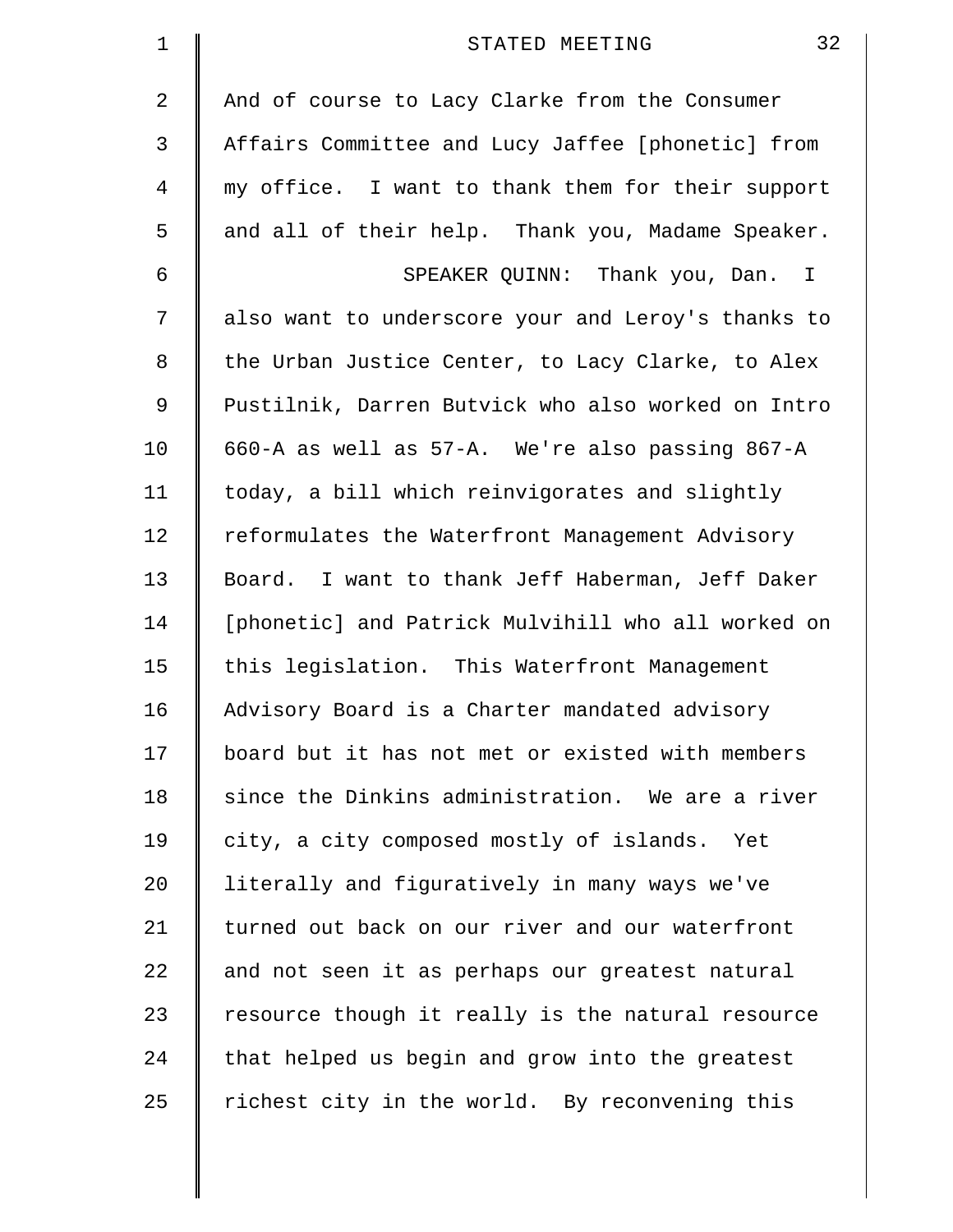| 1              | 33<br>STATED MEETING                               |
|----------------|----------------------------------------------------|
| $\overline{2}$ | Waterfront Advisory Board, coupled with the        |
| 3              | legislation we've passed that requires a           |
| 4              | waterfront plan be promulgated every ten years, we |
| 5              | will help return our city's focus to the river as  |
| 6              | a tremendous natural resource. I also want to      |
| 7              | note that in 867-A we add to the Waterfront        |
| 8              | Management Advisory Board the requirement that the |
| 9              | board create plans for recreational activity on    |
| 10             | our waterfront. We want to make sure that          |
| 11             | although our waterfront is an appropriate place    |
| 12             | for commerce and when appropriate could be used    |
| 13             | for residential development, but we also need to   |
| 14             | see it as a tremendous resource to develop and     |
| 15             | expand recreational activities in our city. And    |
| 16             | as more and more New Yorkers over this recession   |
| 17             | decide to stay home for vacation, having           |
| 18             | recreation on our waterfront is even more          |
| 19             | important. I want to thank Chairperson Nelson for  |
| 20             | his work on this bill and for taking it through    |
| 21             | his Waterfronts Committee. I want to call on       |
| 22             | Chairperson Nelson please.                         |
| 23             | COUNCIL MEMBER NELSON: Thank you,                  |
| 24             | Madame Speaker. There is economical opportunity    |
| 25             | here which of course is extremely important to     |
|                |                                                    |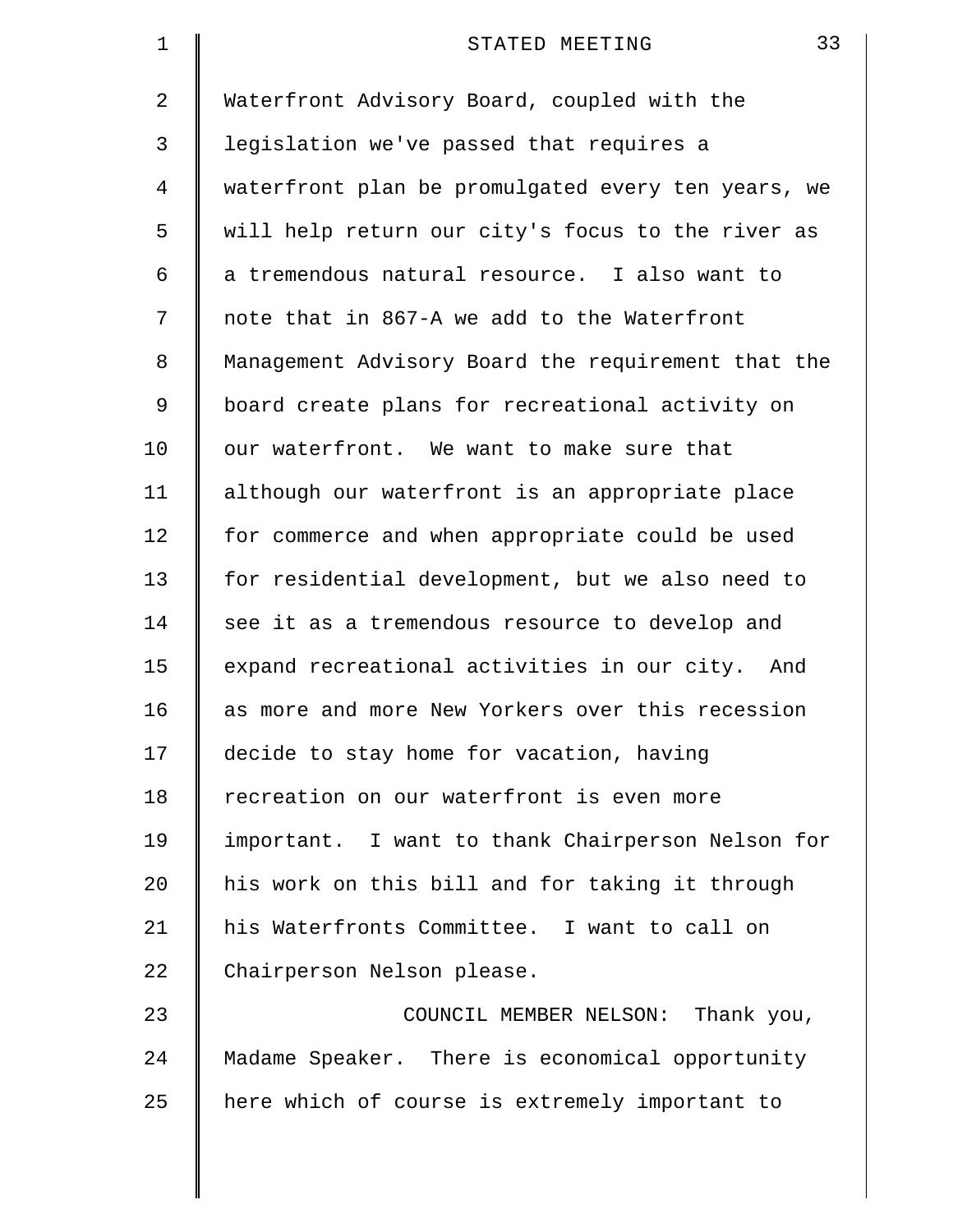| $\mathbf 1$    | 34<br>STATED MEETING                               |
|----------------|----------------------------------------------------|
| $\overline{2}$ | this city at this time. Although the Waterfront    |
| 3              | Management Advisory Board has existed in the City  |
| $\overline{4}$ | Charter, it was incredibly underutilized since its |
| 5              | inception. Intro 867-A gives the Advisory Board a  |
| 6              | fresh start in the little tweaking that we did in  |
| 7              | its mission of bettering approximately 578 miles   |
| 8              | of New York City's waterfront property. The        |
| 9              | Waterfront Management Advisory Board will increase |
| 10             | public participation in the development of         |
| 11             | waterfront policy and contains a strong potential  |
| 12             | to create more jobs and substantial recreational   |
| 13             | activities as well as it will also we believe      |
| 14             | bring in more revenue for the city. So I want to   |
| 15             | thank Speaker Quinn. I want to thank my            |
| 16             | colleagues, Lou Fidler, Gale Brewer, Oliver        |
| 17             | Koppell, Alan Gerson and Tom White and also Jeff   |
| 18             | Baker, counsel to the committee and Colleen Pagter |
| 19             | and Steve Zolts [phonetic] from my staff and all   |
| 20             | of the staff of the Speaker for putting this       |
| 21             | through. Thank you.                                |
| 22             | SPEAKER QUINN: Thank you very                      |
| 23             | much. We're also voting today on Intro 840. It's   |
| 24             | increasing fees for permits issued to operators of |
| 25             | dumps, non-putrescible waste transfer stations and |
|                |                                                    |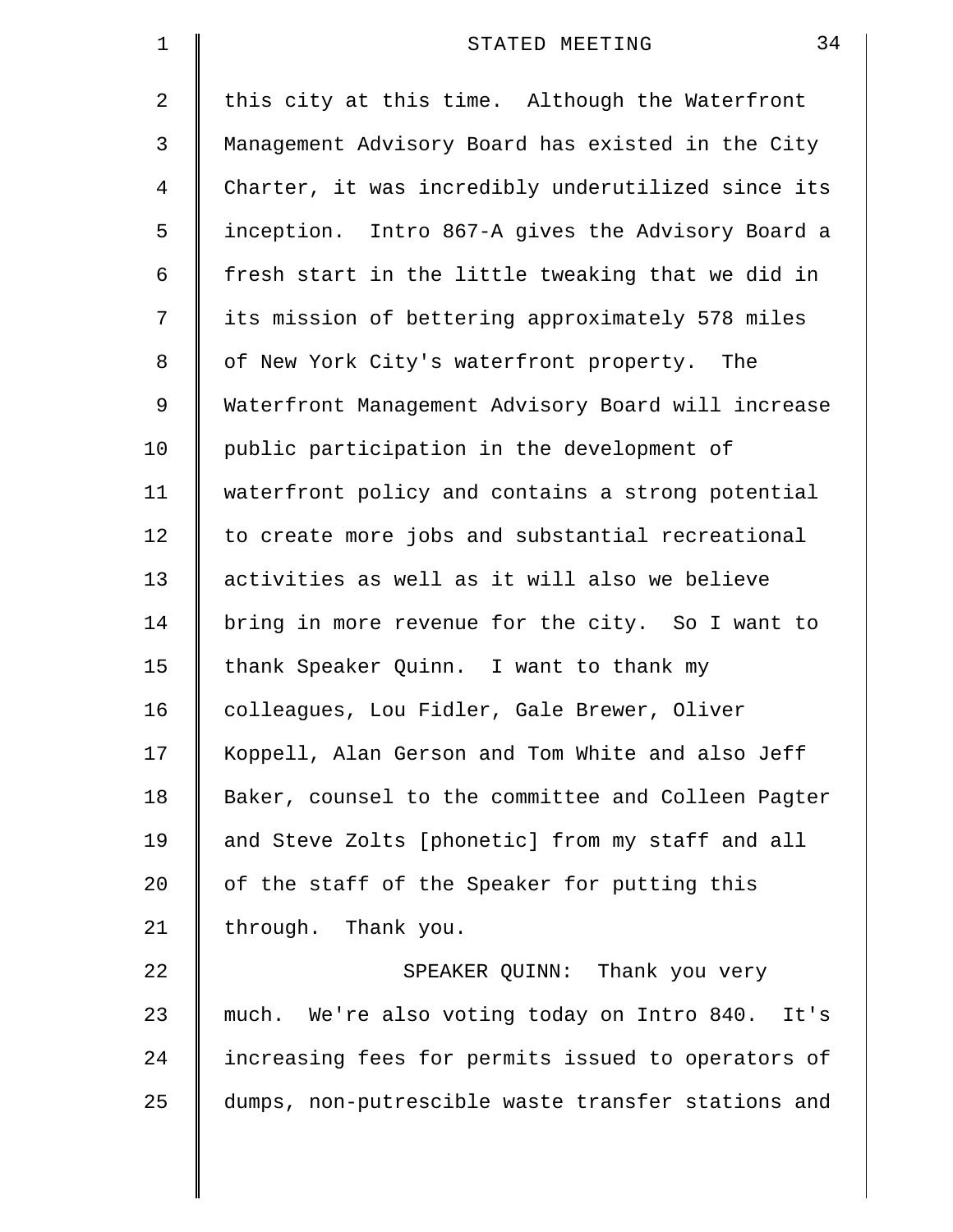| 1  | 35<br>STATED MEETING                              |
|----|---------------------------------------------------|
| 2  | putrescible solid waste transfer stations and     |
| 3  | establishing registration fees for intermodal     |
| 4  | solid waste container facilities. I want to thank |
| 5  | the Mayor's Office and also Chairperson Comrie as |
| 6  | well as Jarret Hova and Jeff Haberman for their   |
| 7  | work on this legislation. That concludes          |
| 8  | Communications from the Speaker.                  |
| 9  | BETSY GOTBAUM: Discussion of                      |
| 10 | General Orders. Seeing no one, we'll move right   |
| 11 | on. Report of Special Committees. Quiet please.   |
| 12 | $CLERK$ :<br>None.                                |
| 13 | BETSY GOTBAUM: Report of Standing                 |
| 14 | Committees.                                       |
| 15 | CLERK: Report of the Committee on                 |
| 16 | Consumer Affairs Intro 57-A, Bed Bug Advisory     |
| 17 | Board.                                            |
| 18 | SPEAKER QUINN: Amended and coupled                |
| 19 | on General Orders.                                |
| 20 | CLERK: Intro 660-A, practices of                  |
| 21 | debt collectors.                                  |
| 22 | SPEAKER QUINN: Amended and coupled                |
| 23 | on General Orders.                                |
| 24 | CLERK: Report of the Committee on                 |
| 25 | Finance, Intro 850-A.                             |
|    |                                                   |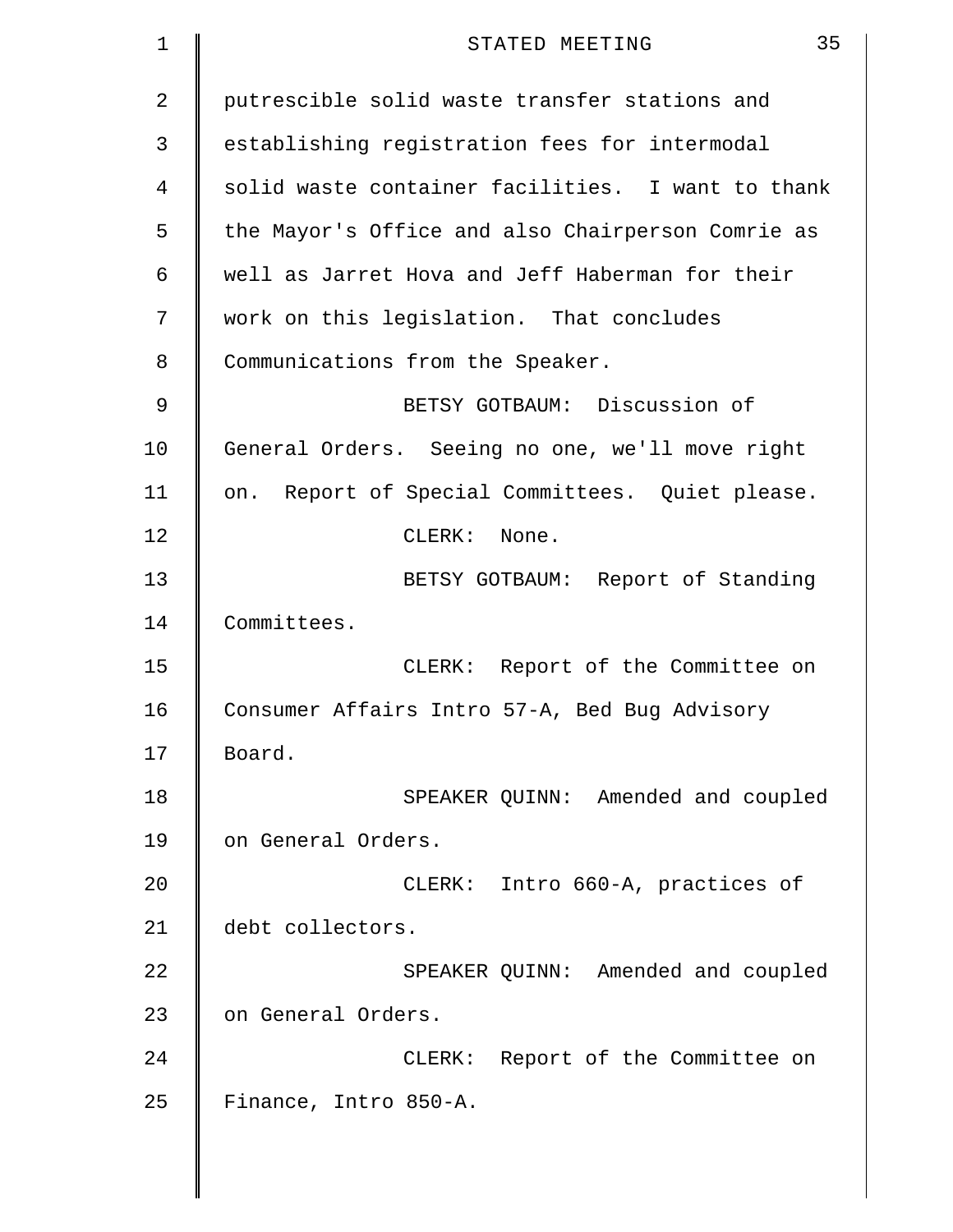| $\mathbf 1$    | 36<br>STATED MEETING                              |
|----------------|---------------------------------------------------|
| $\overline{2}$ | SPEAKER QUINN: Amended and coupled                |
| 3              | on General Orders.                                |
| 4              | CLERK: Preconsidered Reso 1854,                   |
| 5              | designation of organizations to receive funding.  |
| 6              | BETSY GOTBAUM: Quiet please.                      |
| 7              | SPEAKER QUINN: Coupled on General                 |
| 8              | Orders.                                           |
| 9              | CLERK: Preconsidered LU 1023 and                  |
| 10             | Reso 856, Haven Plaza.                            |
| 11             | SPEAKER QUINN: Coupled on General                 |
| 12             | Orders.                                           |
| 13             | CLERK: Report of the Committee on                 |
| 14             | Land Use. LU 931 and Reso 1857 through LU 982 and |
| 15             | Reso 1858, various ULURPS.                        |
| 16             | SPEAKER QUINN: Coupled on General                 |
| 17             | Orders.                                           |
| 18             | CLERK: LU 984 and Reso 1859, UDAP                 |
| 19             | Bronx.                                            |
| 20             | SPEAKER QUINN: Coupled on General                 |
| 21             | Orders.                                           |
| 22             | CLERK: LU 991 and LU 992, various                 |
| 23             | applications.                                     |
| 24             | SPEAKER QUINN: Approved with                      |
| 25             | modifications and referred to the City Planning   |
|                |                                                   |
|                |                                                   |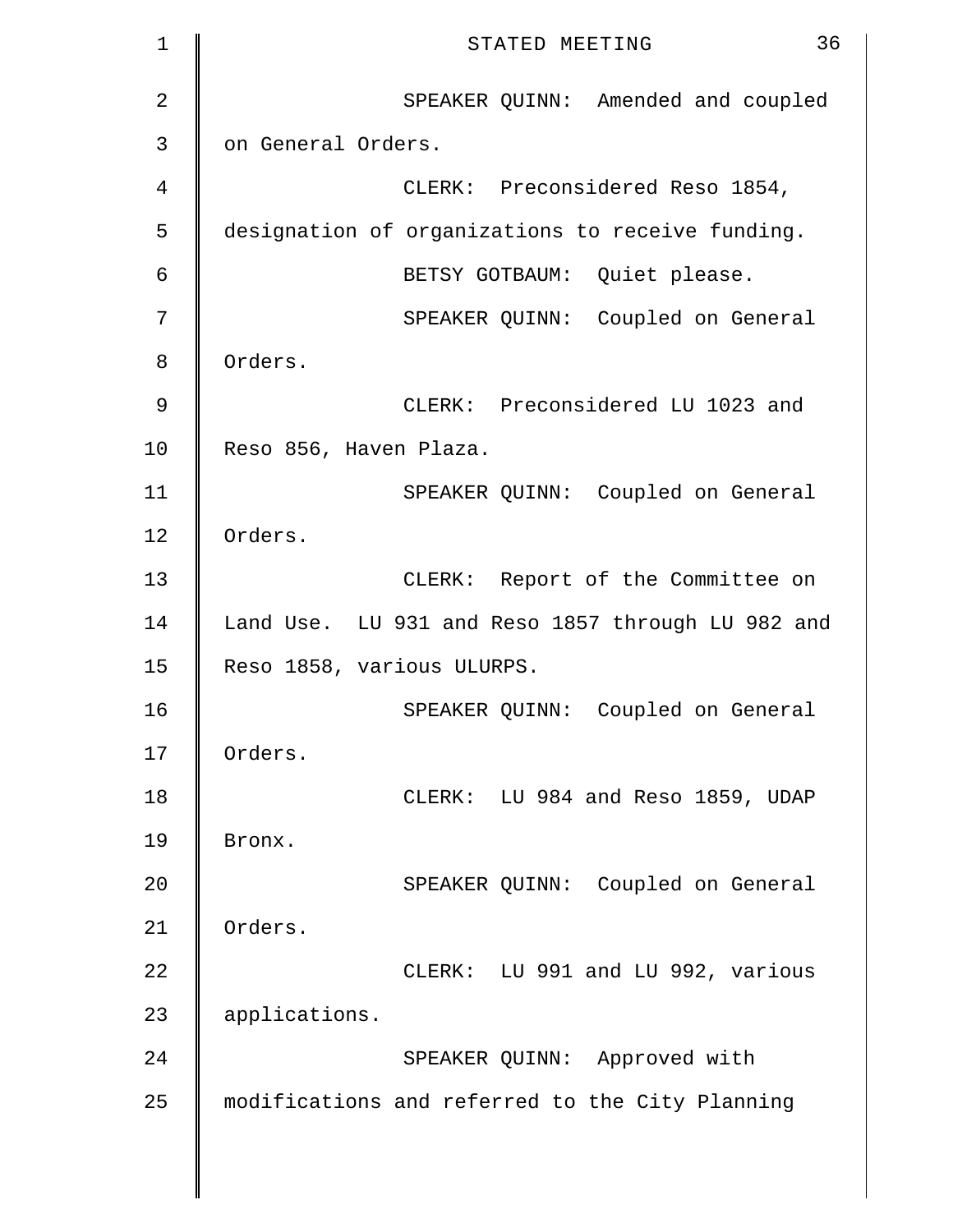```
1 STATED MEETING 37
2 Commission pursuant to Rule 11.70(b) of the Rules
3 | of the Council and Section 197(d) of the New York
4 | City Charter.
5 CLERK: LU 998 and Reso 1860 
6 | through LU 1022 and Reso 1870, various
7 applications. 
8 SPEAKER QUINN: Coupled on General 
9 Orders. 
10 | CLERK: Preconsidered LU 1024 and
11 Reso 1871, mixed use develop. 
12 | SPEAKER QUINN: Coupled on General
13 Orders. 
14 | CLERK: Report of the Committee on
15 | Sanitation and Solid Waste Management. Intro 840,
16 | fees for solid waste transfer stations.
17 | SPEAKER QUINN: Coupled on General
18 Orders. 
19 | CLERK: Report of the Committee on
20 Waterfronts. Intro 867-, Waterfront Management
21 Advisory Board.
22 | SPEAKER QUINN: Amended and coupled
23 | on General Orders.
24 BETSY GOTBAUM: General Order 
25 | Calendar.
```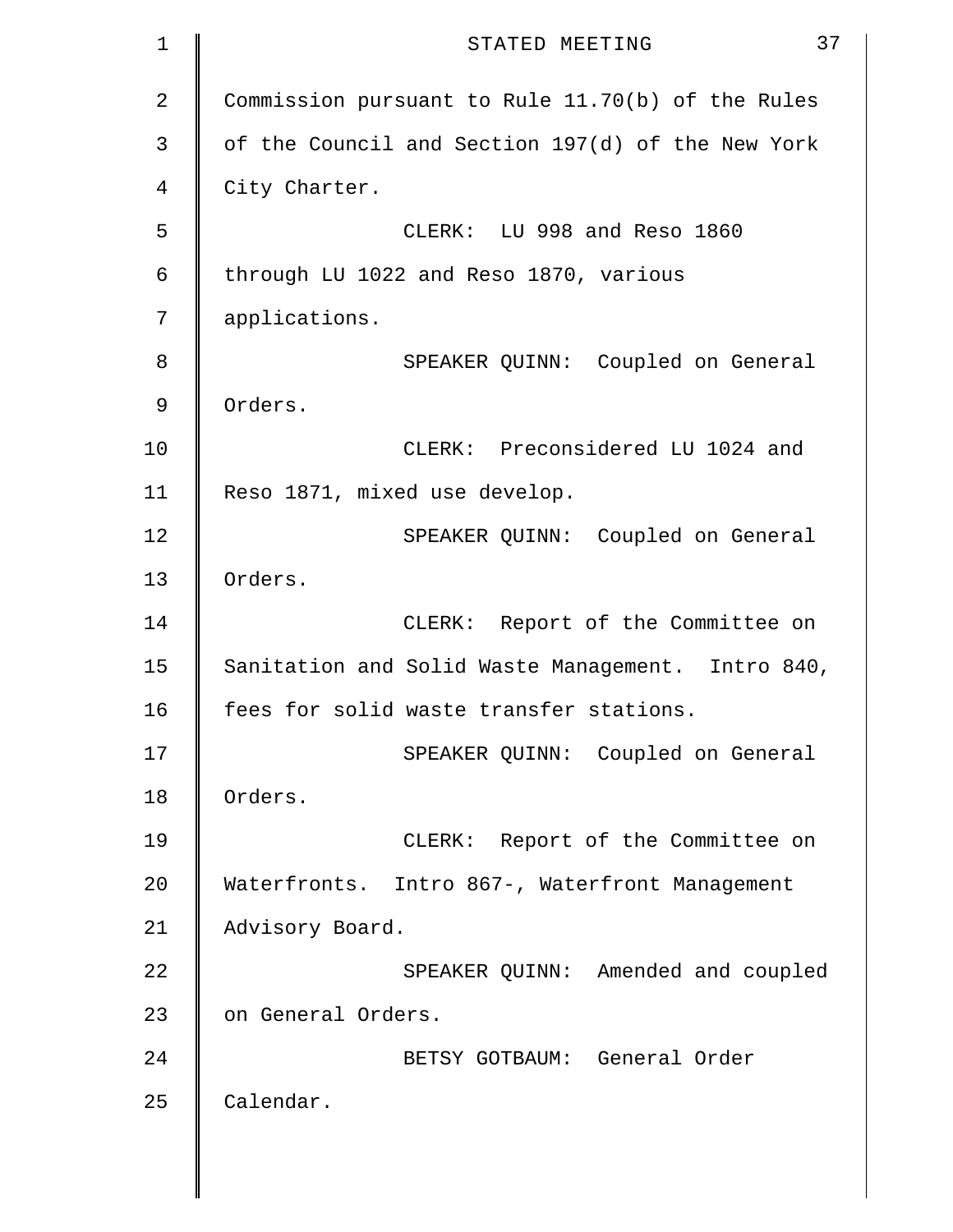| $\mathbf 1$    | 38<br>STATED MEETING                               |
|----------------|----------------------------------------------------|
| $\overline{2}$ | CLERK: Resolution appointing                       |
| 3              | various persons Commissioner of Deeds.             |
| 4              | SPEAKER QUINN: Coupled on General                  |
| 5              | Orders. And at this point I'd ask for a roll call  |
| 6              | on all items that have been coupled on the General |
| 7              | Order Calendar please.                             |
| 8              | CLERK: Arroyo?                                     |
| 9              | COUNCIL MEMBER ARROYO: Aye.                        |
| 10             | CLERK: Avella?                                     |
| 11             | COUNCIL MEMBER AVELLA: I vote yes                  |
| 12             | on all items except the Toll Brothers project,     |
| 13             | Land Use 1003, 1005 and Preconsidered Land Use     |
| 14             | 1024 as well as the Battery Maritime Bill project, |
| 15             | Land Use numbers 1000 and 1002, 1006, on those two |
| 16             | items with the three Land Use specific items I     |
| 17             | vote no.                                           |
| 18             | CLERK: Baez?                                       |
| 19             | COUNCIL MEMBER BAEZ: Aye.                          |
| 20             | CLERK: Brewer?                                     |
| 21             | COUNCIL MEMBER BREWER: Aye.                        |
| 22             | CLERK: Comrie?                                     |
| 23             | COUNCIL MEMBER COMRIE: Aye on all.                 |
| 24             | And congratulations to Council Member Gale Brewer, |
| 25             | Dan Gardonick for introducing and passing these    |
|                |                                                    |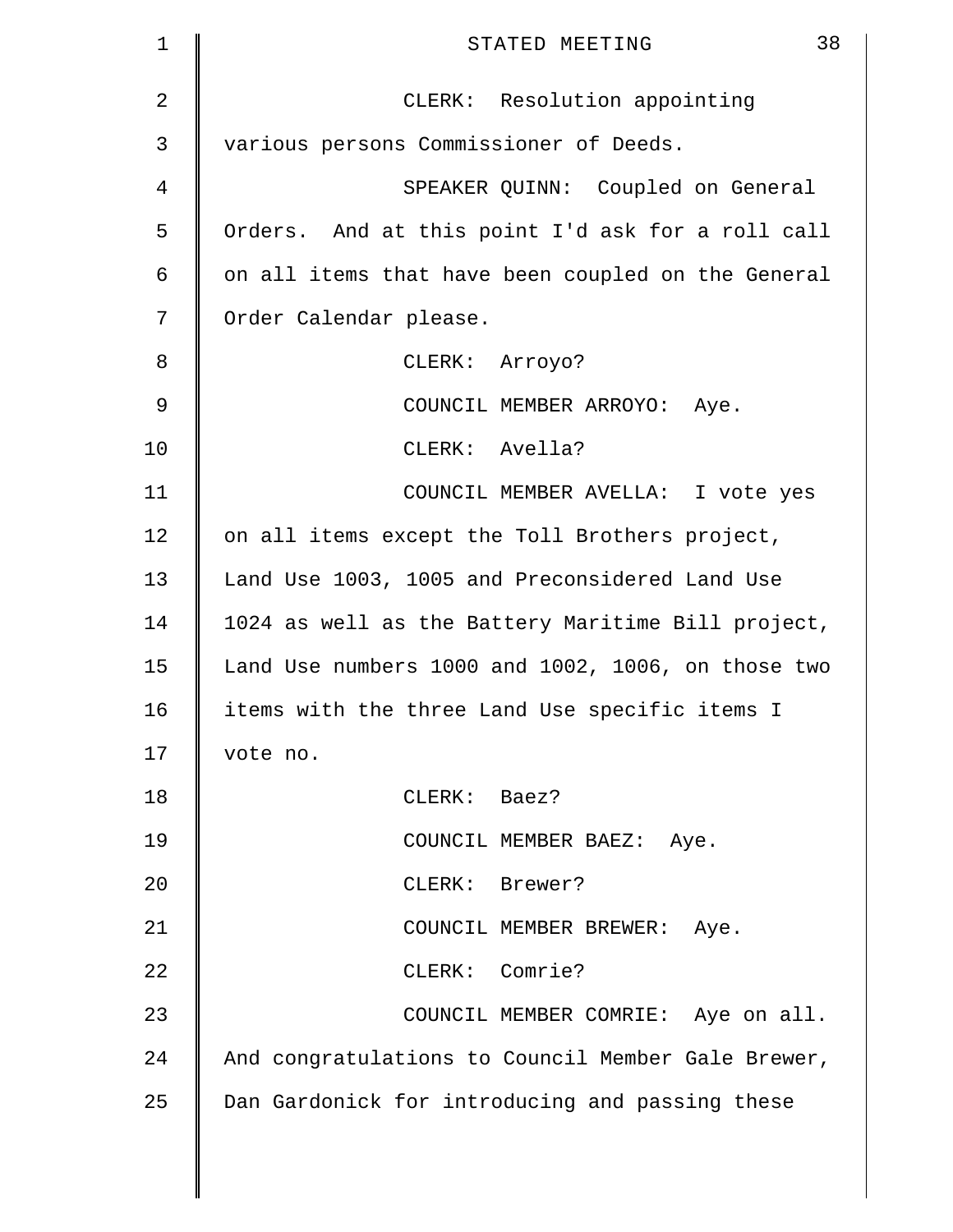| 1             | 39<br>STATED MEETING                               |
|---------------|----------------------------------------------------|
| 2             | bills today.                                       |
| 3             | CLERK: Crowley?                                    |
| 4             | COUNCIL MEMBER CROWLEY: Aye on                     |
| 5             | all.                                               |
| 6             | CLERK: Dickens?                                    |
| 7             | COUNCIL MEMBER DICKENS: Aye.                       |
| 8             | CLERK: Dilan?                                      |
| $\mathcal{G}$ | COUNCIL MEMBER DILAN: Madame                       |
| 10            | Public Advocate, may I have a moment to explain my |
| 11            | vote?                                              |
| 12            | BETSY GOTBAUM: So ordered.                         |
| 13            | COUNCIL MEMBER DILAN: Just a point                 |
| 14            | of information, are we on Land Use call-ups or are |
| 15            | we on General Order Calendar. No Land Use call-    |
| 16            | ups? Okay, I'd like to explain my vote on Intro    |
| 17            | 57-A. I'll start by saying I'm going to vote aye   |
| 18            | on all items on today's agenda. But I              |
| 19            | particularly want to compliment Council Member     |
| 20            | Gale Brewer on her leadership in this issue. I     |
| 21            | think the constituents that I represent jointly    |
| 22            | with Council Member Reyna, the people of Bushwick, |
| 23            | stand to gain the most benefit from the creation   |
| 24            | of this advisory board. I have constantly come     |
| 25            | into contact with families who have bed bugs in    |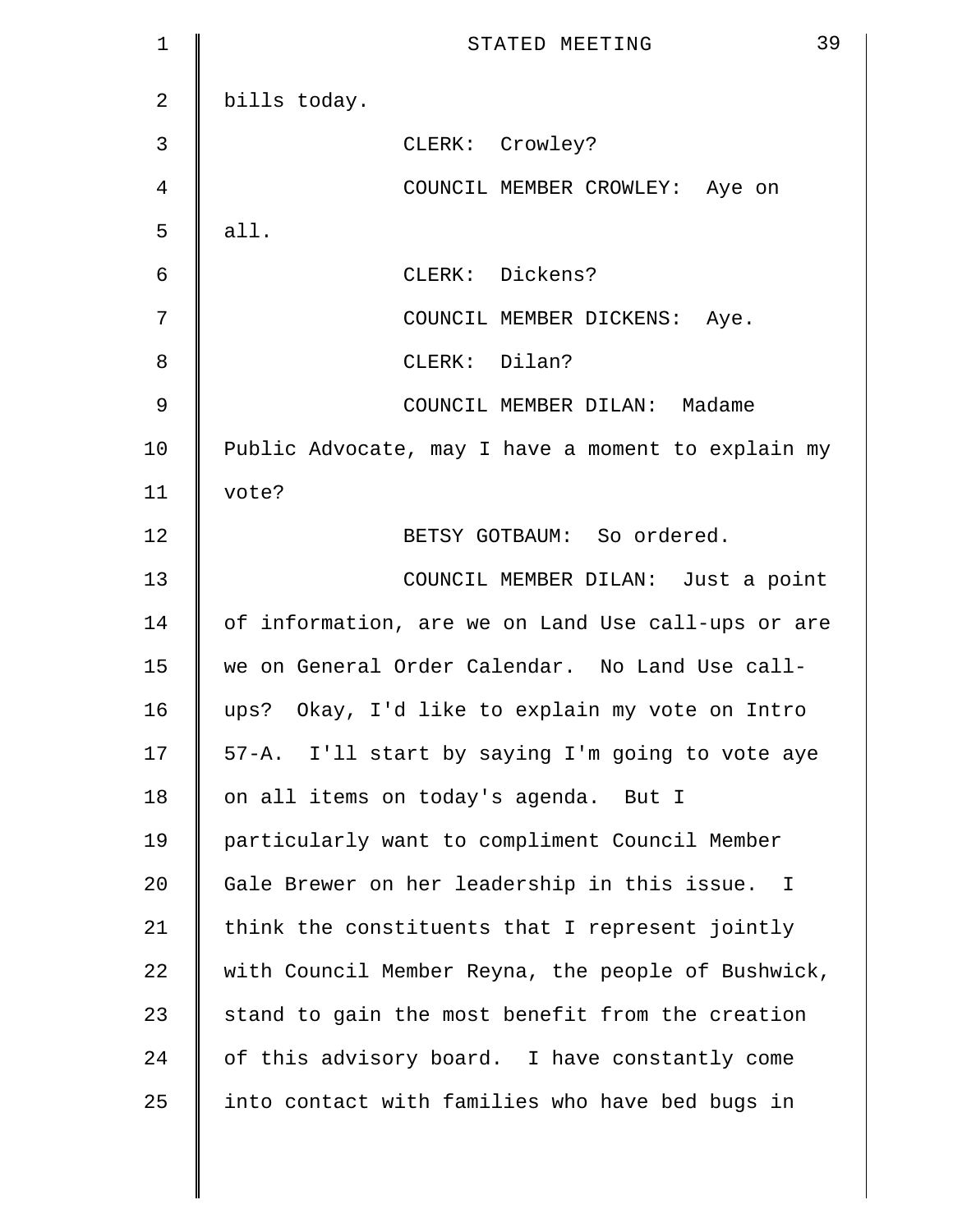| $\mathbf 1$ | 40<br>STATED MEETING                               |
|-------------|----------------------------------------------------|
| 2           | their homes. She's absolutely right on the mental  |
| 3           | stress that they face, the mental damage it does   |
| 4           | to the children who are affected and the lack of   |
| 5           | education on how to properly dispose of bed bugs.  |
| 6           | I just want to thank her for this creation of this |
| 7           | advisory board. I wholeheartedly look forward to   |
| 8           | working with this advisory board to make sure that |
| 9           | it has the greatest amount of impact so that we    |
| 10          | can rid not only Bushwick but this entire city of  |
| 11          | this problem. With that, Madame Public Advocate,   |
| 12          | I vote aye on all.                                 |
| 13          | CLERK: De Blasio?                                  |
| 14          | COUNCIL MEMBER DE BLASIO:                          |
| 15          | Permission to explain my vote?                     |
| 16          | BETSY GOTBAUM: So ordered.                         |
| 17          | COUNCIL MEMBER DE BLASIO: Thank                    |
| 18          | you. Two important Land Use items that we're       |
| 19          | voting on today in my district. I want to thank    |
| 20          | the Speaker and Chair Katz, and Chair Avella for   |
| 21          | all of their support and hard work on these        |
| 22          | issues. I want to thank the City Planning          |
| 23          | Commission, especially Amanda Burden and Purnima   |
| 24          | Kapur. These are both I think very good news       |
| 25          | stories. The East Windsor Terrace/Stable Brooklyn  |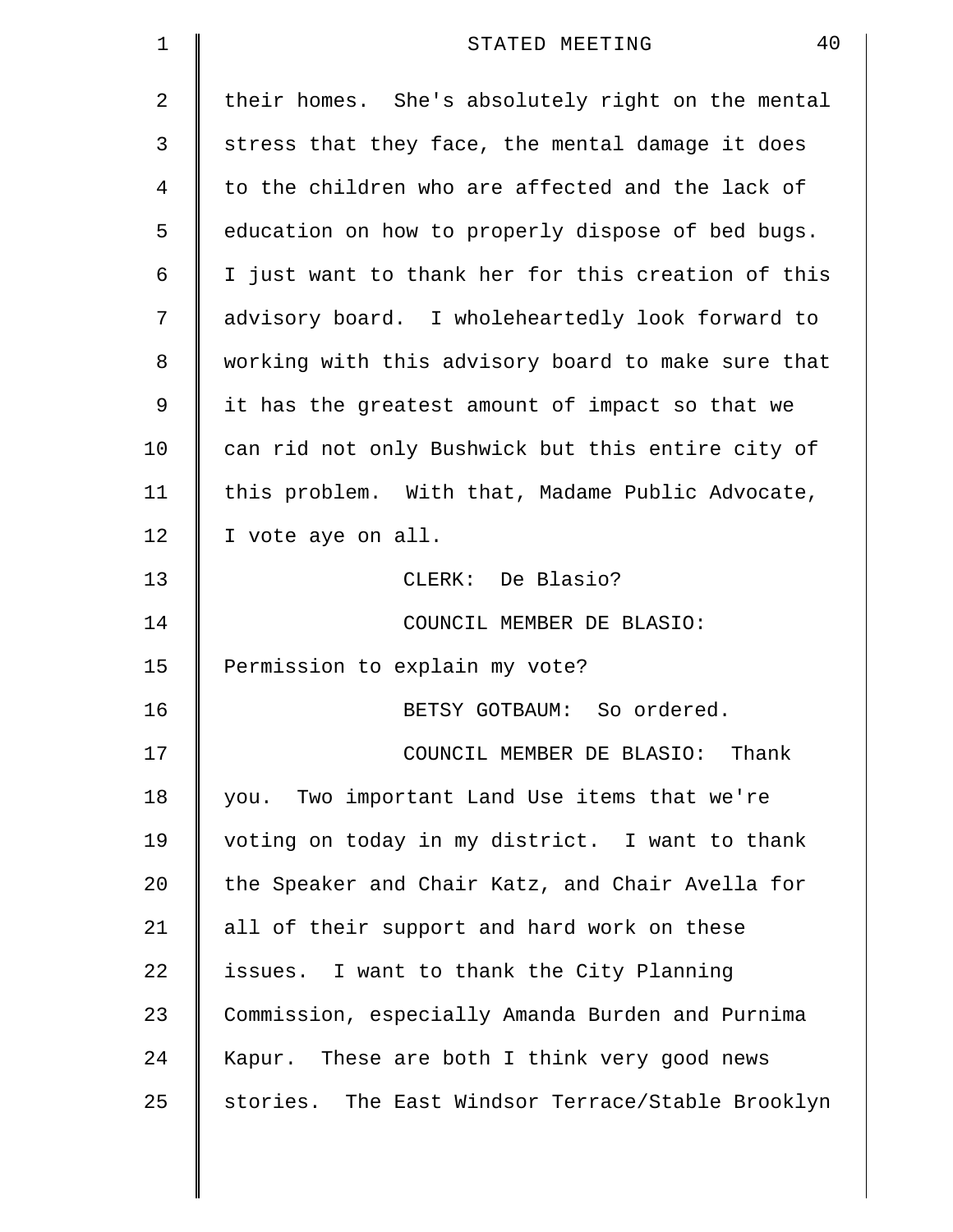| $\mathbf 1$    | 41<br>STATED MEETING                               |
|----------------|----------------------------------------------------|
| $\overline{2}$ | rezoning, an incredible example of a community     |
| 3              | getting together and deciding on a positive path   |
| 4              | for the future of their community. The City        |
| 5              | Planning Commission was really impressed by the    |
| 6              | work community folks did to come up with their     |
| 7              | plan and then work with them to perfect it. So     |
| 8              | that's a great story. The Toll Brothers site in    |
| 9              | Carroll Gardens, a very substantial amount of      |
| 10             | affordable housing, new open space and             |
| 11             | environmental cleanup and a good community process |
| 12             | that led to that. So these are I think two very    |
| 13             | important steps forward for our communities in     |
| 14             | Brooklyn and I urge everyone to support them. I    |
| 15             | vote aye on all.                                   |
| 16             | Eugene?<br>CLERK:                                  |
| 17             | COUNCIL MEMBER EUGENE: Aye.                        |
| 18             | CLERK: Fidler?                                     |
| 19             | COUNCIL MEMBER FIDLER: Aye.                        |
| 20             | CLERK: Foster?                                     |
| 21             | COUNCIL MEMBER FOSTER: Aye.                        |
| 22             | CLERK: Garodnick?                                  |
| 23             | COUNCIL MEMBER GARODNICK: Aye.                     |
| 24             | CLERK: Gennaro?                                    |
| 25             | COUNCIL MEMBER GENNARO: Yes.                       |
|                |                                                    |

 $\parallel$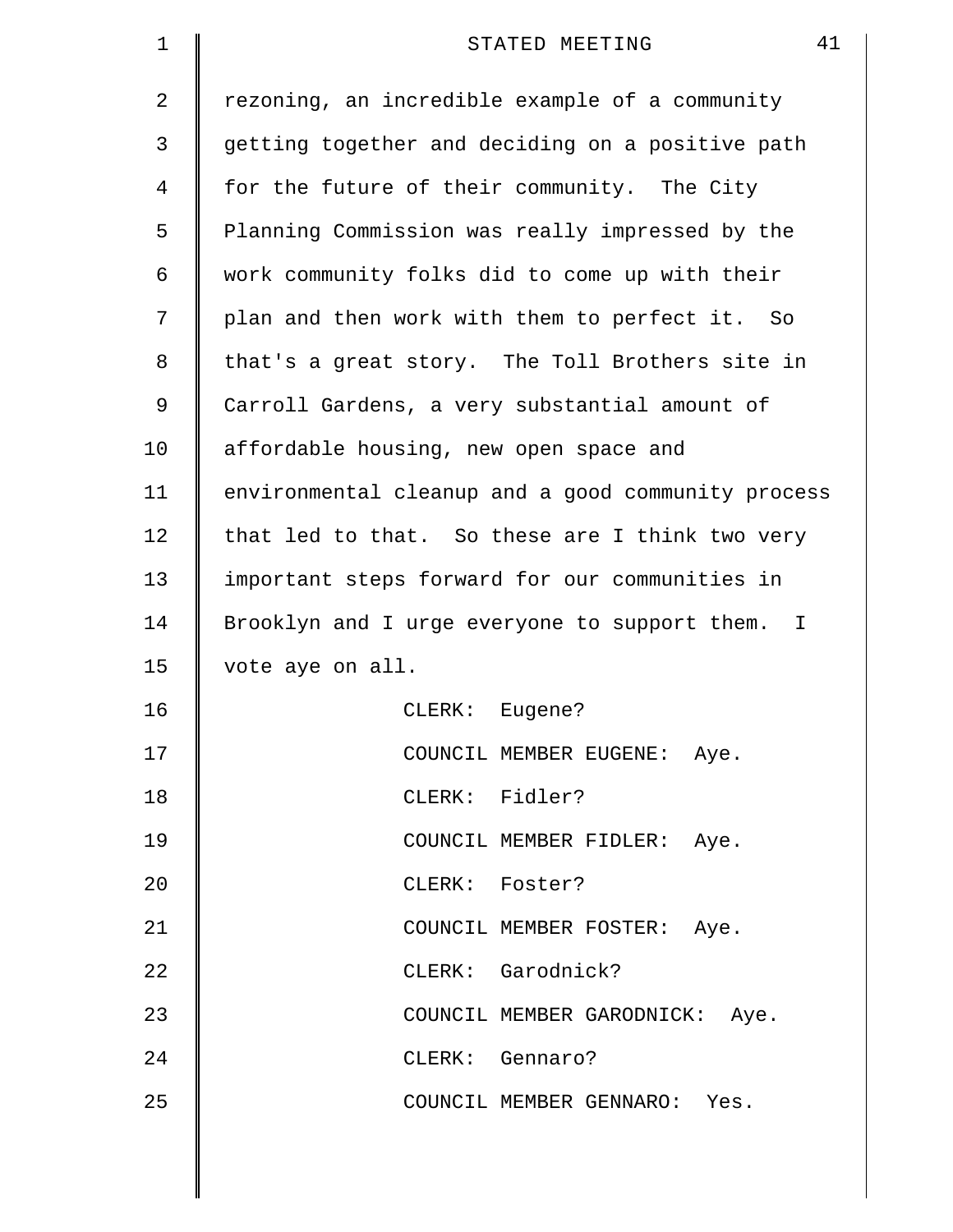| 1              | 42<br>STATED MEETING                               |
|----------------|----------------------------------------------------|
| 2              | CLERK: Gentile?                                    |
| 3              | COUNCIL MEMBER GENTILE: Aye on                     |
| 4              | all.                                               |
| 5              | CLERK: Gerson?                                     |
| 6              | COUNCIL MEMBER GERSON: May I be                    |
| 7              | excused to briefly explain my vote?                |
| 8              | BETSY GOTBAUM: So ordered.                         |
| $\mathfrak{g}$ | COUNCIL MEMBER GERSON: I just want                 |
| 10             | to first thank Chair Katz and the entire Land Use  |
| 11             | team for their work and their support for the      |
| 12             | zoning changes involving the Battery Maritime      |
| 13             | Building. As we approve this application my        |
| 14             | colleagues you should know that we are continuing  |
| 15             | our efforts to open up the waterfront, to make the |
| 16             | New York Harbor accessible to all New Yorkers and  |
| 17             | we are creating on the harbor what will be a       |
| 18             | wonderful, magnificent new cultural and community  |
| 19             | space. I want to thank Speaker Quinn for her       |
| 20             | leadership is making this happen. Immediately      |
| 21             | before coming to this meeting I left a meeting     |
| 22             | with owners of a single room occupancy building in |
| 23             | my district dealing with the bed bug problem in    |
| 24             | efforts to clean up and remove that scourge from   |
| 25             | that particular building. So I want to             |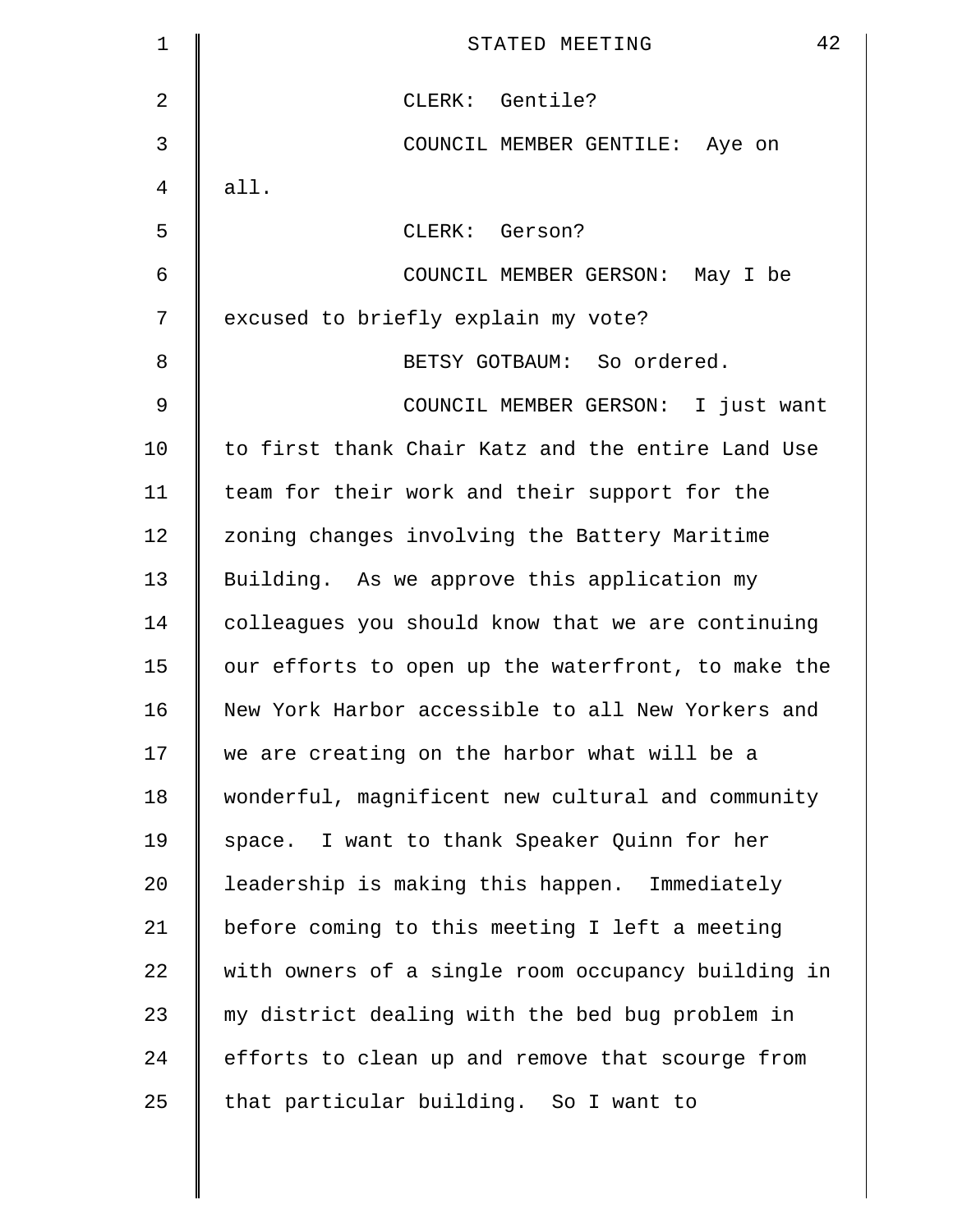| 1  | 43<br>STATED MEETING                               |
|----|----------------------------------------------------|
| 2  | acknowledge Gale Brewer for her role in keeping    |
| 3  | all of our beds and bedrooms and units safe and    |
| 4  | healthy but seriously free from this terrible      |
| 5  | epidemic which is affecting so many New Yorkers.   |
| 6  | I vote yes on all. Thank you.                      |
| 7  | CLERK: Gioia?                                      |
| 8  | COUNCIL MEMBER GIOIA: Thank you.                   |
| 9  | Madame Public Advocate, may I have a second to     |
| 10 | explain my vote?                                   |
| 11 | BETSY GOTBAUM: So ordered.                         |
| 12 | COUNCIL MEMBER GIOIA: I just want                  |
| 13 | to congratulate Council Member Gale Brewer and     |
| 14 | Council Member Dan Garodnick who have both done    |
| 15 | fine jobs fighting for people who need somebody on |
| 16 | their side, both bed bugs and debt collectors are  |
| 17 | pervasive in this city and unfortunately take a    |
| 18 | huge out of those who can least afford it. So I'm  |
| 19 | proud to vote yes on all today. Thank you.         |
| 20 | CLERK: Gonzalez?                                   |
| 21 | COUNCIL MEMBER GONZALEZ: Aye on                    |
| 22 | all.                                               |
| 23 | CLERK: Ignizio?                                    |
| 24 | COUNCIL MEMBER IGNIZIO: Yes.<br>If I               |
| 25 | could briefly explain my vote.                     |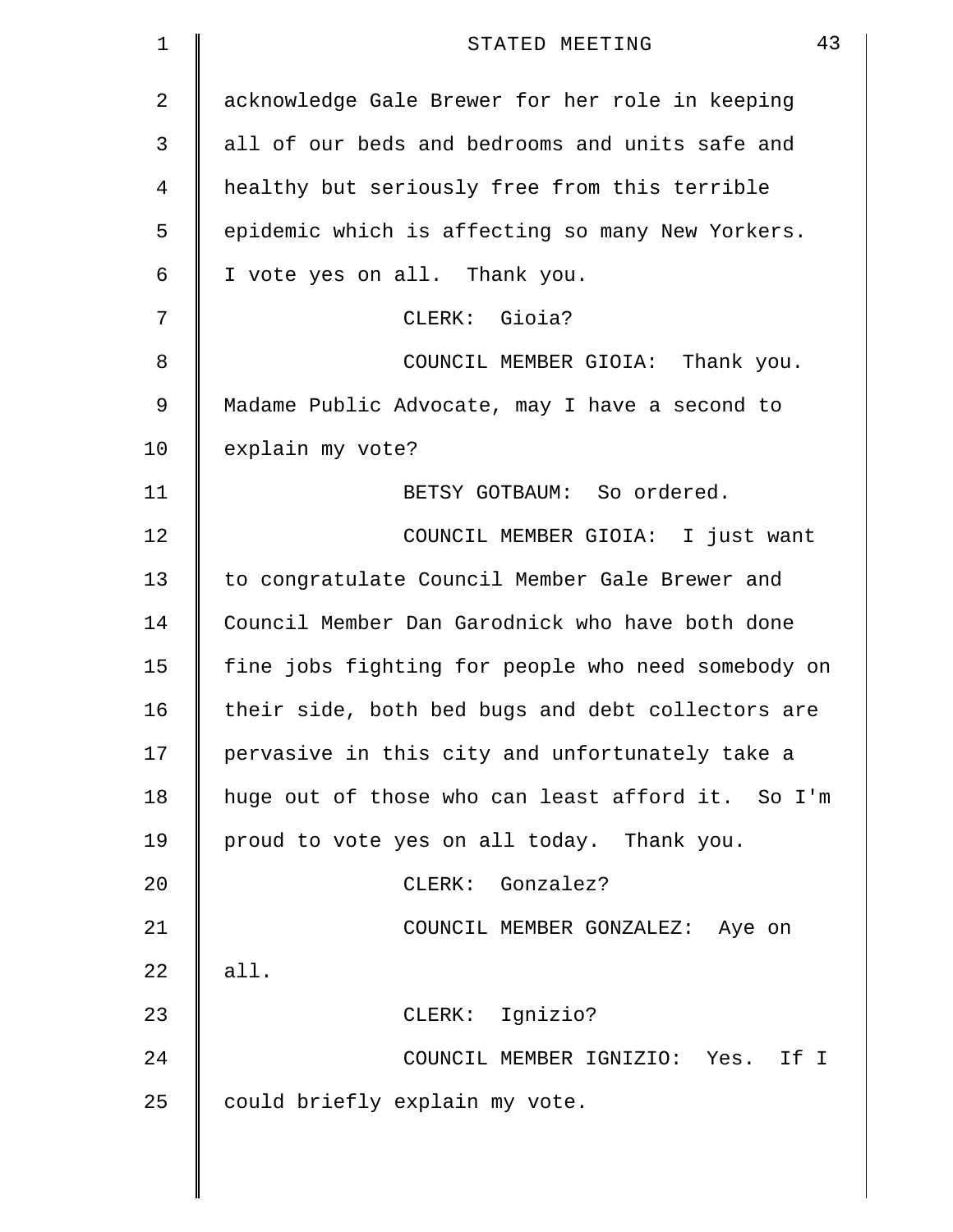| $\mathbf 1$ | 44<br>STATED MEETING                               |
|-------------|----------------------------------------------------|
| 2           | SPEAKER QUINN: Can we get some                     |
| 3           | quiet please?                                      |
| 4           | COUNCIL MEMBER IGNIZIO: I was                      |
| 5           | seeking a no vote so I can go up on Charlie Barron |
| 6           | in my no's from Courtney Gross' story but I don't  |
| 7           | have any today. But did want to point out my       |
| 8           | gratitude towards the Council, the Speaker and     |
| $\mathsf 9$ | Inez Dickens for helping us achieve a grant for    |
| 10          | diabetes for Staten Island University Hospital     |
| 11          | which is in today. For those of you who don't      |
| 12          | know, my wife has had juvenile diabetes since she  |
| 13          | was five years old and we deal with it on a day in |
| 14          | and day out basis. It's a very difficult           |
| 15          | situation that we deal, both her as a mother and   |
| 16          | while she was giving birth. It is an epidemic      |
| 17          | that is attacking our kids. It is an epidemic      |
| 18          | that is attacking our younger people who are       |
| 19          | getting older and it's attacking children at a     |
| 20          | very early age. For this Council to be leading     |
| 21          | the way in trying to educate and work on services  |
| 22          | for children with diabetes and preventive services |
| 23          | so that they never come down with the disease I    |
| 24          | think is something that should be applauded. So I  |
| 25          | wanted to thank both the Speaker, Inez Dickens and |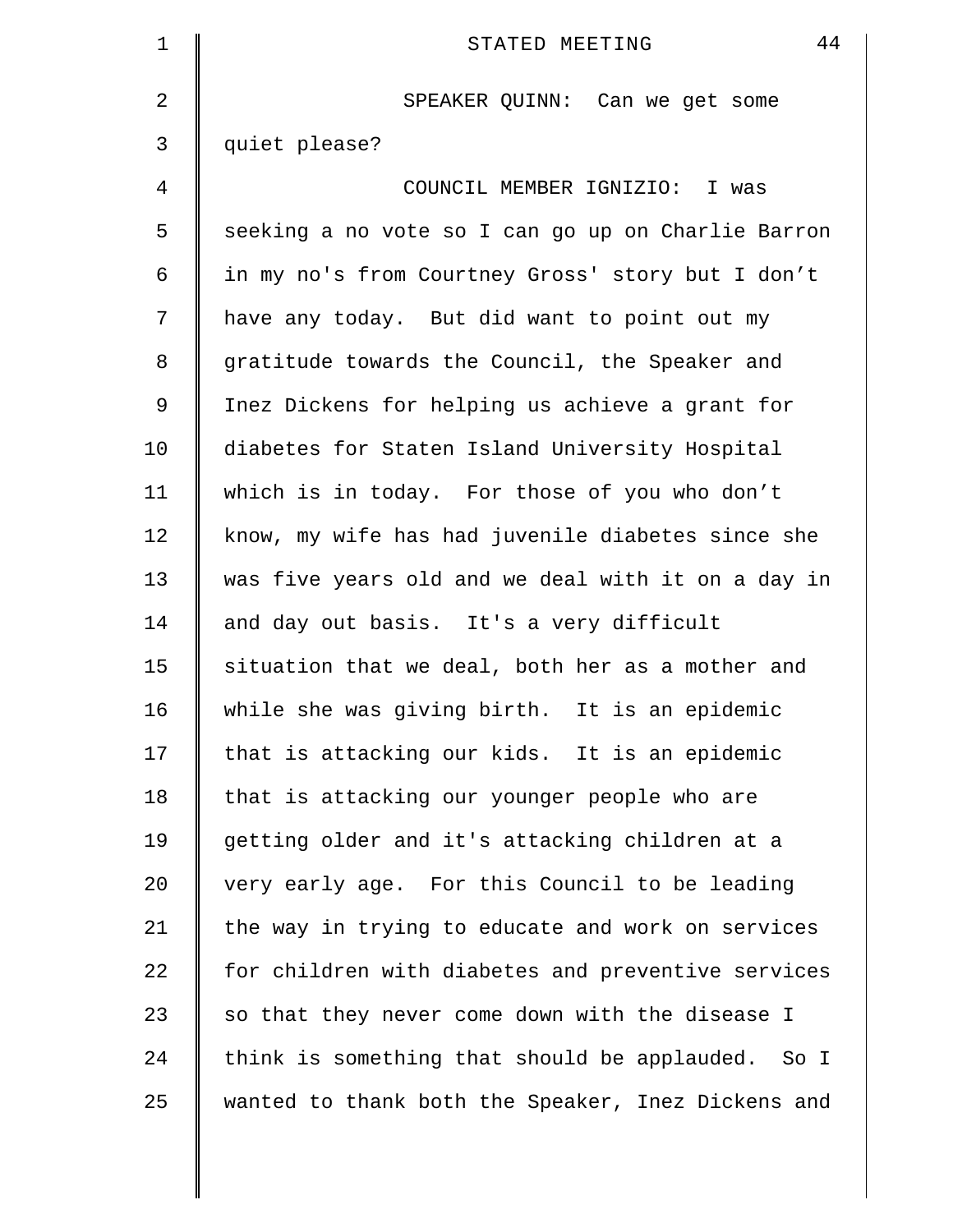| $\mathbf 1$ | 45<br>STATED MEETING                               |
|-------------|----------------------------------------------------|
| 2           | my Council colleagues for fighting hard for this   |
| 3           | important initiative.                              |
| 4           | CLERK: Jackson?                                    |
| 5           | COUNCIL MEMBER JACKSON: I'd like                   |
| 6           | to congratulate Gale Brewer, our leader on the bed |
| 7           | bugs epidemic in the City of New York and Dan      |
| 8           | Garodnick, I'd like to thank you on behalf of all  |
| 9           | of the consumers in my district that will benefit  |
| 10          | from your legislation. I vote aye on all.          |
| 11          | CLERK: James?                                      |
| 12          | COUNCIL MEMBER JAMES: I am present                 |
| 13          | and I vote yes on all Land Use call-ups and        |
| 14          | General Orders and I vote aye. Thank you.          |
| 15          | CLERK: Katz?                                       |
| 16          | COUNCIL MEMBER KATZ: Madame Public                 |
| 17          | Advocate to explain my vote?                       |
| 18          | BETSY GOTBAUM: So ordered.                         |
| 19          | COUNCIL MEMBER KATZ: Never mind.                   |
| 20          | I vote aye on all.                                 |
| 21          | CLERK: Koppell?                                    |
| 22          | COUNCIL MEMBER KOPPELL: Aye on                     |
| 23          | all.                                               |
| 24          | CLERK: Lappin?                                     |
| 25          | COUNCIL MEMBER LAPPIN: I would                     |
|             |                                                    |
|             |                                                    |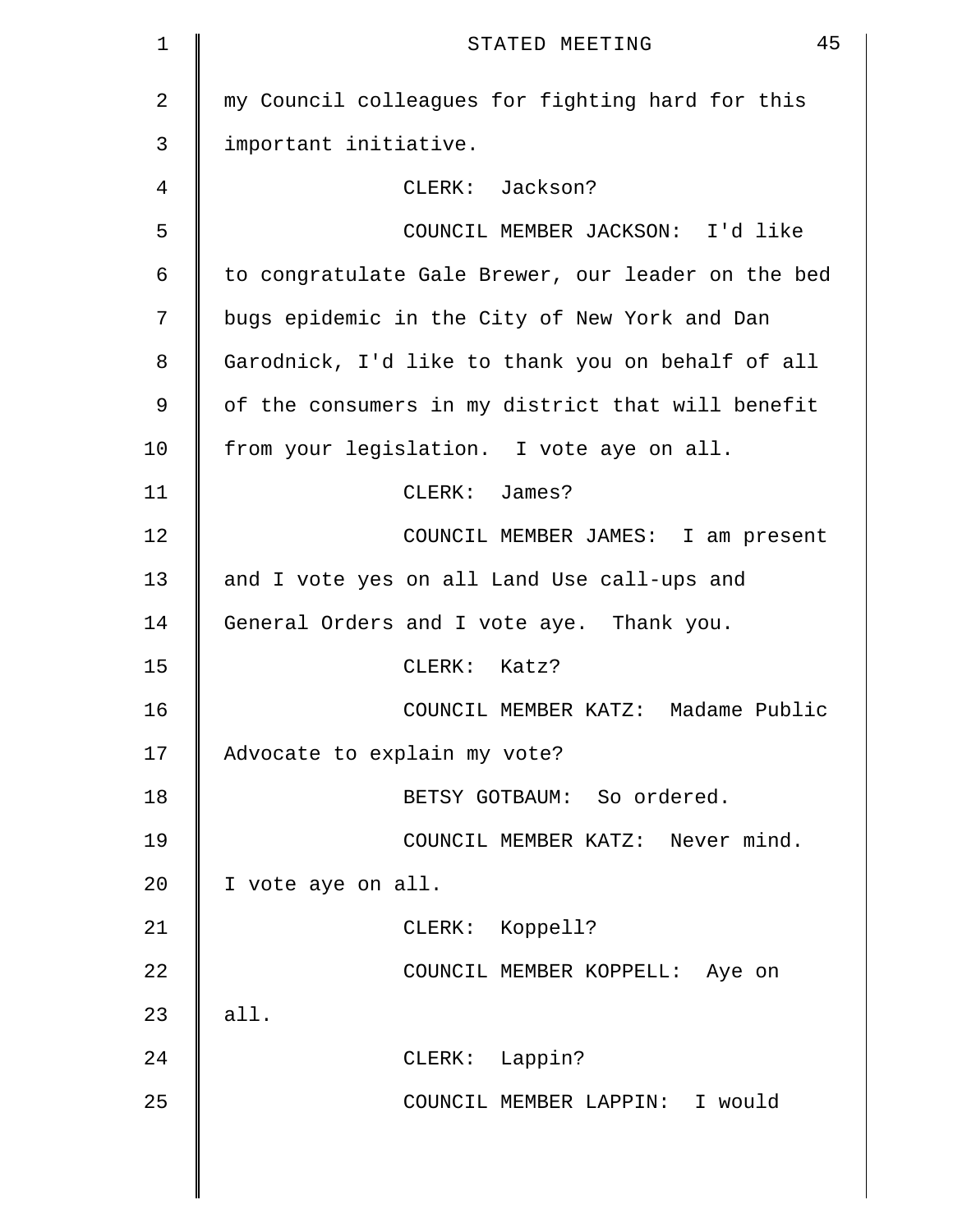| 1              |            |               | STATED MEETING                                   | 46 |
|----------------|------------|---------------|--------------------------------------------------|----|
| $\overline{2}$ |            |               | request permission on the Land Use call-ups. I   |    |
| 3              |            |               | vote aye on the General Order Calendar although  |    |
| 4              |            |               | with a congratulations to Gale Brewer. I have to |    |
| 5              |            |               | say I will never sit on those benches in the     |    |
| 6              |            |               | subway again. And I will hate you for that       |    |
| 7              | forever.   |               |                                                  |    |
| 8              |            |               | BETSY GOTBAUM: Quiet please.                     |    |
| 9              |            | CLERK: Liu?   |                                                  |    |
| 10             |            |               | COUNCIL MEMBER LIU: Yes.                         |    |
| 11             |            |               | CLERK: Mark-Viverito?                            |    |
| 12             |            |               | COUNCIL MEMBER MARK-VIVERITO:<br>Aye             |    |
| 13             | on all.    |               |                                                  |    |
| 14             |            |               | CLERK: Martinez?                                 |    |
| 15             |            |               | COUNCIL MEMBER MARTINEZ: Aye.                    |    |
| 16             |            | $CLERK$ :     | Mealy?                                           |    |
| 17             |            |               | COUNCIL MEMBER MEALY: I pass.                    |    |
| 18             |            |               | CLERK: Mendez?                                   |    |
| 19             |            |               | COUNCIL MEMBER MENDEZ: Aye.                      |    |
| 20             |            |               | CLERK: Nelson?                                   |    |
| 21             |            |               | COUNCIL MEMBER NELSON: Aye.                      |    |
| 22             |            | CLERK: Palma? |                                                  |    |
| 23             |            |               | COUNCIL MEMBER PALMA: [no                        |    |
| 24             | response]. |               |                                                  |    |
| 25             |            |               | CLERK: Recchia?                                  |    |
|                |            |               |                                                  |    |
|                |            |               |                                                  |    |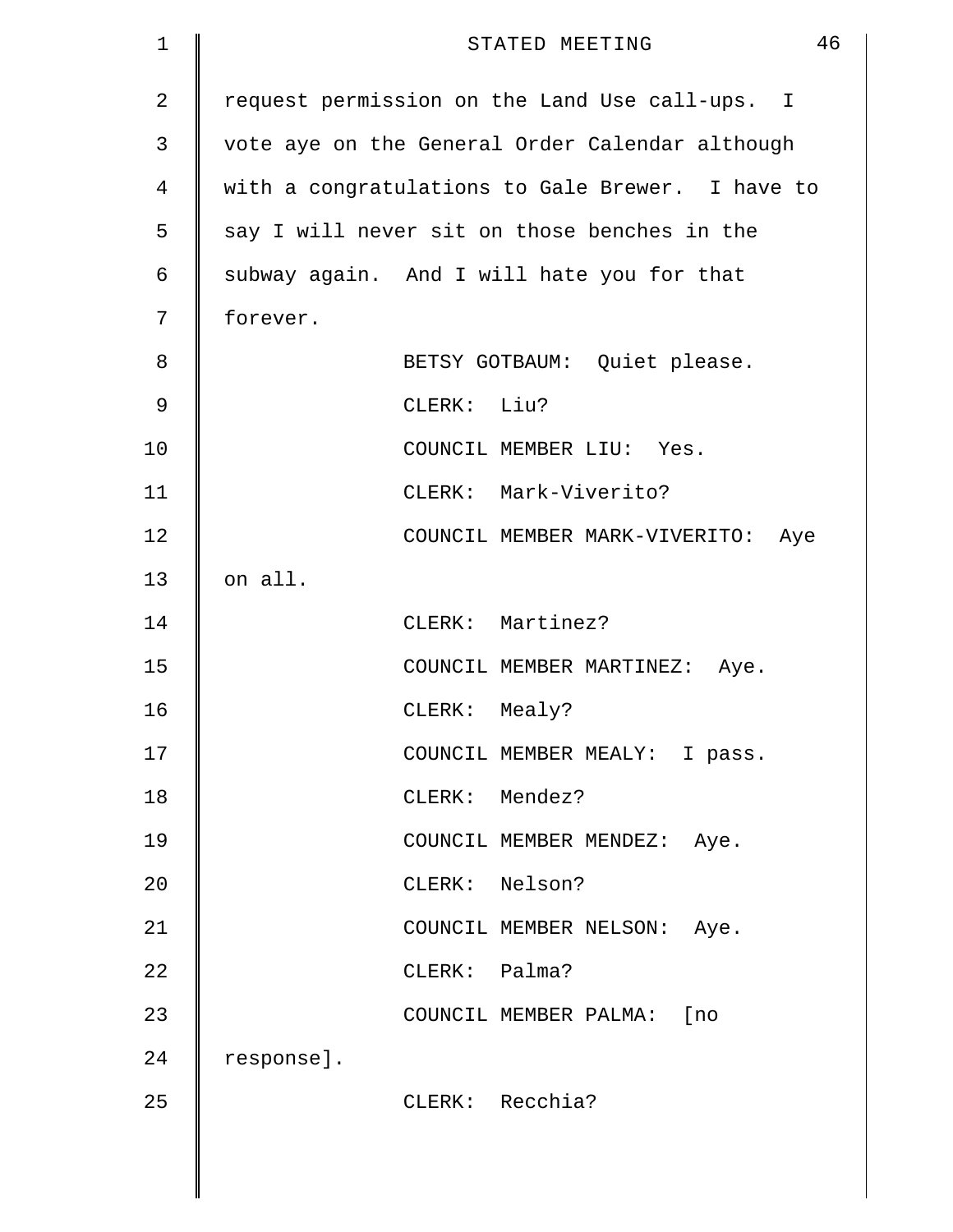| $\mathbf{1}$   | 47<br>STATED MEETING                            |
|----------------|-------------------------------------------------|
| $\overline{2}$ | COUNCIL MEMBER RECCHIA: Aye on                  |
| $\mathfrak{Z}$ | all.                                            |
| $\overline{4}$ | CLERK: Reyna?                                   |
| 5              | COUNCIL MEMBER REYNA: Aye.                      |
| $\epsilon$     | CLERK: Sanders?                                 |
| 7              | COUNCIL MEMBER SANDERS:                         |
| 8              | Congratulations to Council Member Garodnick and |
| $\mathsf 9$    | Brewer. I vote yes to all.                      |
| 10             | CLERK: Seabrook?                                |
| 11             | COUNCIL MEMBER SEABROOK: Aye on                 |
| 12             | all.                                            |
| 13             | CLERK: Sears?                                   |
| 14             | COUNCIL MEMBER SEARS: Aye.                      |
| 15             | CLERK: Stewart?                                 |
| 16             | COUNCIL MEMBER SEARS: Yes and                   |
| 17             | present.                                        |
| 18             | CLERK: Vacca?                                   |
| 19             | COUNCIL MEMBER VACCA: Aye on all.               |
| 20             | CLERK: Vallone?                                 |
| 21             | COUNCIL MEMBER VALLONE: Aye on                  |
| 22             | all.                                            |
| 23             | CLERK: Vann?                                    |
| 24             | COUNCIL MEMBER VANN: Aye on all.                |
| 25             | CLERK: Weprin?                                  |
|                |                                                 |

║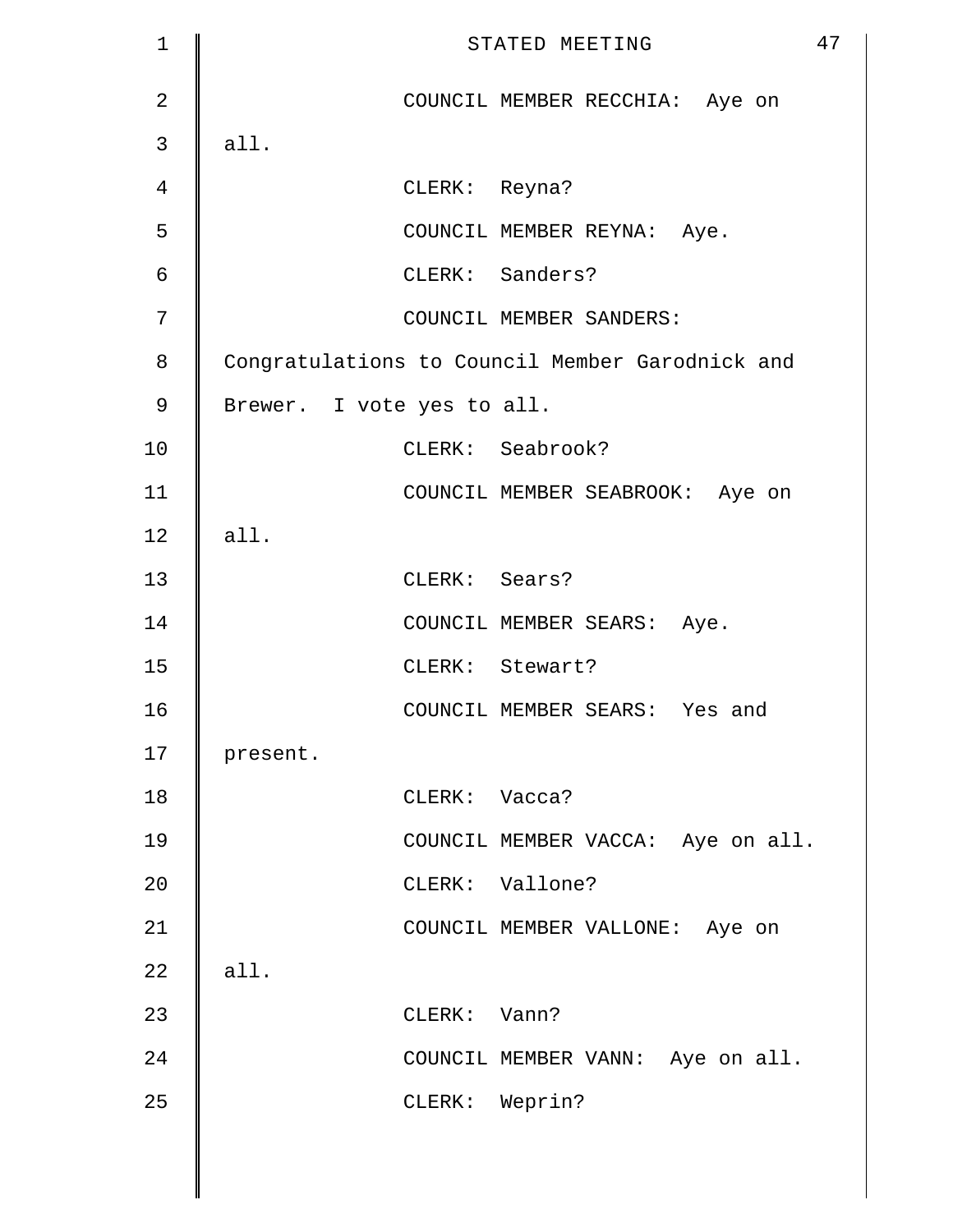| $\mathbf 1$    | 48<br>STATED MEETING                               |
|----------------|----------------------------------------------------|
| $\overline{2}$ | COUNCIL MEMBER WEPRIN: Aye on all.                 |
| 3              | CLERK: White?                                      |
| 4              | COUNCIL MEMBER WHITE: Aye on all.                  |
| 5              | CLERK: Yassky?                                     |
| 6              | COUNCIL MEMBER YASSKY: I vote aye                  |
| 7              | on all. I just want to thank the sponsors of the   |
| 8              | two bills here for pushing these issues forward.   |
| 9              | We too have had increased reports of bed bugs in   |
| 10             | my district as well. Gale, I very much hope that   |
| 11             | this task force will produce some relief. I also   |
| 12             | want to thank Council Member Garodnick. I think    |
| 13             | that we are now getting out ahead of the curve     |
| 14             | just as we did with Council Member Fidler's        |
| 15             | initiatives on foreclosures years ago. The coming  |
| 16             | crisis in consumer debt, this will help us get out |
| 17             | in front of. Plainly these folks need to be        |
| 18             | licensed. So thank you, Council Member Garodnick.  |
| 19             | CLERK: Mealy?                                      |
| 20             | COUNCIL MEMBER MEALY: Could I                      |
| 21             | explain my vote?                                   |
| 22             | BETSY GOTBAUM: So ordered.                         |
| 23             | COUNCIL MEMBER MEALY: I want to                    |
| 24             | thank my colleagues, Dan Garodnick, Gale Brewer    |
| 25             | and Mike Nelson. I vote aye on all.                |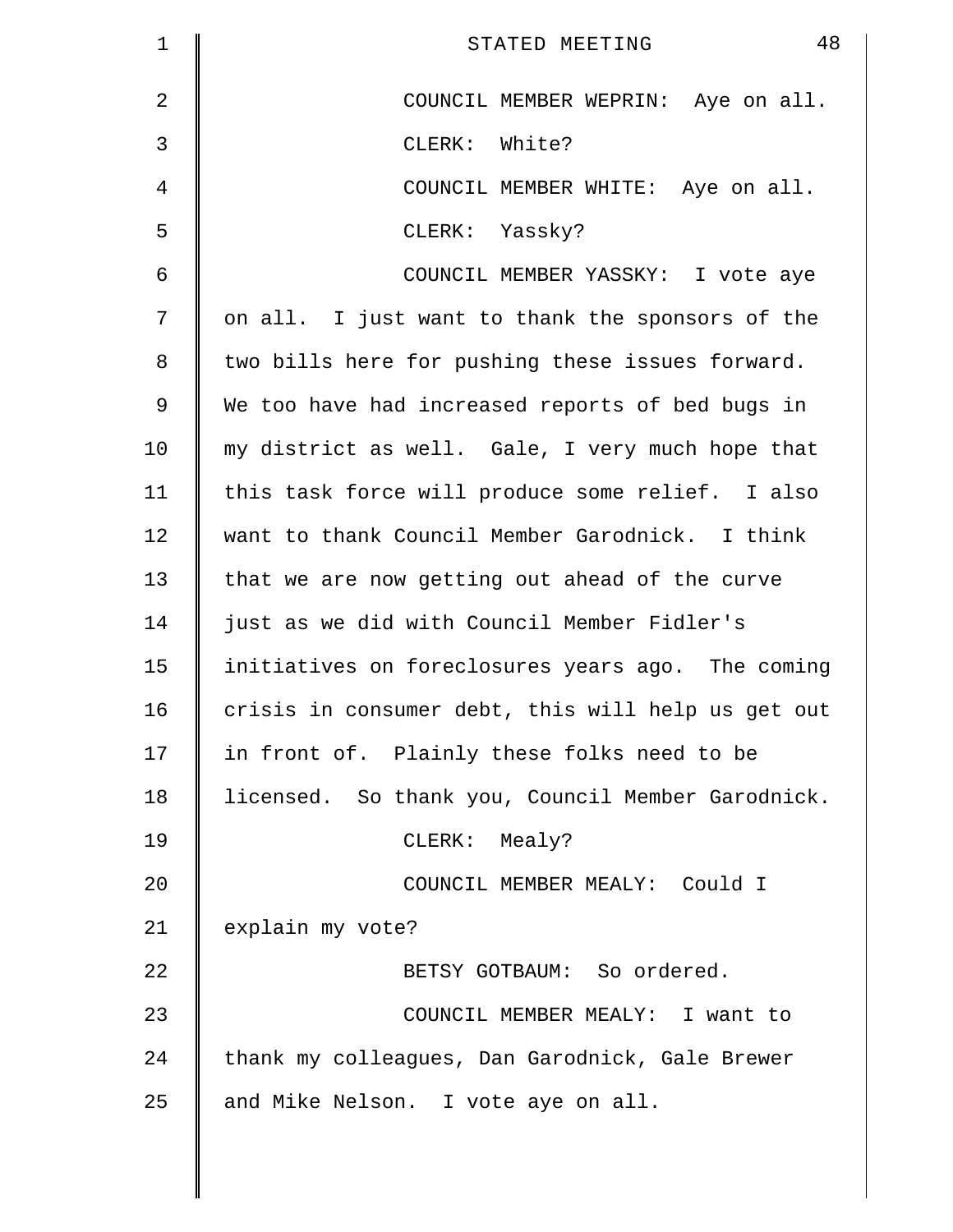| 1              | 49<br>STATED MEETING                               |
|----------------|----------------------------------------------------|
| $\overline{2}$ | CLERK: Palma?                                      |
| 3              | COUNCIL MEMBER PALMA: Aye.                         |
| 4              | CLERK: Oddo?                                       |
| 5              | COUNCIL MEMBER ODDO: Yes.                          |
| 6              | CLERK: Rivera?                                     |
| 7              | COUNCIL MEMBER RIVERA: I vote aye                  |
| 8              | on all.                                            |
| 9              | CLERK: Speaker Quinn?                              |
| 10             | SPEAKER QUINN: Aye.                                |
| 11             | [Pause]                                            |
| 12             | BETSY GOTBAUM: All items on                        |
| 13             | today's General Order Calendar were adopted by a   |
| 14             | vote of 46 in the affirmative, zero negative and   |
| 15             | zero abstentions with the exception of LU 1000 and |
| 16             | Reso 1862 which was adopted by a vote of 45 in the |
| 17             | affirmative, one negative and zero abstentions;    |
| 18             | and LU 1001 and Reso 1863 which was adopted by a   |
| 19             | vote of 45 in the affirmative, one negative and    |
| 20             | zero abstentions; and LU 1003 and Reso 1865 which  |
| 21             | was adopted by a vote of 45 in the affirmative,    |
| 22             | one negative and zero abstentions; and LU 1005 and |
| 23             | Reso 1866 which was adopted by a vote of 45 in the |
| 24             | affirmative, one negative and zero abstentions;    |
| 25             | and LU 1006 and Reso 1867 which was adopted by a   |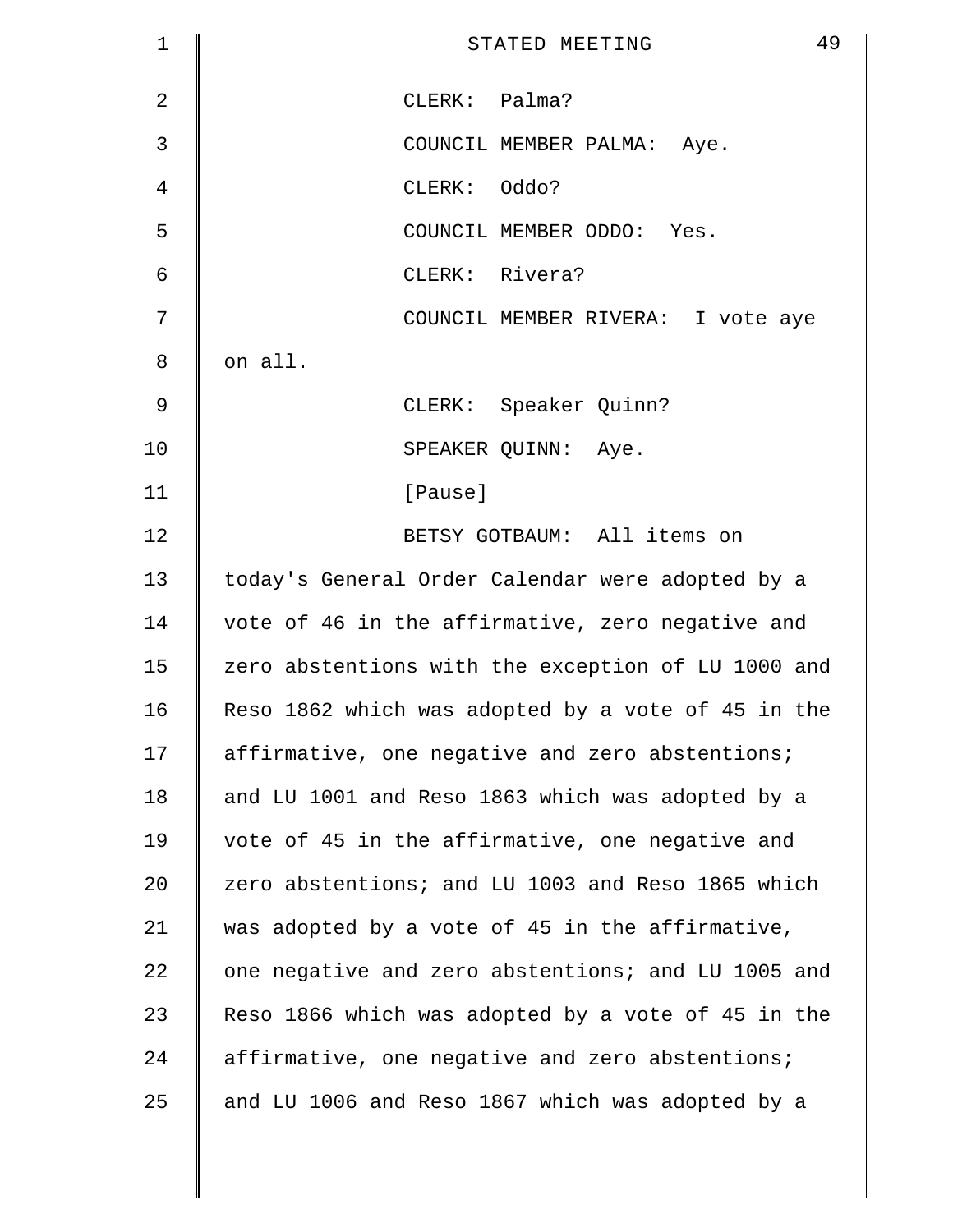| 1  | 50<br>STATED MEETING                               |
|----|----------------------------------------------------|
| 2  | vote of 45 in the affirmative, one negative and    |
| 3  | zero abstentions; and Preconsidered LU 1024 and    |
| 4  | Reso 1871 which was adopted by a vote of 45 in the |
| 5  | affirmative, one in the negative and zero          |
| 6  | abstentions. Introduction and reading of bills.    |
| 7  | SPEAKER QUINN: All bills are                       |
| 8  | referred to committees as indicated on the agenda. |
| 9  | BETSY GOTBAUM: There is no                         |
| 10 | resolutions and no discussions of resolutions.     |
| 11 | Let's go to General Discussion. Council Member     |
| 12 | Gennaro.                                           |
| 13 | COUNCIL MEMBER GENNARO:<br>Thank you,              |
| 14 | Madame Public Advocate.                            |
| 15 | BETSY GOTBAUM: Quiet please, it's                  |
| 16 | hard to hear him.                                  |
| 17 | COUNCIL MEMBER GENNARO: I'd like                   |
| 18 | to talk about Resolution 1850 that is being        |
| 19 | introduced today. It has to do with natural gas    |
| 20 | drilling in New York City's water supply or the    |
| 21 | prospect of that happening. This is a very         |
| 22 | dangerous situation for the water quality and      |
| 23 | would almost certainly require the city to have to |
| 24 | build a costly filtration plant at a cost of \$10- |
| 25 | \$20 billion or more. This is the type of activity |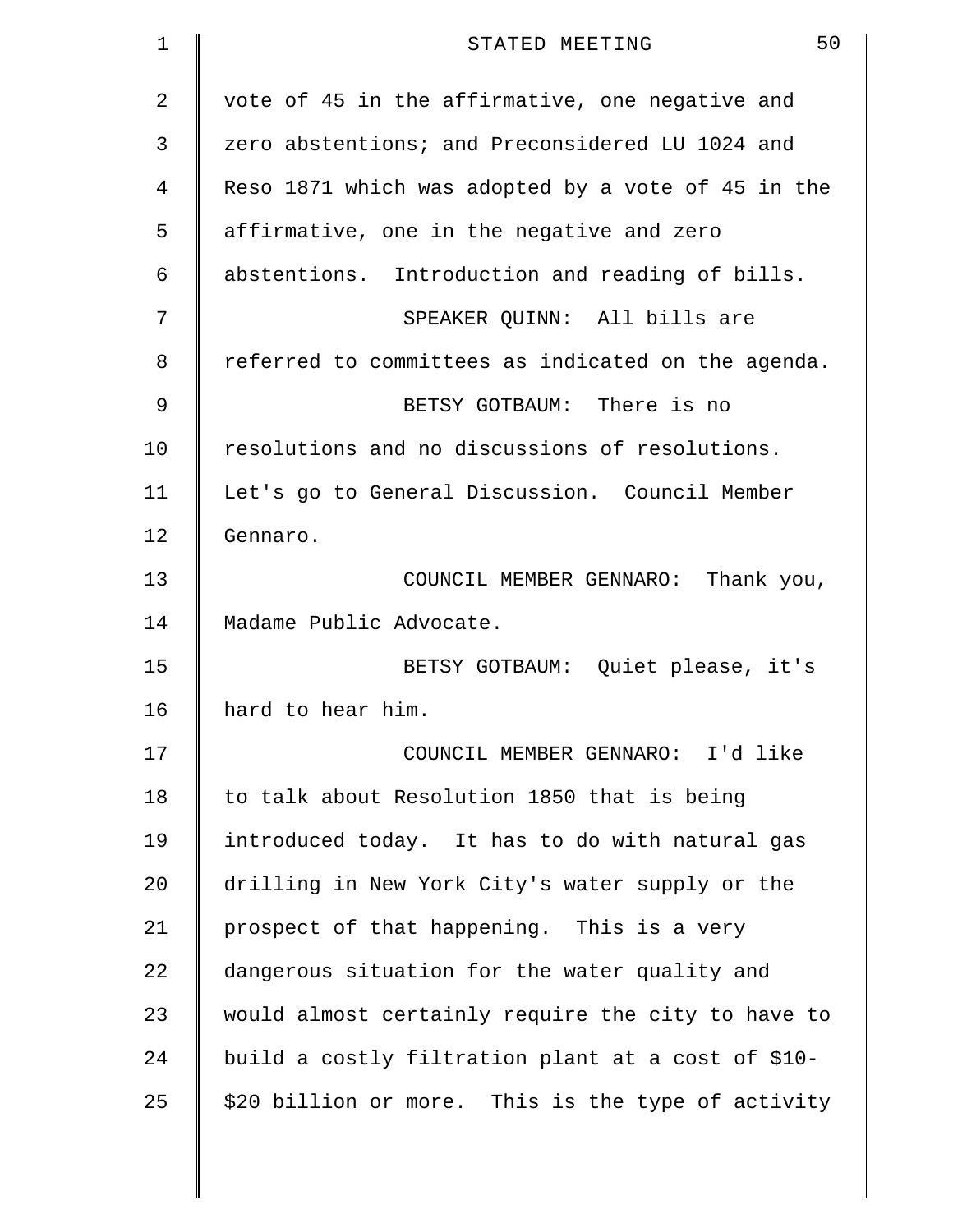| 1  | 51<br>STATED MEETING                               |
|----|----------------------------------------------------|
| 2  | that is completely inconsistent to our unfiltered  |
| 3  | water supply and Reso 1850 speaks to that. It      |
| 4  | calls upon the State Legislature and calls upon    |
| 5  | the Governor. There's a whole kind of movement     |
| 6  | that we're doing on this that would greatly be     |
| 7  | pushed forward by people signing on to Reso 1850.  |
| 8  | Thank you Madame Public Advocate.                  |
| 9  | BETSY GOTBAUM: Council Member                      |
| 10 | Brewer.                                            |
| 11 | COUNCIL MEMBER BREWER: I just want                 |
| 12 | to introduce two interns, Ali Swadwick [phonetic]  |
| 13 | who is a New York University student and Merika    |
| 14 | Balocturin [phonetic] who is also an NYU student.  |
| 15 | I think we all know that we have great interns and |
| 16 | these are two of the best. Would you two please    |
| 17 | stand up.                                          |
| 18 | BETSY GOTBAUM: Council Member                      |
| 19 | James.                                             |
| 20 | COUNCIL MEMBER JAMES: I'm urging                   |
| 21 | all of my colleagues to sign on to Reso 1851 which |
| 22 | calls upon the Bloomberg Administration to         |
| 23 | discontinue the practice of de-funding child care  |
| 24 | centers midyear and thus closing desperately       |
| 25 | needed childcare services throughout the city.     |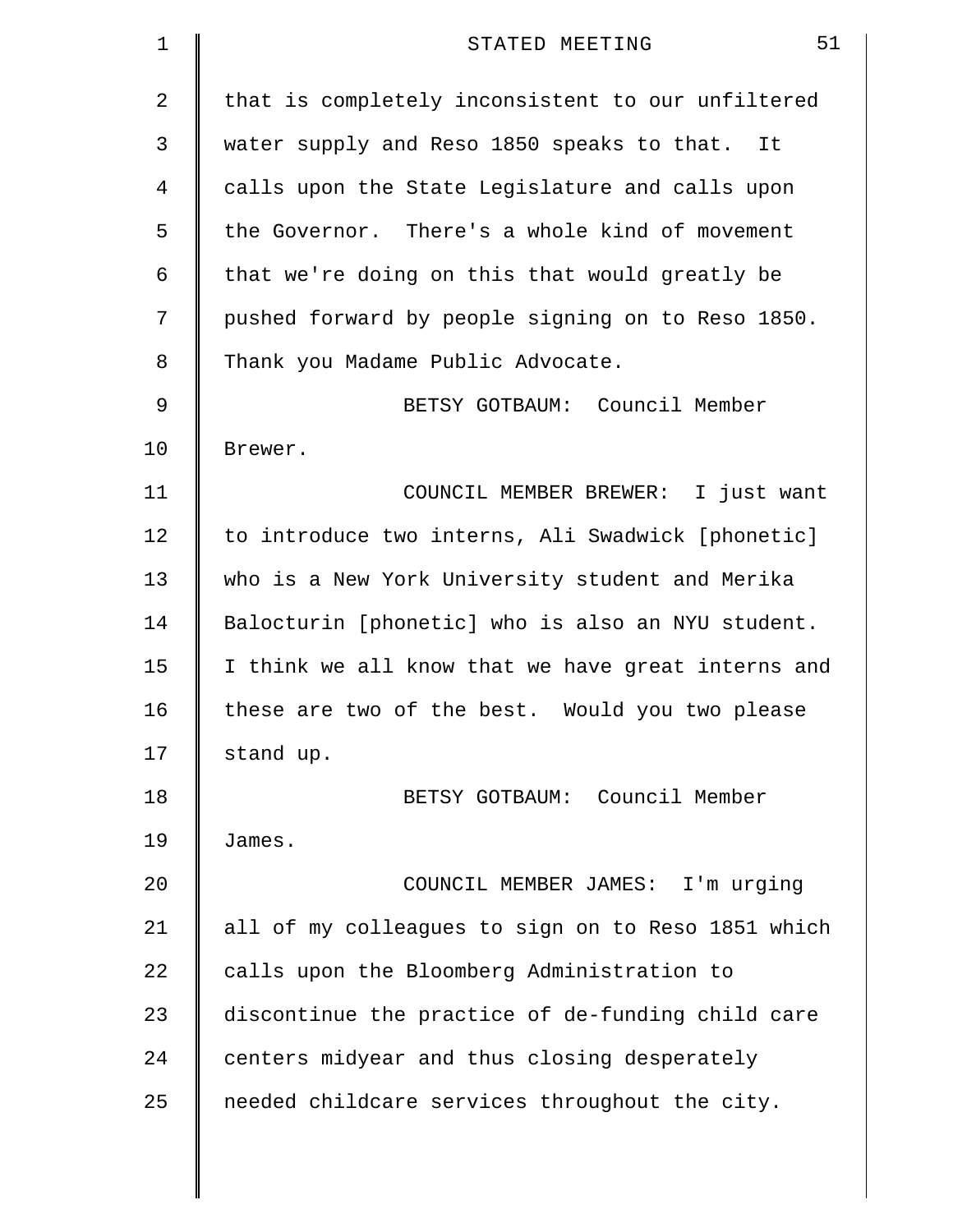| $\mathbf 1$ | 52<br>STATED MEETING                               |
|-------------|----------------------------------------------------|
| 2           | BETSY GOTBAUM: Quiet please. It's                  |
| 3           | very hard to hear the Councilwoman.                |
| 4           | COUNCIL MEMBER JAMES: It's                         |
| 5           | consistent with his proposal to transfer 3,500 ACS |
| 6           | low income children to the Department of Education |
| 7           | to discontinue kindergarten at ACS centers all     |
| 8           | throughout the City of New York. It again          |
| 9           | reflects his indifference to low income people and |
| 10          | to moderate income people, particularly at a time  |
| 11          | when there are no cost savings associated with     |
| 12          | this proposal and it appears that it will cost     |
| 13          | more than it is worth. It also indicates that in   |
| 14          | fact there is no plan for these children at 3:00.  |
| 15          | Most of these childcare centers are open from 9:00 |
| 16          | to 6:00. The Department of Education, as everyone  |
| 17          | knows, closes its doors at 3:00. There is no       |
| 18          | program at this point in time for children after   |
| 19          | 3:00. So my question to the administration is      |
| 20          | what is the plan for these children after 3:00?    |
| 21          | What will be the safe passage to after school      |
| 22          | programs for low income children all throughout    |
| 23          | the City of New York? Why are we fixing that       |
| 24          | which is not broken and why do you continue to     |
| 25          | show such indifference to low income and moderate  |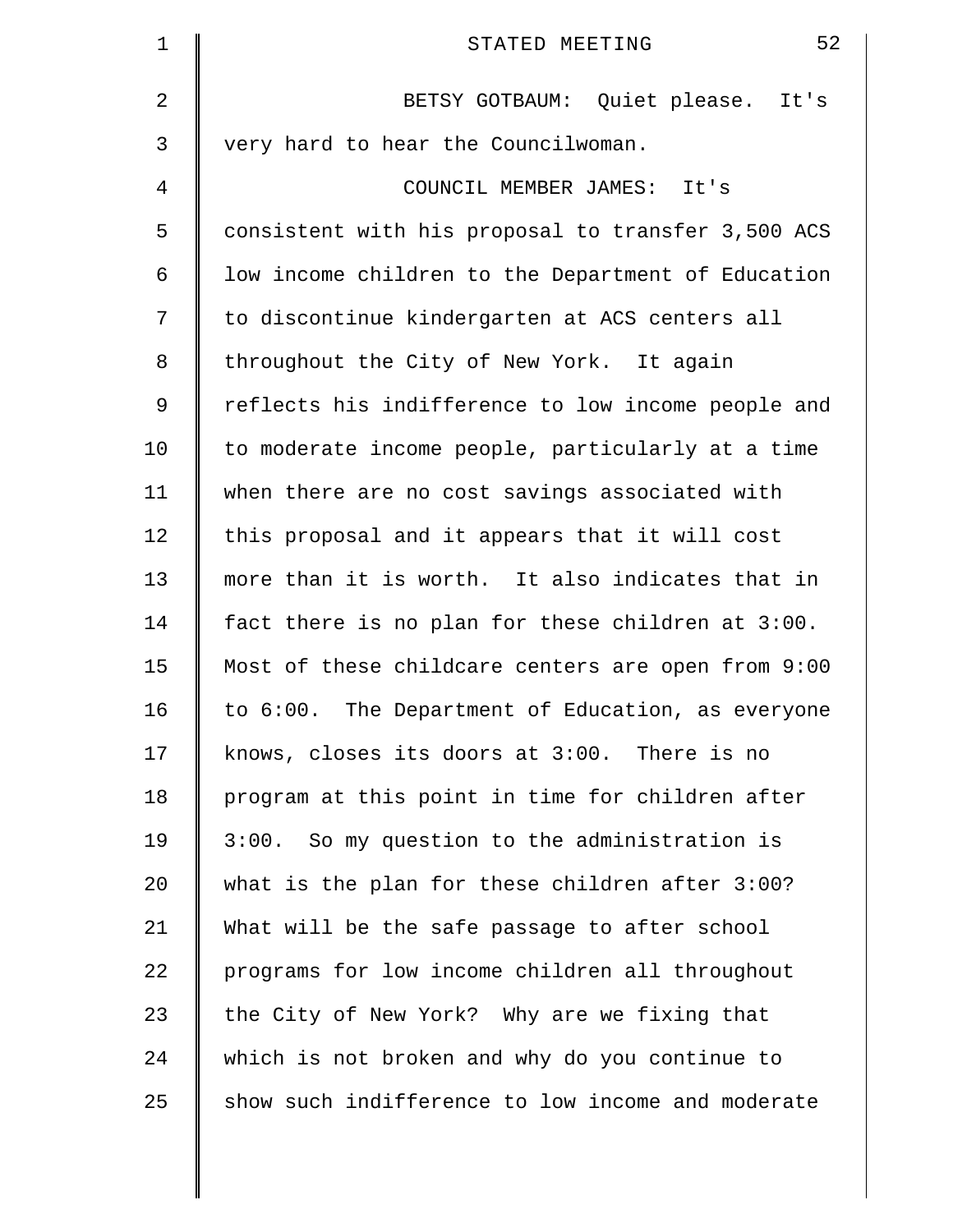| $\mathbf 1$    | 53<br>STATED MEETING                               |
|----------------|----------------------------------------------------|
| 2              | income people in the City of New York? I would     |
| 3              | urge the administration to reconsider and          |
| $\overline{4}$ | discontinue this practice of again closing down    |
| 5              | desperately needed childcare centers which are     |
| 6              | economic engines in low income communities. Thank  |
| 7              | you.                                               |
| 8              | BETSY GOTBAUM: Anybody else.                       |
| 9              | Council Member Avella. Excuse me, I didn't see     |
| 10             | you.                                               |
| 11             | COUNCIL MEMBER AVELLA: That's all                  |
| 12             | right. I want to bring my colleague's attention    |
| 13             | to Intro 942, Intro 943 and Reso 1848 which are    |
| 14             | basically a number of reforms regarding the City   |
| 15             | Council, making the position fulltime and trying t |
| 16             | make the City Council more transparent and         |
| 17             | reducing the power of the Speaker and enabling     |
| 18             | committee chairs and individual Council Members to |
| 19             | have more of a say in what happens in this body.   |
| 20             | I know these bills and reso will be controversial  |
| 21             | but I think we owe it to the people of this city   |
| 22             | to make this body more ethical and more            |
| 23             | transparent. When we leave it and some of us will  |
| 24             | be leaving for other offices, or leaving the       |
| 25             | Council in general in the next couple of years,    |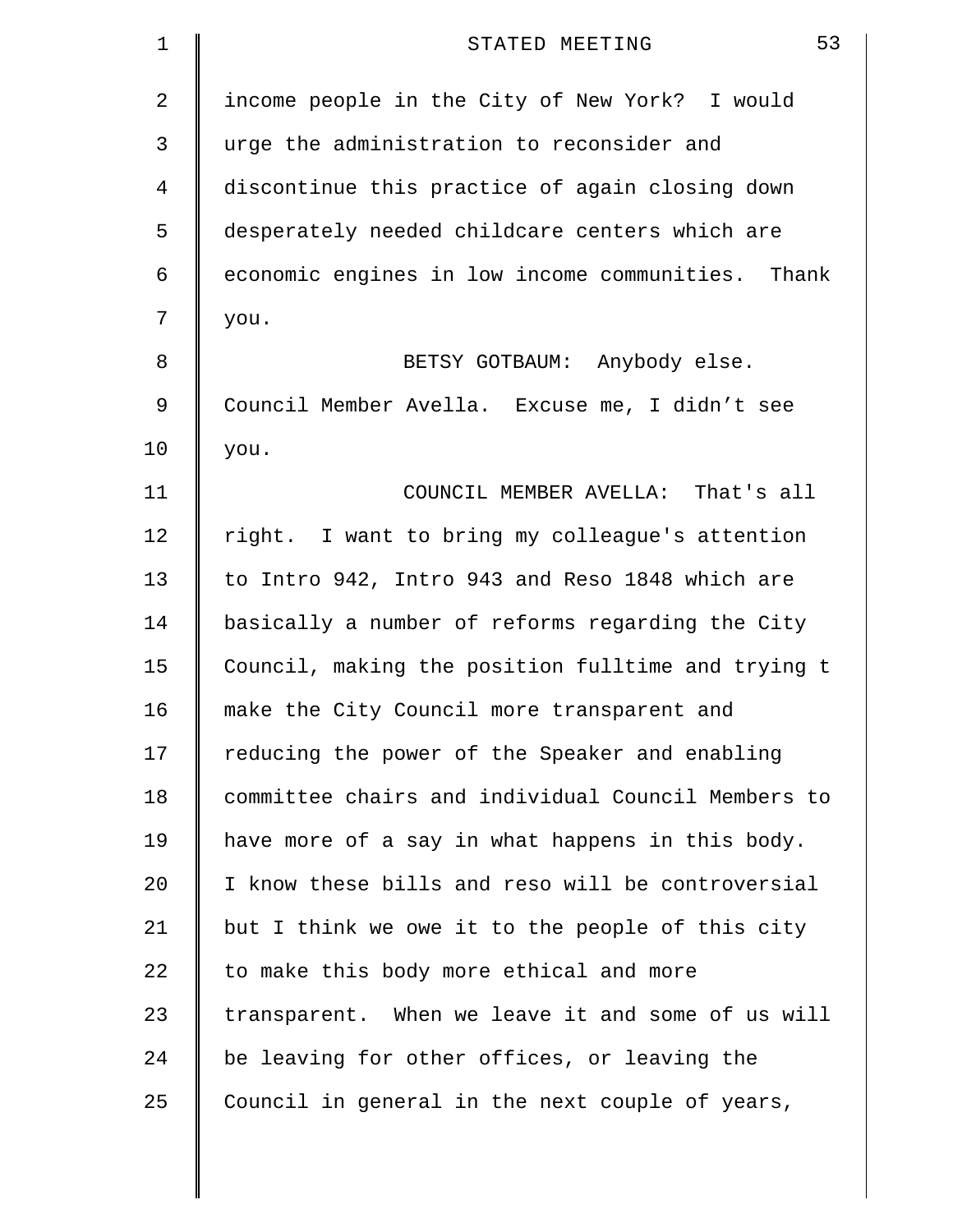| 1  | 54<br>STATED MEETING                               |
|----|----------------------------------------------------|
| 2  | why not make it a more ethical body, a more        |
| 3  | transparent body, and leave it better than what we |
| 4  | found it. I hope you'll take a serious look at     |
| 5  | these reforms. I expect a big controversy on       |
| 6  | them. But I have to tell you I think if we do      |
| 7  | this, we leave our mark on the City Council,       |
| 8  | making it a better place than what we found. I     |
| 9  | hope you'll give it serious consideration.         |
| 10 | BETSY GOTBAUM: Council Member                      |
| 11 | Fidler.                                            |
| 12 | COUNCIL MEMBER FIDLER: I had not                   |
| 13 | intended to speak and was actually with the rest   |
| 14 | of you please to see that we're actually going to  |
| 15 | have a meeting that was going to end by classroom  |
| 16 | dismissal time. But I cannot let the comment that  |
| 17 | Mr. Avella just made go unanswered on the record.  |
| 18 | I don't believe this is an unethical body and I    |
| 19 | object strenuously to the characterization that    |
| 20 | the business that we do here is done unethically.  |
| 21 | If Mr. Avella has something on his conscience he   |
| 22 | needs to clear, then he ought to clear it. But I   |
| 23 | have no problem with the job I do here. I don't    |
| 24 | have a problem with the job my colleagues do here  |
| 25 | and I don't believe that the characterization of   |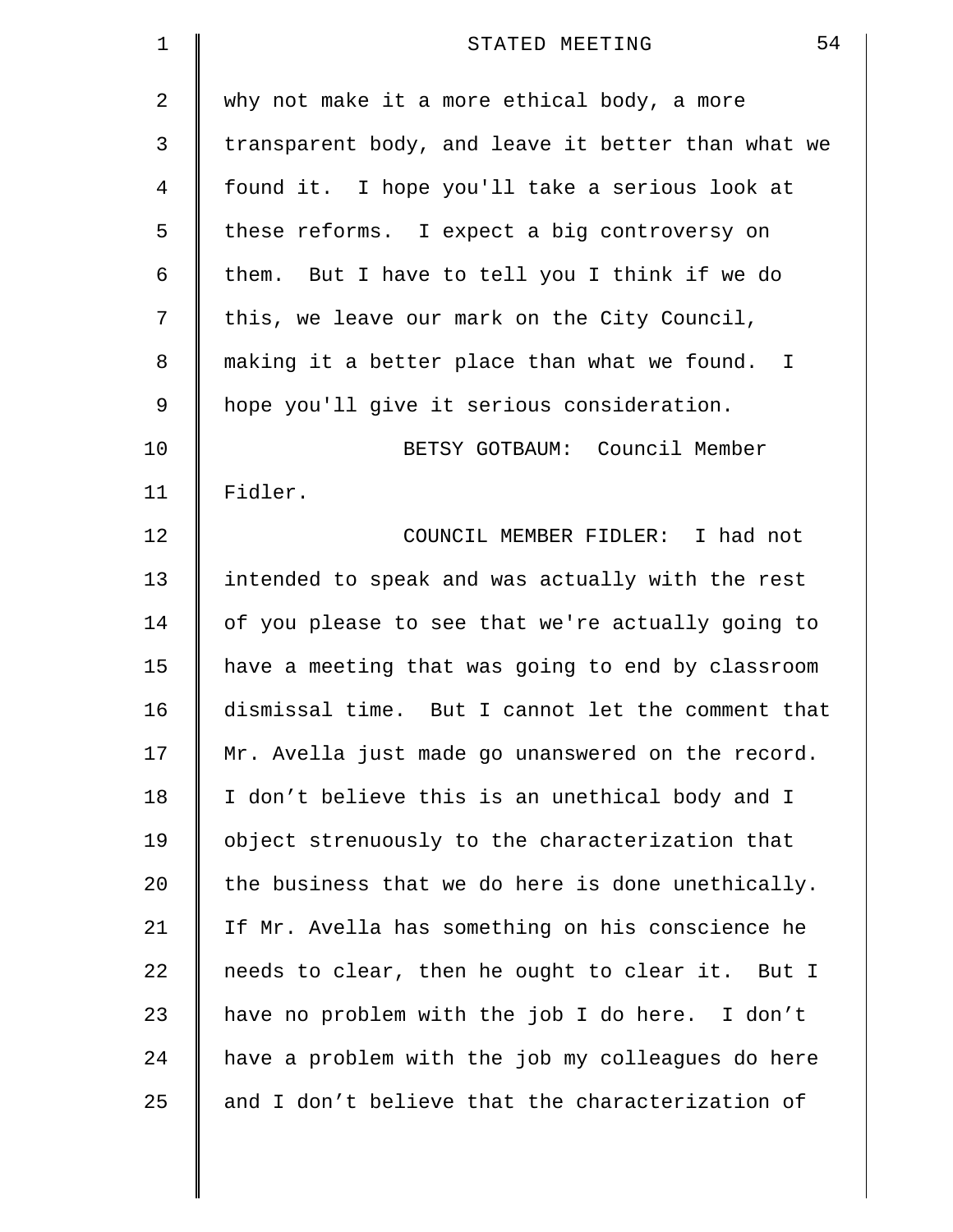| $\mathbf 1$    | 55<br>STATED MEETING                              |
|----------------|---------------------------------------------------|
| $\sqrt{2}$     | unethical belongs in this chamber coming from his |
| $\mathsf 3$    | mouth. I'm a little tired of the high and mighty  |
| $\overline{4}$ | holier than thou attitude because quite frankly   |
| 5              | I'm proud of the job that most of us do here.     |
| 6              | BETSY GOTBAUM: Anybody else?                      |
| 7              | Comments, questions? The Council meeting of March |
| 8              | 11th is over.                                     |
|                |                                                   |
|                |                                                   |
|                |                                                   |
|                |                                                   |
|                |                                                   |
|                |                                                   |
|                |                                                   |
|                |                                                   |
|                |                                                   |
|                |                                                   |
|                |                                                   |
|                |                                                   |
|                |                                                   |
|                |                                                   |
|                |                                                   |
|                |                                                   |
|                |                                                   |
|                |                                                   |
|                |                                                   |